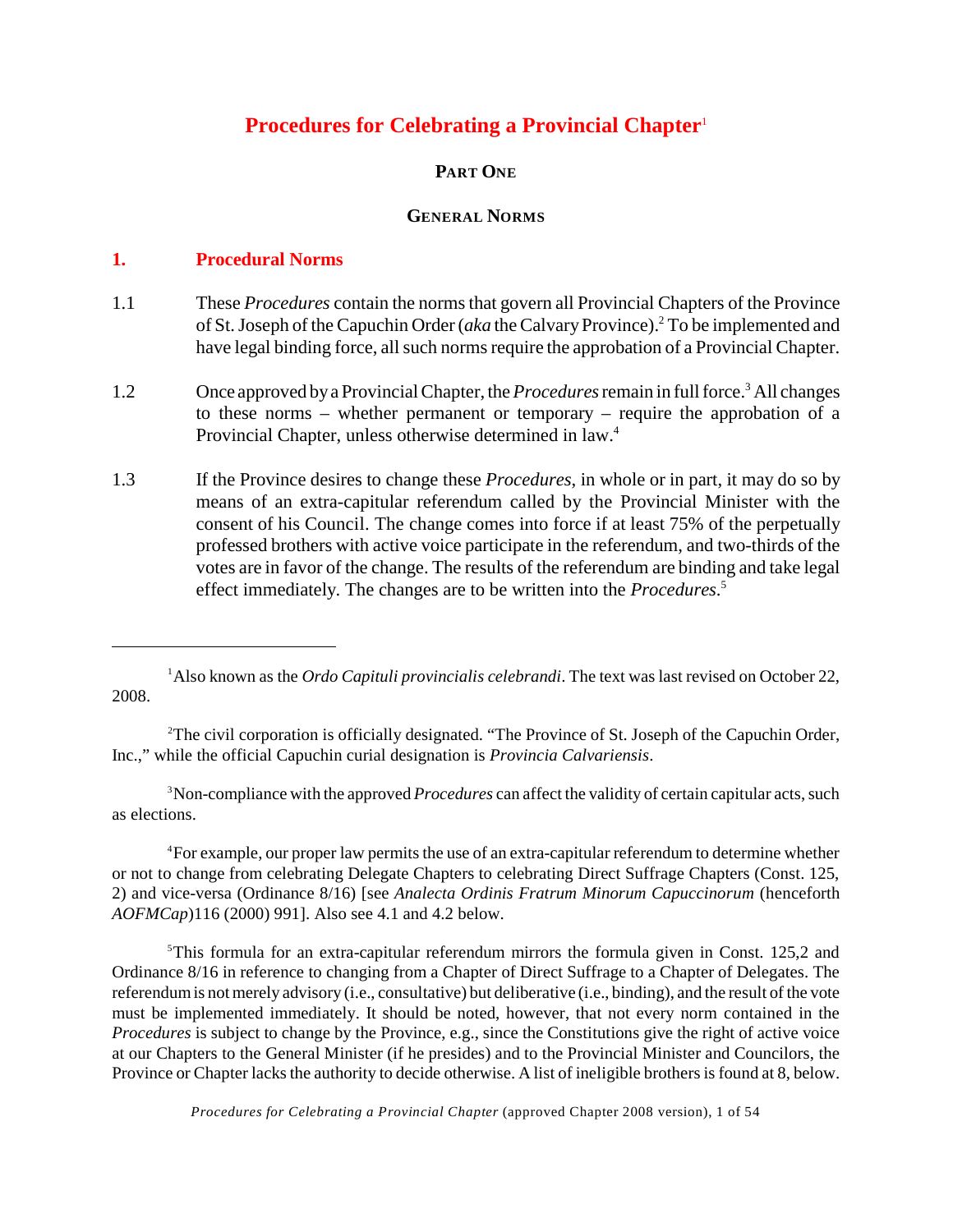- 1.4 Changes to Canon Law, the Constitutions or Ordinances of the Order,<sup>6</sup> or individual enactments of Provincial Chapters may automatically alter certain procedural norms. When a canonical determination is made that such changes supercede the existing *Procedures*, the text of the *Procedures* should be amended to reflect the change and the Province should be informed of the change. No further action by a Provincial Chapter is required.<sup>7</sup>
- 1.5 References, footnotes and parenthetical remarks are not to be considered part of the *Procedures* proper. 8

## **2. The Provincial Chapter and its Convocation**

2.1 The primary provincial authority is the Provincial Chapter (see Const. 124, 1).<sup>9</sup>

The operative phrase is "*canonical* determination." Apart from instances otherwise determined in <sup>7</sup> law, the only changes to the *Procedures* that may be made without the explicit approval of a Provincial Chapter are those which are legally required, and only to the extent that a strict interpretation of the law demands. One ought not to assume that changes in canon law or other sources automatically require a change in the *Procedures*. The opinion of canonical experts should be sought, and if necessary, a clarification asked from the Capuchin General Procura.

Although these may be helpful, they do not belong to the substance of the *Procedures* and have no <sup>8</sup> binding force. The approved norms remain intact despite changes in law or in fact that effect the accuracy of the references, footnotes or parenthetical remarks. Nonetheless, these references should be kept up-to-date so that the sources of the *ius vigens* [i.e., the prevailing law], the current legal interpretation and opinion, and the actual practice of the Roman Curial Congregations and that of the Capuchin General Curia may be immediately identifiable.

<sup>9</sup>The so-called *Chapter of Mats* is distinguishable from an Ordinary or Extraordinary Provincial Chapter. Strictly speaking, a Chapter of Matsis *not* a Provincial Chapter, but rather, it is a provincial or even inter-provincial gathering of the brothers to provide for a common fraternal experience, dialogue and discernment. As such, a Chapter of Mats is not bound by the procedural norms governing Chapters. Similarly, directives decided upon and decisions made at a Chapter of Mats do not enjoy the same binding force as those of a Chapter. The same can be said of Provincial Assemblies. A Provincial Chapter, on the other hand, is the *primary* provincial authority, and as such, decisions made by a Provincial Chapter are only alterable by a subsequent Provincial Chapter. The statement, "the Chapter is the primary provincial authority" signifies not only that a Chapter is an exercise in collegial governance and as such may legislate, more importantly it signifies that the Chapter's authority stands above all over authority exercised in the course of provincial administration. The authority of the Provincial Minister and his Council does not supercede the authority or the decisions made by previous Provincial Chapters. For example, the *Procedures* approved by a Chapter may not validly be changed by a provincial administration, a Chapter Preparatory

*Procedures for Celebrating a Provincial Chapter* (approved Chapter 2008 version), 2 of 54

<sup>&</sup>lt;sup>6</sup>The most current and definitive edition of the Constitutions and Ordinances of the Order, approved by the General Chapter of 2000, is contained in the book, *Costituzioni dei Frati Minori Cappuccini e Ordinazioni dei Capitoli Generali* (con la Regola e Testamento di S. Francesco), published by the Italian Conference of Capuchin Provincial Ministers [CIMPCap], Roma, 2002.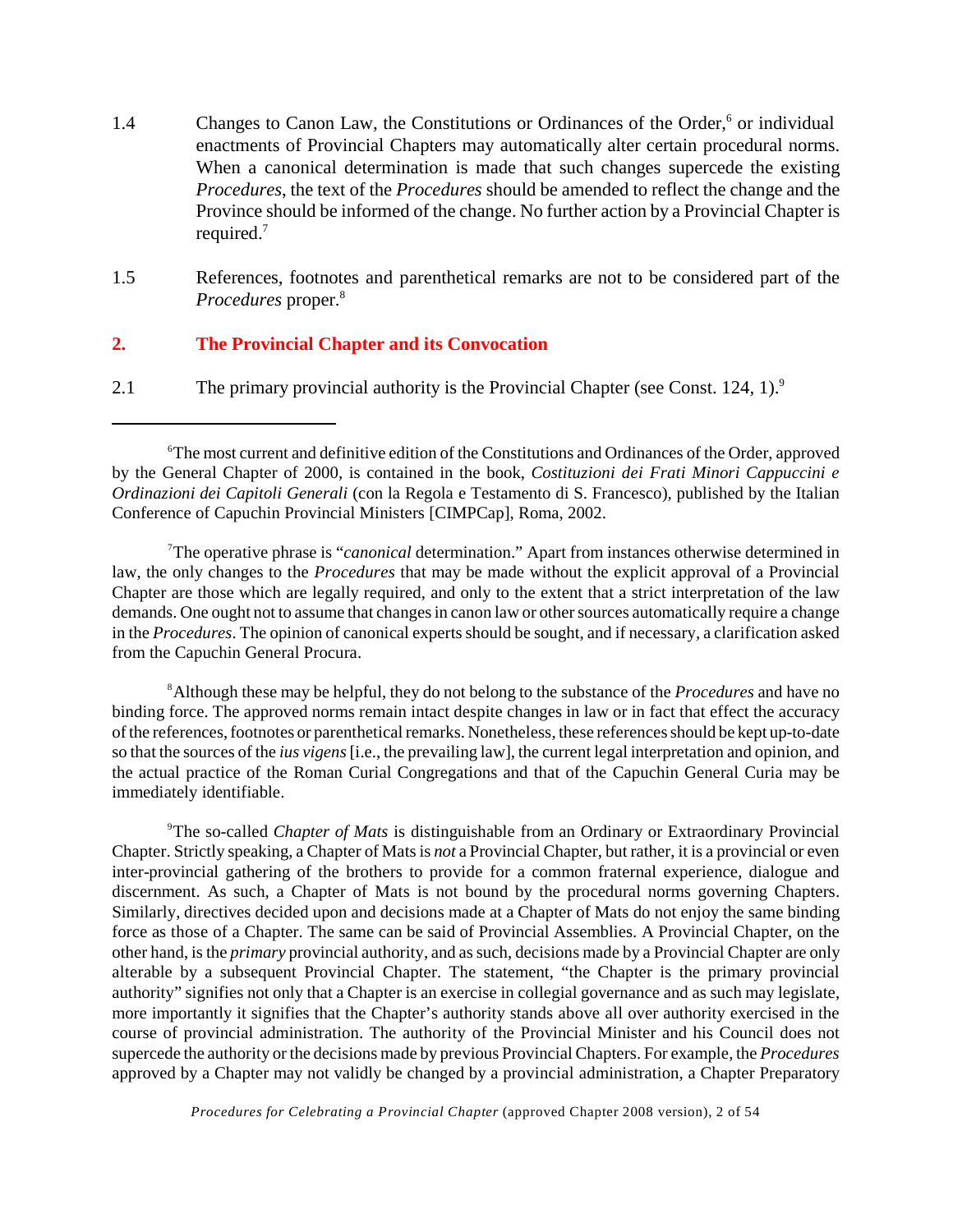- 2.2 A Provincial Chapter may be either Ordinary or Extraordinary.
- 2.3 An Ordinary Provincial Chapter is announced and convoked every three years by the Provincial Minister with the permission of the General Minister and his Definitory. The faculty of permitting the celebration of a Chapter, for a just cause, six months before or after a three-year term belongs to the General Minister with the consent of his Definitory (Const. 124, 2).
- 2.4 The Chapter must be allowed sufficient time to accomplish its work. This is especially critical when a Chapter is both a Chapter of Elections and a Chapter of Affairs. Ideally, the length or duration of the Ordinary Chapter would not be determined until after the brothers have been consulted with regard to potential agenda items. At times, however, the venue for the next Chapter may have to be arranged before agenda items are surfaced. Since the duration of the Chapter is contingent upon the availability of the venue, those making the arrangements should presume that the Chapter will last four and one-half days (e.g., Monday morning to Friday lunch), with arrival expected on the evening prior to the start of Chapter (see  $5.1$ ).<sup>10</sup>
- 2.5 An Extraordinary Provincial Chapter, convoked by the Provincial Minister with the consent of his Council, $\frac{11}{11}$  may be held in which the principal matters concerning the life and activity of the Province are discussed (see Const. 124, 3).
- 2.6 The Convocation of a Provincial Chapter is carried out lawfully through a Circular Letter

 $11$  Beginning in 1968, repeated attempts have been made at our General Chapters to replace the terms "Definitory" and "Definitor" with "Council" and "Councilor" respectively. With a vote of 80 *for* and 85 *against*, the General Chapter of 2000 once again retained the use of the traditional terminology when referring to Offices held at the general and provincial levels (see *Atti del 82º Capitolo Generale dell'Ordine dei Frati Minori Cappuccini*, edited by Felice Cangelosi. Roma, Curia generale, 2001, 644). Nonetheless, it is the longstanding usage in our Province to refer to the Provincial Definitory as the Provincial Council. This document reflects our provincial usage.

*Procedures for Celebrating a Provincial Chapter* (approved Chapter 2008 version), 3 of 54

Commission, or lesser levels of authority.

<sup>&</sup>lt;sup>10</sup>This norm effectively pertains only to planning. Because many brothers need to schedule events well in advance, and because venues with sufficient space, especially for a Chapter of universal suffrage, must be secured as soon as possible–even before the brothers can be consulted about the number and nature of potential agenda items–it is necessary to insure that the Chapter have sufficient time to deal adequately with both elections and affairs. The current normmakes explicit, but does not legislate, the expected duration of Ordinary Chapters whose agendas include both elections and affairs. That theChapter have sufficient time to address the issues has a higher priority than the availability of a particular venue. The norm is silent with regard to Extraordinary Chapters and Chapters that deal solely with elections or solely with affairs. The Chapter itself always retains the right to adjourn whenever it deems appropriate.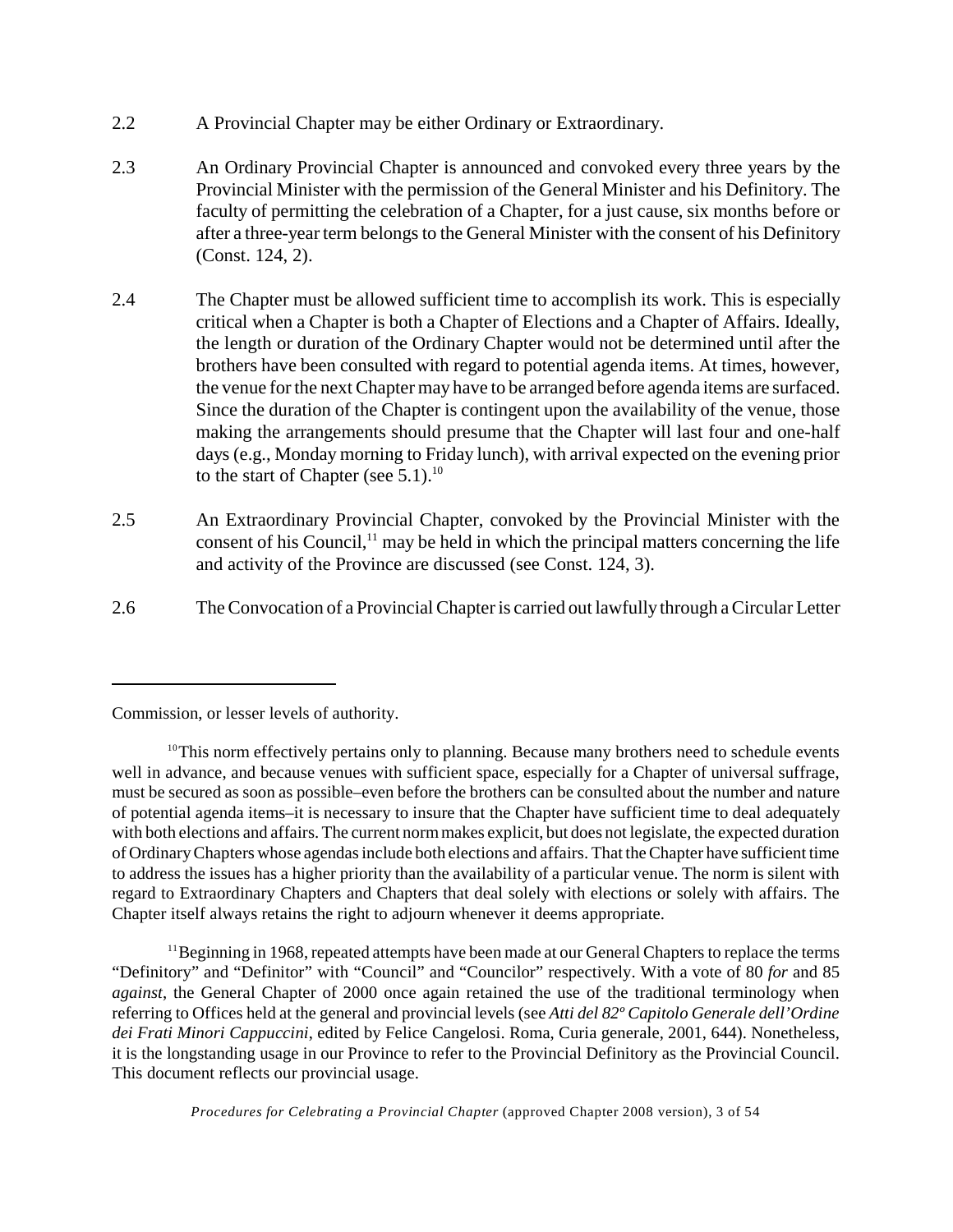signed by the Provincial Minister and published to the Province.<sup>12</sup>

# **PART TWO**

## **THE CHAPTER BODY**

## **3. Direct Suffrage**

- 3.1 In 1983, the Province of St. Joseph adopted Direct Suffrage as the norm for its Provincial Chapters.<sup>13</sup>
- 3.2 By virtue of Direct Suffrage, the following enjoy active voice in all Ordinary and Extraordinary Provincial Chapters (Const. 125, 1):
- 3.2.1 the General Minister (if he presides),
- 3.2.2 the Provincial Minister and Provincial Councilors,
- 3.2.3 all perpetually professed brothers belonging juridically to the Province of St. Joseph, unless otherwise impeded (see Const.  $113$ ,  $5$ ),  $14$  and
- 3.2.4 by reason of our Constitutions (113, 5) and Ordinances (8/2.2), <sup>15</sup> all perpetually professed brothers of other jurisdictions who, having received a letter of obedience, reside within

<sup>15</sup>See *Costituzioni*, 325; see also *AOFMCap* 116 (2000) 293.

*Procedures for Celebrating a Provincial Chapter* (approved Chapter 2008 version), 4 of 54

 $12$ The Letter of Convocation must be in writing and include the dates and place of the Chapter; it must be dated and signed by the Provincial Minister, and it should bear the seal of the Province. The letter becomes part of the Acts, i.e., the official minutes, of the Chapter, and is to be archived with the rest of the official minutes. The publication of the letter may take place in one or more of a variety of ways, e.g., printed and mailed, e-mailed, etc. However it is accomplished, every reasonable effort must be made to ensure that every capitular is informed in a timely fashion as soon as the Letter of Convocation has been issued.

 $^{13}$ By an extra-capitular referendum, with 69.6% of the Province voting in favor and a two-thirds majority needed for adoption, Direct Suffrage became the norm for our Provincial Chapters (see *The Messenger*, Vol. 46 [1983], 107).

 $14$ This document always uses the term "brother" without distinction in reference to the members of the Capuchin Order, this based on our Constitutions (84, 3): "By reason of the same vocation the brothers are equal. For this reason, according to the Rule, the Testament, and the earliest customs of the Capuchins, we refer to ourselves as 'brothers,' without distinction." Impediments include: those perpetually professed brothers who belong juridically to St. Joseph Province but who exercise their voting rights in another Capuchin jurisdiction (e.g., those who have completed one year of service in the General Vice Province of Arabia). See also the list of those who are either *ipso facto* or *ipso iure* deprived of active voice (see 8.1, 8.2 and 8.3 below).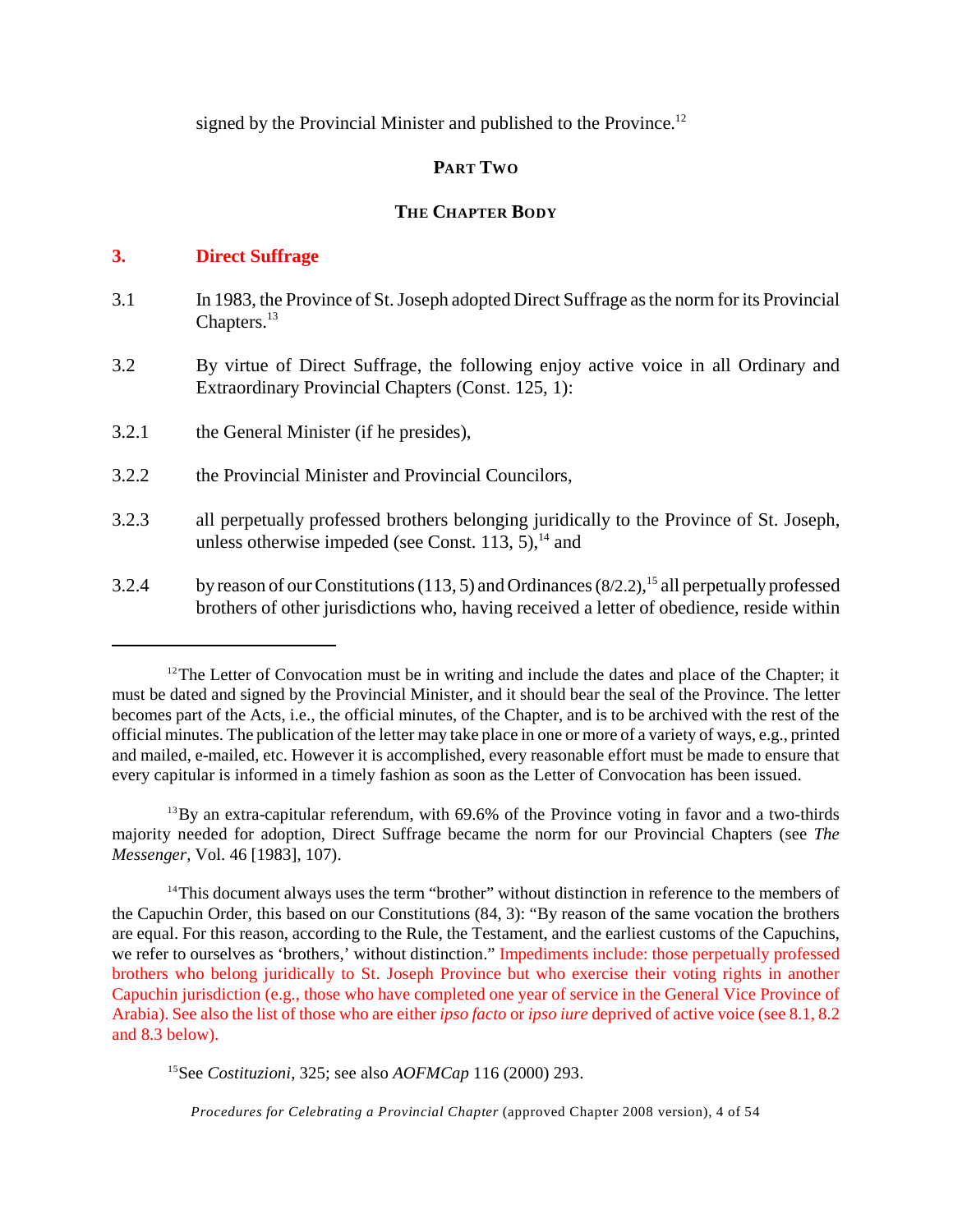our provincial territory and are assigned to a local fraternity, for the purpose of rendering service or ministering in our Province, after a 1-year period of service.<sup>16</sup>

## **4. Chapter of Delegates**

- 4.1 If the Province were to desire to return to a Chapter of Delegates, it may do so by means of an extra-capitular referendum called by the Provincial Minister with the consent of his Council. The change comes into force if at least 75% of the perpetually professed brothers of the Province who enjoy active voice participate in the referendum, and twothirds of the votes are in favor of a return to a Delegate Chapter (see Const. 125, 2 and Ordinance  $8/16$ .<sup>17</sup>
- 4.2 If the Province returns to a Chapter of Delegates, the *Procedures for Celebrating a Provincial Chapter* are to be revised without requiring any other formality (see Const. 12, 2 and Ordinance 8/16).
- 4.3 With a return to a Chapter of Delegates, the following norms replace what is stated above (at 3.1 and 3.2), unless a Provincial Chapter determines otherwise.
- 4.4 In virtue of their Office, the following brothers enjoy active voice in all Ordinary and Extraordinary Provincial Chapters:
- 4.4.1 the General Minister, if he presides,
- 4.4.2 the Provincial Minister and Provincial Councilors, and
- 4.4.3 the Local Ministers (i.e., Guardians)<sup>18</sup> of all properly constituted provincial communities

 $17$ The results of the referendum are binding (i.e., deliberative) and must be implemented immediately.

<sup>18</sup>The basis of the capitular-by-law status  $(4.4)$  is that of Office because Office enjoys a certain stability. In our Order the basic unit of the Order is the Province, which is "a network of local fraternities" (see Acts of the General Chapter of 2000, "Report of the General Minister" in *AOFMCap* 116 [2000] 309, at 13.2). The Office of Local Minister is linked to the notion of "local fraternity." "Local fraternity" is defined by our Constitutions (110, 5) as consisting of a minimum of three professed brothers. That "local fraternity" also indicates "living under the same roof" is reflected in Canon Law (see c. 608), our

 $^{16}$ By decree of the General Minister dated May 1, 2001 [Prot. 00246/01], the letter of obedience is to be issued by the brother's own Major Superior if the service is to be rendered for up to a 3-year period, and by the General Minister if beyond. All such brothers exercise their voting rights in their home circumscription for the first year, after which they are exercised in our Province. Brothers who are sent to the Province for reasons other than ministry or service (e.g., studies, reasons of health, sabbatical, or as part of an interprovincial formation program), exercise their voting rights in their home jurisdiction (see *AOFMCap* 117 [2001] 82-84).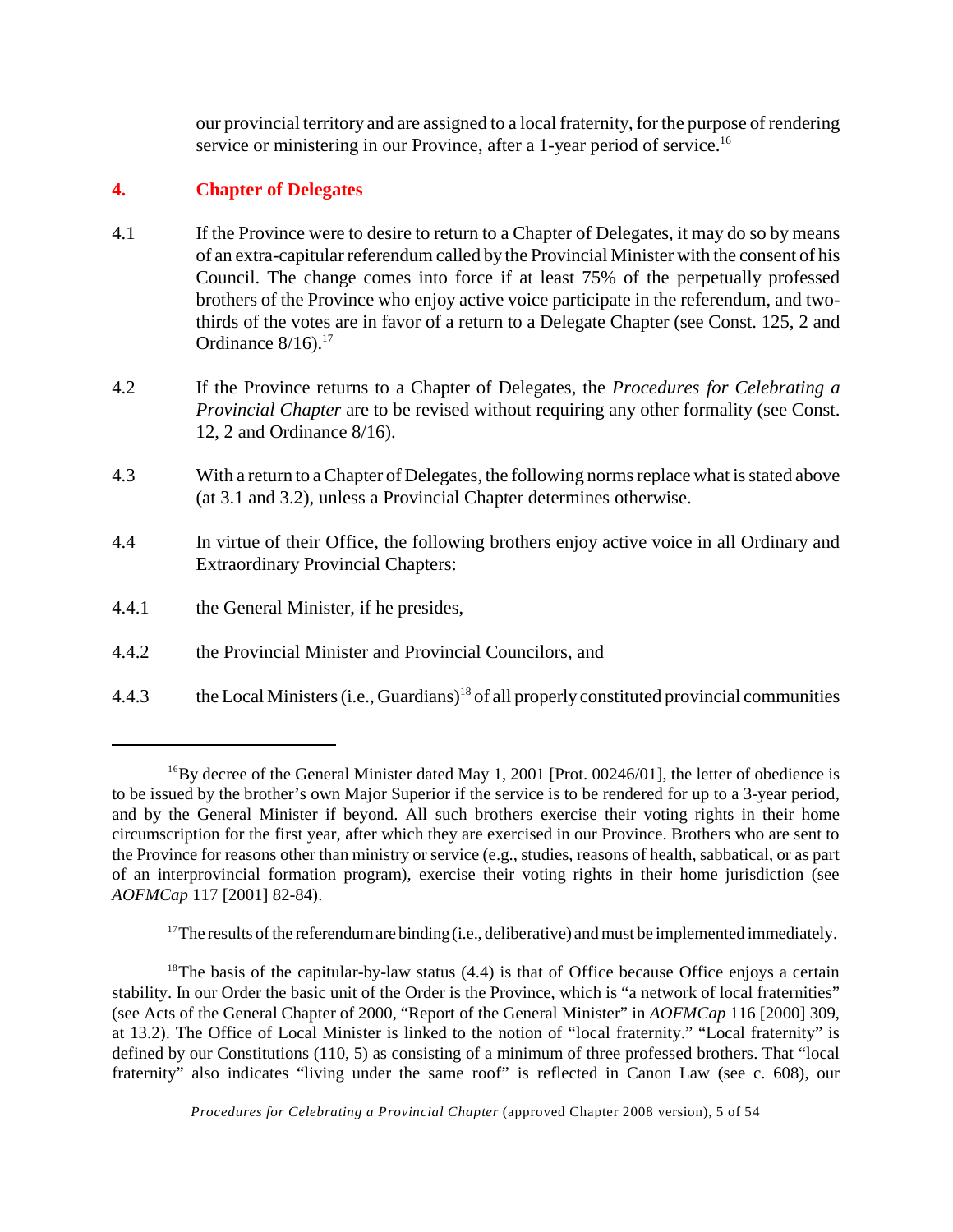consisting of at least three professed brothers.<sup>19</sup>

- 4.5 If a Local Minister is impeded or excused from attending Chapter, or if the Office of Local Minister is vacant, the Local Vicar substitutes for him *ex officio*. 20
- 4.6 Since the number of Delegates and the manner of electing them is for the Provincial Chapter to determine (see Const. 126, 3), these *Procedures* establish that the number of elected Delegates shall be equal to the number of capitulars-by-law (see 4.4).<sup>21</sup>

<sup>19</sup>The Province, in its *Procedures*, may establish other brothers as capitulars-by-law (see CIC,  $\text{c } 632$ ) and Const. 125, 1). One sensitive area concerns the brothers working in Chepo, Panama, as well as those serving in the Persian Gulf. By the current norms, both groups would be eligible to be elected as Delegates to the Chapter. No separate provision is made for either group. Why? In the past, the brothers serving in Bluefields and Estelí were given an official voice at the Provincial Chapter either by way of Office or by way of election (see *Messenger*, 38 [1975], p. 221). The current norms make no such provision for the brothers in Panama because, in 1992 at our Pastoral Planning Assembly, the Province adopted a resolution whereby it agreed to relinquish juridical responsibility for the Chepo "mission" in the year 2006. With regard to those serving in the Persian Gulf, brothers have been there long before the Province adopted Direct Suffrage, and yet no distinct provision was ever made for them. Regional fraternities may be less of an issue now than it was in 1978, for instance, when 10 brothers were members of Capuchin East and six brothers were members of Capuchin West. Additionally, the Constitutions requires certain formalities for a community to be considered a "legitimately established" house with canonical rights (see footnote 54, below).

 $^{20}$ It is important to note that these brothers are capitulars in virtue of the Office they hold. If no one holds the Office of Local Minister (i.e., Guardian), then the *ex officio* right falls to the brother who holds the Office of Local Vicar. If no one holds either Office (Local Minister or Local Vicar), the local fraternity forfeits its opportunity to send an *ex officio* capitular. Similarly, if no one holds the Office of Local Vicar and the Local Minister is impeded from attending the Chapter, no other brother may be designated as his substitute.

<sup>21</sup>This re-establishes the norm formerly in use by the Province (see *Messenger*, 38 [1975], p. 221).

*Procedures for Celebrating a Provincial Chapter* (approved Chapter 2008 version), 6 of 54

Constitutions (110, 5); and in our Ordinances (8/18). This has implications for "regional fraternities" (see the Acts of the General Chapter of 2000, "Report of the General Minister" in *AOFMCap* 116 [2000] 309, at 13.2: "...regional fraternities do not define the fraternal charism of our Order nor can they take the place of, or be enumerated among, properly constituted local fraternities of the Order."). In a similar vein, a community comprised of two "live-in" brothers and one "attached" brother does not fulfill the Constitutional requirements for a local fraternity. Likewise, a provincial community with only two professed brothers in residence [e.g., a postulancy or candidacy community], even though the respective brothers may have been given analogous titles of Local Minister and Local Vicar, does not fulfill the Constitutional requirements for a local fraternity. This does not close the door to including other categories among the capitulars-by-law, but it does mean that they may not be included under the title of Local Minister. Similarly, a community established by a provincial administration without Chapter consent or the consent of the General Minister and his Definitory does not fulfill the Constitutional requirements for a local fraternity, no matter how many brothers live there (see Const. 112, 1).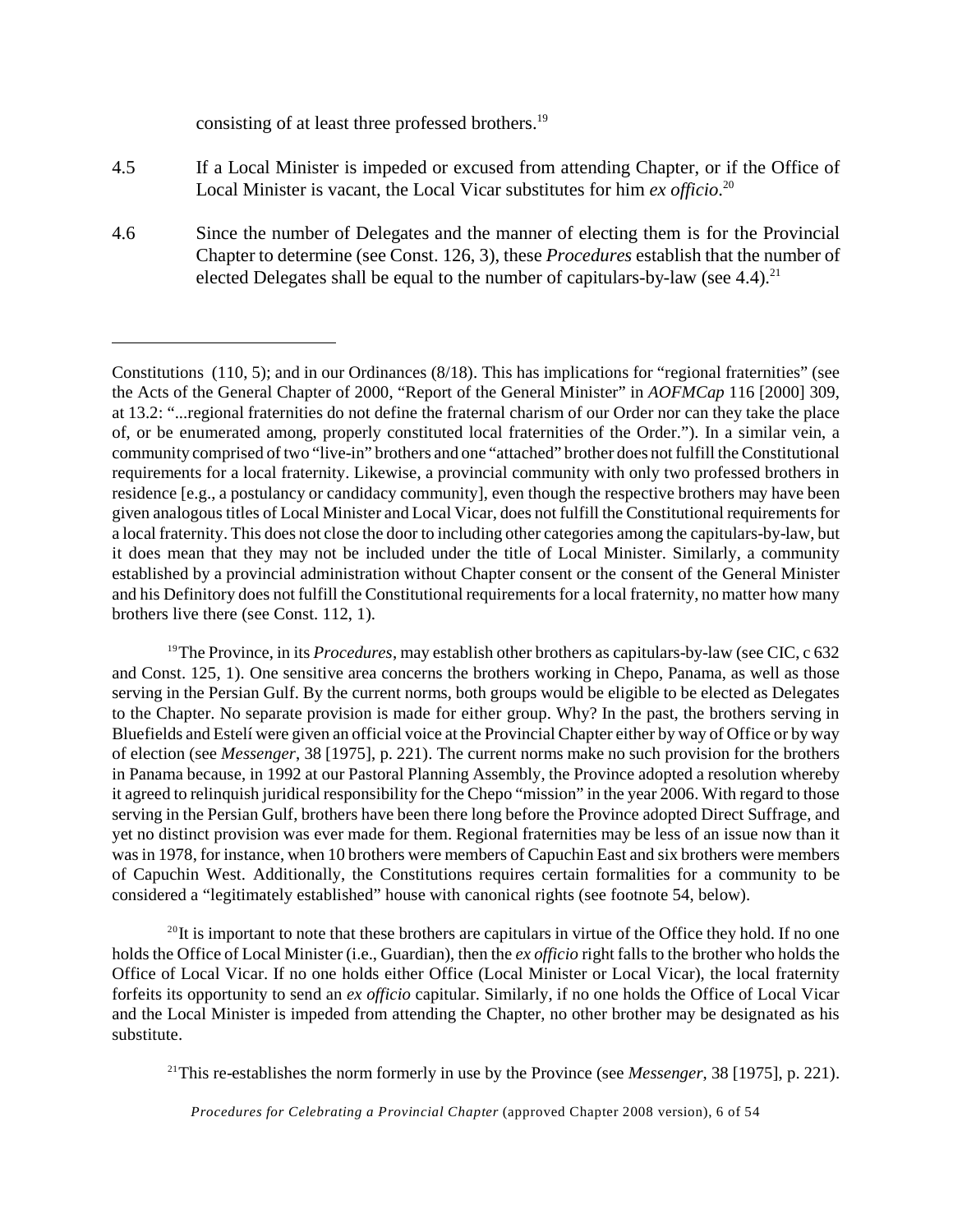- 4.7 Delegates to the Provincial Chapter shall be elected in the following manner:<sup>22</sup>
- 4.7.1 After the Letter of Convocation has been published, the Provincial Minister shall determine and publish the number of capitulars-by-law. A list shall be composed of all the perpetually professed brothers who are eligible to be elected as Delegates. The brothers are to be listed according to seniority by First Profession and divided into four equal groups. $^{23}$
- 4.7.2 Meanwhile, the Provincial Minister shall appoint three perpetually professed brothers as scrutineers for the process of electing Delegates. At the same time, the Provincial Minister shall establish and publish a deadline for receiving the first ballot (e.g., 12 noon on June 12, 2005). The ballots and list are to be distributed to all the perpetually professed brothers of the Province who enjoy active voice.<sup>24</sup>
- 4.7.3 Each brother with active voice shall vote for three (3) brothers from each of the four groups.
- 4.7.4 The three brothers from each of the four groups who receive the highest number of votes (i.e., a simple plurality) shall be elected as Chapter Delegates.
- 4.7.5 The results of each balloting shall be published, recording individually all the brothers who received five or more votes, and the number of votes each received.
- 4.7.6 A second ballot shall be sent to each elector with as many blank spaces as there remain Delegates to be elected to fill up the required number of Delegates. At the same time, a list of all the eligible brothers – excluding the names of the capitulars-by-law and the twelve (12) already elected – shall be sent to the electors. This list is not to be divided into age groups. The electors are to vote for as many brothers as there are places to be

<sup>24</sup>See 8 (below) regarding those perpetually professed brothers who are ineligible to vote.

*Procedures for Celebrating a Provincial Chapter* (approved Chapter 2008 version), 7 of 54

 $22$ <sup>22</sup>The current formula for electing Delegates is based on a presumption that there will be a minimum of six (6) Local Ministers attending Chapter *ex officio*.

<sup>&</sup>lt;sup>23</sup>The division had previously been into three (3) groups and was changed to four (4) (see *Messenger*, 38 [1975], p. 222). With the diminishment of numbers and the potential of having brothers unable to effectively participate in Chapter, especially due to age and/or infirmity, it may become advisable to return to dividing the group into thirds. Such could be accomplished through a referendum (see 1.3). Four groups applied to our current situation would give the following (approximate) results: the first group would include those temporarily professed in 1950 or before; the second group would include those professed between 1951 and 1958; the third group would include those professed between 1959 and 1966; and the final group would include those professed in 1967 and thereafter.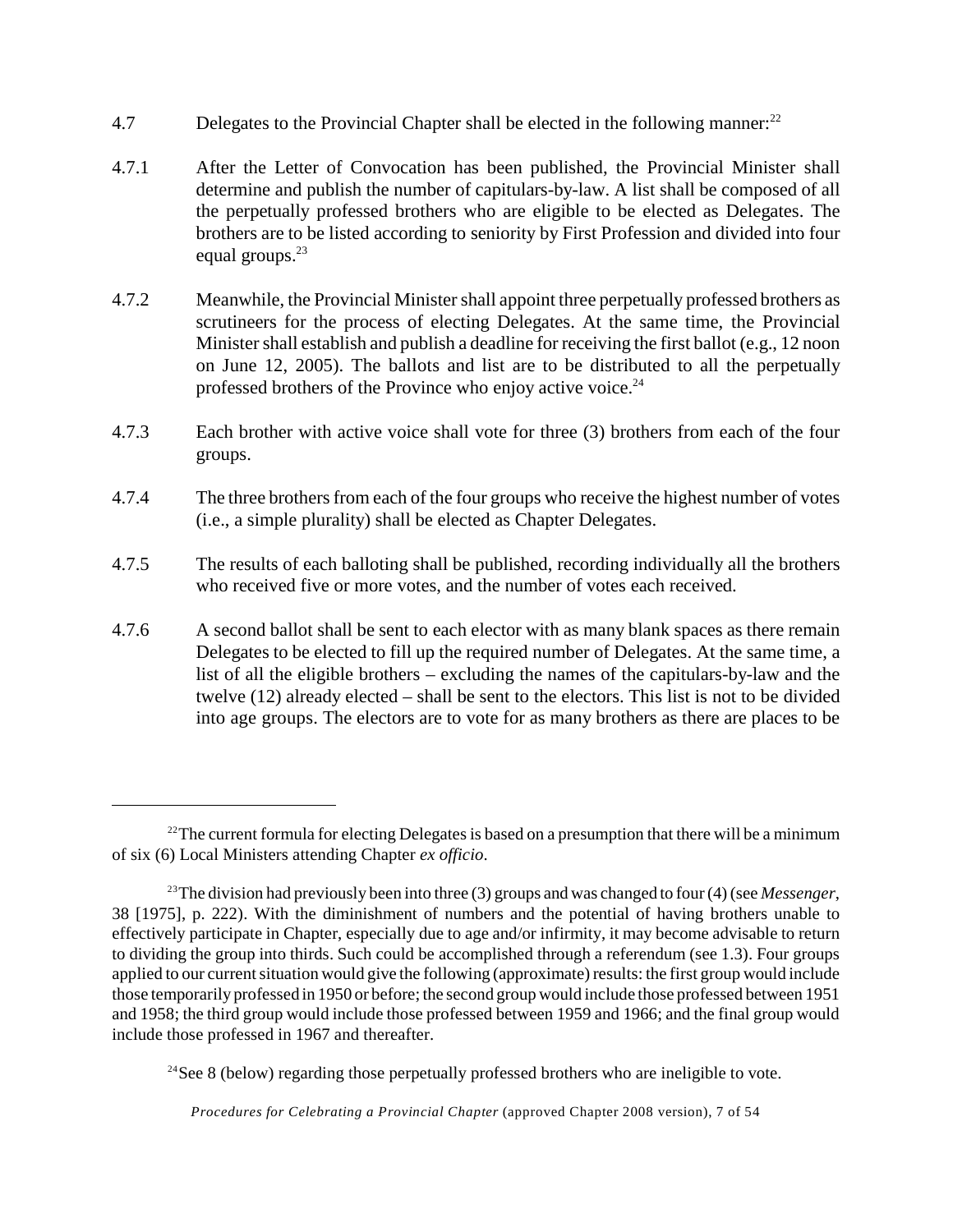filled. An absolute majority of the votes cast is required for election in this balloting.<sup>25</sup>

- 4.7.7 If necessary, a third ballot shall be taken to elect the remaining number of Delegates, in which a simple plurality shall determine the election.
- 4.8 The following norms apply to the election of Delegates to the Chapter:<sup>26</sup>
- 4.8.1 Ballots received after the established deadline are invalid and may not be counted.
- 4.8.2 In the case of a tie, that brother will be declared elected who is senior by date of First Profession, and if they made Profession on the same day, the one who is senior by age.
- 4.8.3 If any brother, for a serious reason, wishes to resign his passive voice in the election of Delegates, or, if elected, wishes to resign his election, he shall offer his resignation in writing to the Provincial Minister together with the reasons for his action.
- 4.8.4 If an elected Delegate is impeded from attending the Chapter for a serious reason, with the approval of the Provincial Minister, or if a Delegate dies, a substitute is to attend the Chapter in his stead. As needed, the brother(s) who received the next highest number of votes in the last ballot<sup>27</sup> shall be the substitute Delegate(s).
- 4.8.5 If a Local Minister (i.e., Guardian) is prevented from attending the Chapter, for a serious reason approved by the Provincial Minister, or if the Office of Local Minister becomes vacant, the Local Vicar attends Chapter as his substitute. In these cases, if the Local Vicar had been elected as a Delegate to the Chapter, a substitute Delegate will be chosen in his stead.

## **5. The Obligation to attend Chapter**

5.1 All capitulars shall arrive at the place of the Chapter no later than the evening before the first general session or formal opening of the Chapter.<sup>28</sup> All capitulars are obliged to

<sup>28</sup>This directive is found in Article III of the Provincial Chapter procedures approved in 1970 [henceforth, *1970 Procedural Norms*] (see *Messenger*, 33 [special issue], May 1970, 73-90). Until now, the 1970 Procedural Norms have been the prevailing norms except in those matters which subsequent Provincial

*Procedures for Celebrating a Provincial Chapter* (approved Chapter 2008 version), 8 of 54

 $25$ Note that in the election of Delegates to a Provincial Chapter, the majority of votes required for election is based on the number of votes cast, not on the number of electors.

<sup>&</sup>lt;sup>26</sup>See *Messenger*, 38 [1975], p. 222.

 $27$ The previous norms indicated that the substitutes were elected according to their ranking in the "third ballot." Since a third ballot may not be necessary, the current norm specifies the "last ballot," be it the second or third.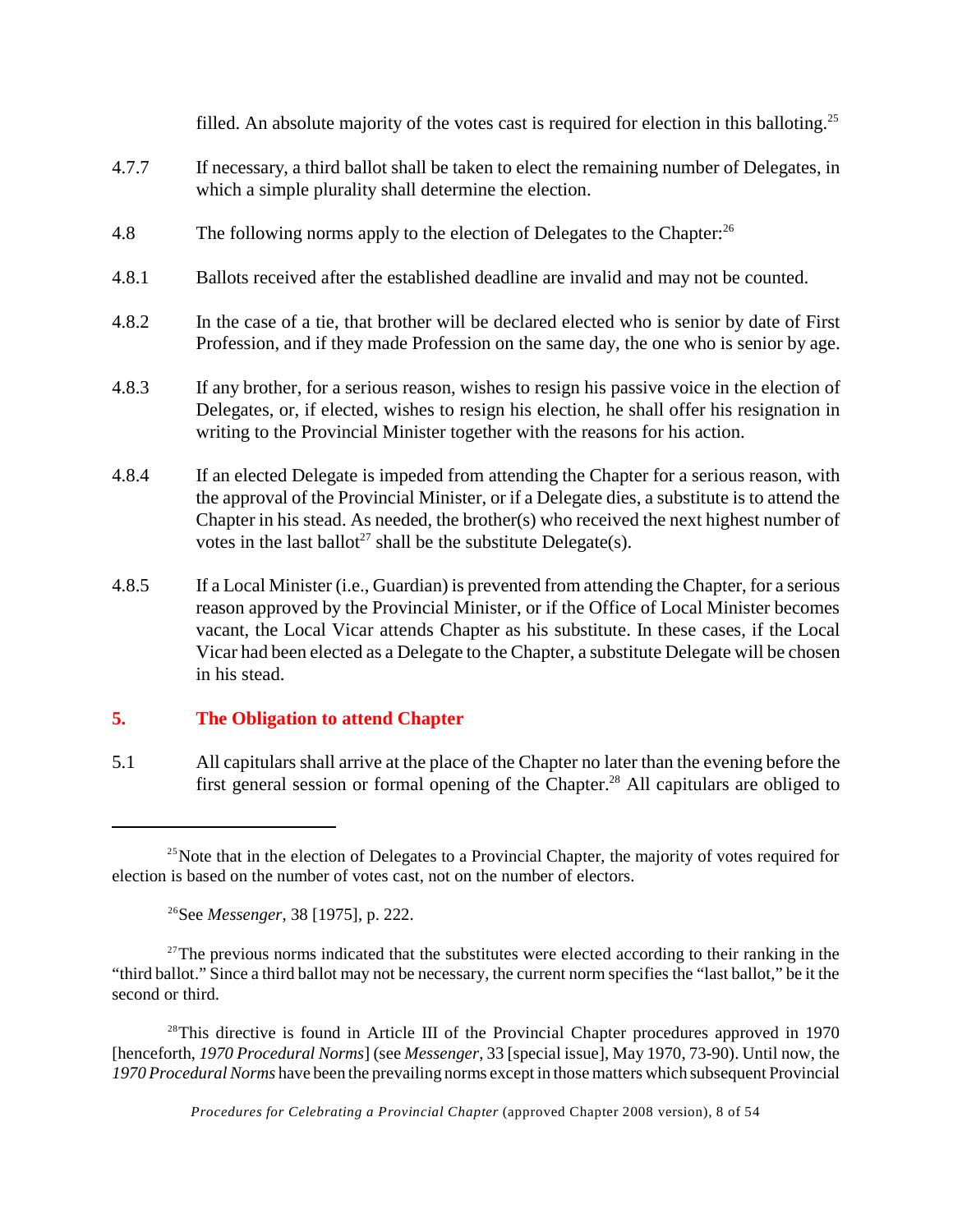attend the Provincial Chapter in its entirety.<sup>29</sup>

- 5.2 Any capitular who is prevented from attending the Chapter must request permission to be excused. The request is to be made in writing and presented in a timely manner beforehand to the Provincial Minister and his Council who have the right of knowing and judging the matter. $30$
- 5.3 No capitular is permitted to depart before the Chapter is officially concluded unless the Chapter President, knowing and approving the reason for the departure, gives permission for an early departure.<sup>31</sup>
- 5.4 Any capitular who wishes to excuse himself from a plenary (general) session of the Chapter must make his reason known to the Chapter President.<sup>32</sup>

## **6. Those who enjoy Active Voice**<sup>33</sup>

- 6.1 According to our Constitutions (125, 1), at both Ordinary and Extraordinary Provincial Chapters, the following enjoy active voice: the General Minister, if he presides; the brothers listed in 3.2 [for Direct Suffrage Chapters] or 4.4 [for Delegate Chapters]; any other brother to whom that right has been granted by the Order's particular law (see CIC 632), keeping always in mind the dispositions of our Constitutions (113, 5).
- 6.2 Only those brothers who are actually present at the Chapter enjoy the right to vote (Const. 125, 2) (see also 50.4, below).

Chapters have altered.

<sup>29</sup>See *AOFMCap* 110 (1994) 383; see also *Costituzioni*, 331. Ordinance 8/14: "Capitular brothers lose their active voice if, without permission, they are not present at the Chapter for its entirety, whether it be a Chapter of Delegates or a Chapter of Direct Suffrage."

 $30A$  deadline for such requests should be established and published in a timely fashion. The Provincial Minister and his Council are competent to excuse any capitular from attending the Chapter prior to the Chapter's opening. However, when it comes to excusing a capitular from part of the Chapter itself (e.g., arrivals subsequent to the formal opening of the Chapter, missed plenary sessions, or early departures), competence to judge the matter belongs to the Chapter President (see 5.3 and 5.4). In these cases, it is the Chapter President who determines whether or not 8.4 of these *Procedures* (i.e., the loss of active voice) applies.

<sup>31</sup>This norm reflects the *Procedures for Conducting a General Chapter* (Ch. I, Art. 4).

<sup>32</sup>This norm reflects the *Procedures for Conducting a General Chapter* (Ch. I, Art. 5).

 $33$ "Active voice" refers to the right to cast a vote.

*Procedures for Celebrating a Provincial Chapter* (approved Chapter 2008 version), 9 of 54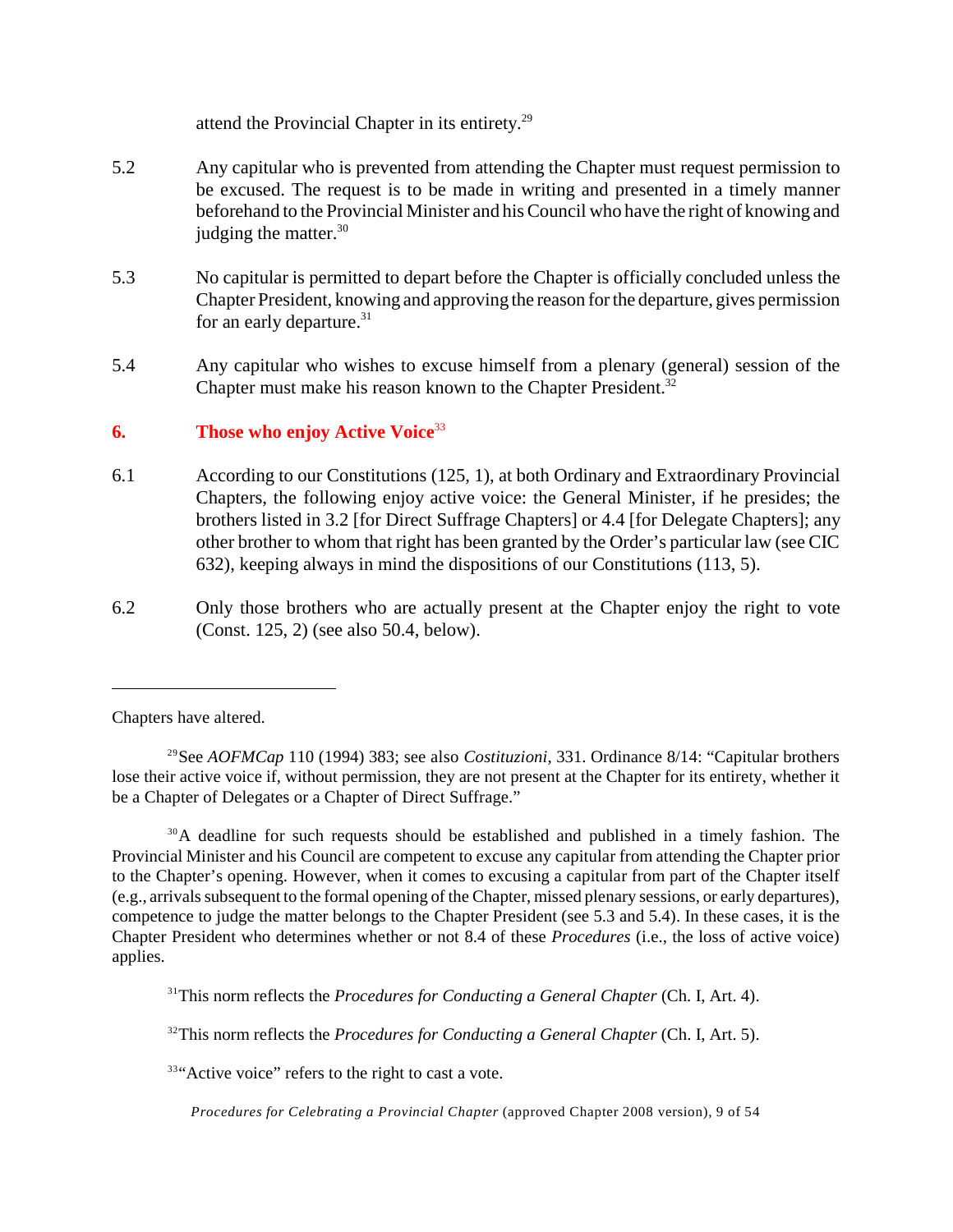## **7. Those who enjoy Passive Voice** <sup>34</sup>

- 7.1 Since we are an Order of brothers, in accord with the will of St. Francis and our authentic Capuchin tradition, all perpetually professed brothers may be elected to any Office or position in the Order.<sup>35</sup>
- 7.2 The Office of Superior<sup>36</sup> may be validly conferred only upon those brothers who have been perpetually professed for a minimum of three years (see Const. 115, 6).

## **8. The Loss of Active and/or Passive Voice**

- 8.1 Brothers are *ipso iure* deprived of both active and passive voice if, before Chapter, they had presented to the Major Superior a written request for dispensation from religious life. If such a request is presented during the Chapter, the brother requesting dispensation is to be excluded from the Chapter Body.<sup>37</sup>
- 8.2 Brothers are *ipso facto* deprived of both active and passive voice if, before Chapter, they had presented to the Major Superior a written request for a leave of absence or to begin the process of incardination into a Diocese or another Institute of Consecrated Life. If such a request is presented during Chapter, the brother making the request is to be excluded from the Chapter Body. Deprivation of active and passive voice remains in effect until the brother returns to active life in the Province.<sup>38</sup>
- 8.3 Brothers are *ipso facto* deprived of both active and passive voice if, by the date of the Letter of Convocation, they have been absent from the Province or from their legitimate

 $36$ The term "Superior" includes the Provincial Minister and the Provincial Vicar (see. Const. 114, 1 and 2), but not Provincial Councilors, whose role is as advisors, not Superiors.

Ordinance 8/13 (see *AOFMCap* 90 [1974] 348). 37

<sup>38</sup>This is a codification of the current practice of the Province.

<sup>&</sup>lt;sup>34</sup>"Passive voice" refers to the right to be elected to Office.

<sup>&</sup>lt;sup>35</sup> See Const. 115, 6. A distinction is made between an election and its subsequent confirmation. With regard to the election of lay brothers to the Offices of Provincial Minister and Provincial Vicar, the Chapter may elect *any* brother who is otherwise eligible [e.g., at least three years in perpetual vows]. Thus, straw ballots for Provincial Minister and Vicar should list all eligible candidates, i.e., all the brothers who have been perpetually professed for a minimum of three years. *All* elections – whether or not they involve lay brothers – lack effect until and unless confirmed by the proper ecclesiastical authority. Currently, the competent ecclesiastical authority for confirming the election of a lay brother to the Offices of Provincial Minister and Provincial Vicar is the Roman Congregation for Institutes of Consecrated Life and Societies of Apostolic Life. The current practice of this Roman dicastery is to deny confirmation of lay brothers elected to the Office of Provincial Minister, but to confirm their election to the Office of Provincial Vicar.

*Procedures for Celebrating a Provincial Chapter* (approved Chapter 2008 version), 10 of 54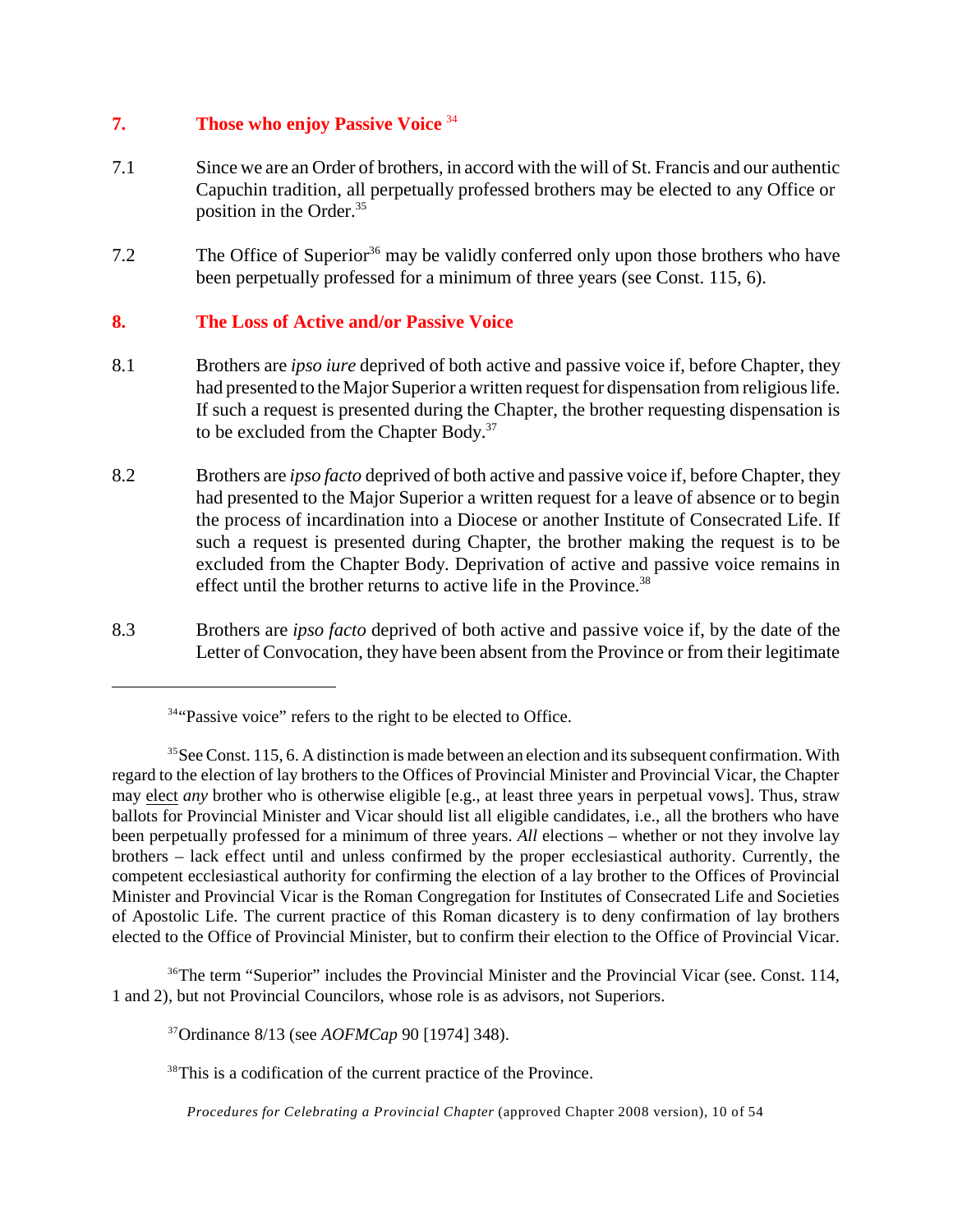assignment for a prolonged period, i.e., for a sustained period of six months, without permission from the Provincial Minister.<sup>39</sup>

- 8.4 A capitular loses his active voice if, without legitimate permission, he is not present for the entire proceedings of the Chapter.<sup>40</sup>
- 8.5 A Provincial Minister may not be elected to a third consecutive term (Const. 127, 4 and CIC 627, 1). $41$
- 8.6 An outgoing Provincial Minister may not be elected to the Provincial Council, i.e., he enjoys only active voice in the election of the Councilors (Const. 127, 7).
- 8.7 *Per se* the Provincial Vicar and Provincial Councilors are not subject to term limits. However, at any Chapter no more than half of the Councilors elected at the previous Chapter may be re-elected (Const. 127, 5).

## **9.** The Presence of Non-Capitulars<sup>42</sup>

9.1 All postulants, novices and temporarily professed brothers of the Calvary Province, all perpetually professed brothers of the Calvary Province who exercise their voting rights in another circumscription according to the norm of law, as well as all former brothers of the Province who now belong to another circumscription currently or formerly dependent upon the Calvary Province, are *ipso facto* granted observer status at all Provincial Chapters celebrated with Direct Suffrage.<sup>43</sup>

<sup>40</sup>Ordinance 8/14 (see *AOFMCap* 110 [1994] 383).

 $41$ An appointment to Office does not count in the calculation. It should also be remembered that, although the Minister may not be *elected* for a third consecutive term, Postulation is permitted in our Order, the norms of which are governed by the Ordinances (8/4) [see *AOFMCap* 116 (2000) 992]. Also see 64, below regarding Postulation.

 $42$  Non-capitulars include the brothers in initial formation of our Province, brothers of other Capuchin jurisdictions, as well as individuals who are not Capuchins.

<sup>43</sup>This norm only applies to Chapter of Direct Suffrage. It codifies the current practice which allows those in initial formation, missionaries and Calvary-raised brothers of the General Vice Province of

<sup>&</sup>lt;sup>39</sup>Brothers in particular circumstances may live apart from a local or provincial fraternity with the "blessing of obedience" (see Const. 93, 1-6). Whereas 8.1 and 8.2 address the effects of legitimate absences, 8.3 addresses the effects of illegitimate [unlawful] absences, which include not only being absent from the Province without permission, but also the refusal of a legitimate transfer to another local fraternity. The 6 month period is based on Canon 696 §1 which determines six months as the criterion for a sufficiently "prolonged period of illegal absence" at which point the Major Superior may commence legal proceedings to dismiss the brother from the Order.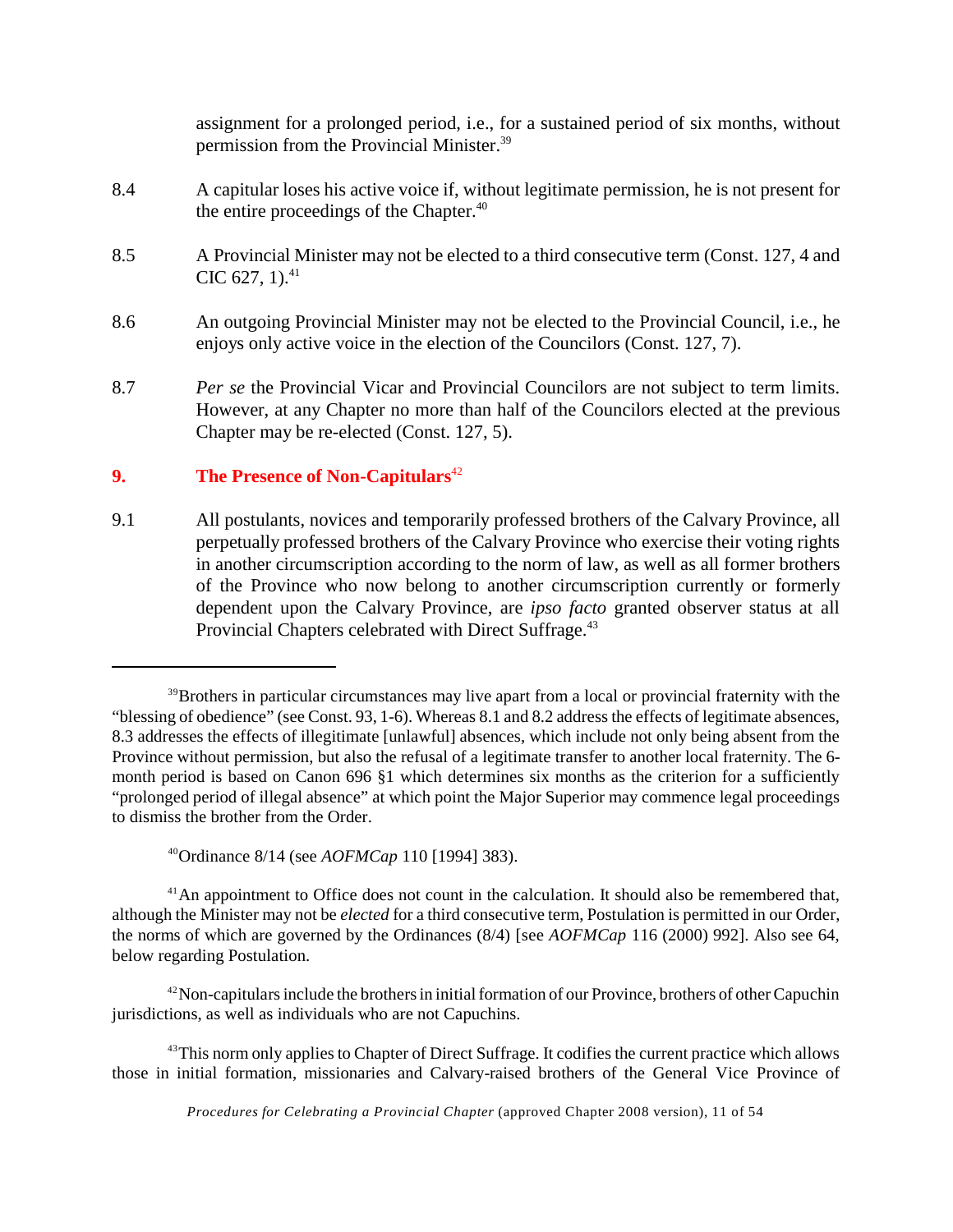- 9.2 Non-capitulars legitimately elected or appointed to a Chapter Office or role of service the exercise of which requires their full- or part-time presence during Chapter deliberations, e.g., the Parliamentarian, Moderator, secretaries, speakers, liturgical personnel, etc., are to be admitted to the Chapter Hall whenever the exercise of their role requires their presence, and may address the Chapter Body in the exercise of their role, or when given permission to do so by the Chapter Body.<sup>44</sup>
- 9.3 The Chapter Body itself decides whether, and to what extent, other non-capitulars including those who exercise roles of service which do not require their full-time presence in the Chapter Hall – may be admitted and given permission to address the Chapter Body. 45
- 9.4 The Chapter Hall itself shall be arranged in such a way that clearly delineates and separates capitulars from non-capitulars.<sup>46</sup>

## **PART THREE**

#### **THE PREPARATORY PROCESS**

#### **10. Collaboration of the entire Province**

Without regard to the type of Chapter being celebrated (Ordinary or Extraordinary, Delegate or Direct Suffrage), the preparatory phase of a Provincial Chapter requires the active participation and fraternal collaboration of all the members of the Province.

### **11. The Preparatory Commission (***aka* **Pre-Chapter Steering Committee)**

 $44$  For non-capitulars – apart from those mentioned in 9.1 –, the right to be present during the Chapter deliberations and to address the Chapter body is directly linked to and limited to the strict exercise of each one's proper role. The presumption is that, once legitimately elected or appointed, they will remain in the Chapter Hall, fulfilling their functions, even during semi-closed and closed sessions, unless the Chapter explicitly decides otherwise.

 $45$ Conversely – apart from those mentioned in 9.1 and those non-capitulars who exercise roles which require their full-time presence in the Chapter Hall –, the presence of all other non-capitulars during Chapter deliberations is subject to the approval of the Chapter Body, which permission may be denied, limited or restricted.

<sup>46</sup>This norm reflects recent practice and formally abrogates the *1970 Procedural Norms* (Art. V, 2) which determined that non-capitulars were to be entirely excluded from electoral sessions. The reason for this seating arrangement is to facilitate the voting process, which may occur at any time during Chapter deliberations, not solely during the electoral proceedings.

*Procedures for Celebrating a Provincial Chapter* (approved Chapter 2008 version), 12 of 54

Nicaragua–Costa Rica–Panama to be present as observers during Chapter deliberations. The principle applies to all parallel situations.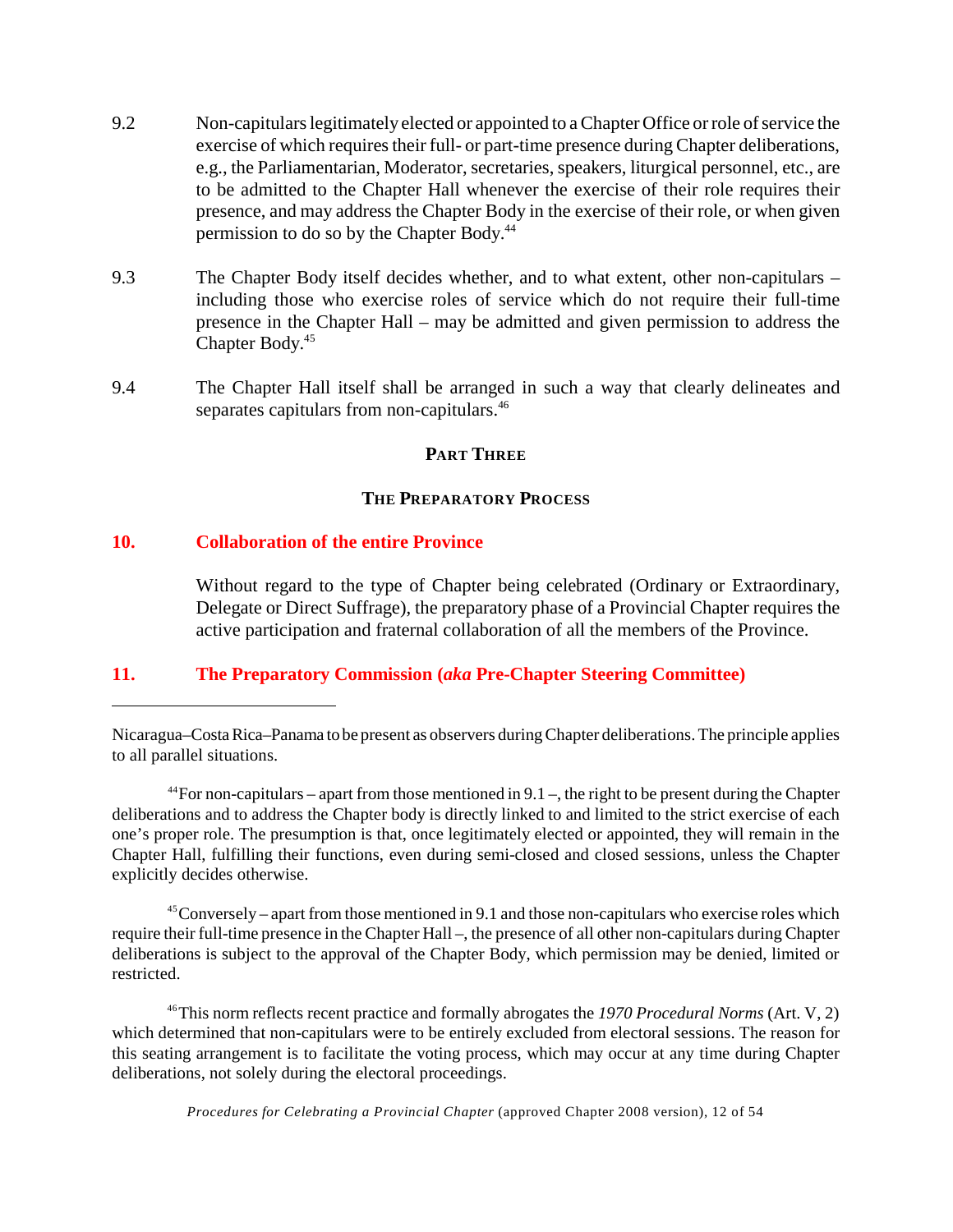- 11.1 A Preparatory Commission is formed *ad hoc*. It is to be established by the Provincial Minister and his Council, allowing sufficient time to prepare properly for the Chapter.
- 11.2 The Provincial Minister and the Provincial Councillors are *ex officio* members of the Preparatory Commission. The Provincial Minister serves *ex officio* as its President (*aka* Chairperson). $47$
- 11.3 It pertains to the Provincial Minister and his Council to appoint additional members to the Preparatory Commission from among the members of the Province.
- 11.4 From among the members of the Preparatory Commission, the Provincial Minister and his Council shall appoint an Executive Secretary whose role it is to coordinate the Commission's activities.
- 11.5 At the discretion of the Preparatory Commission, other individuals may be invited and committees formed to help with the Commission's work. Such individuals need not be Capuchins.
- 11.6 The Preparatory Commission is charged with the following:
- 11.6.1 proposing agenda items to be treated at Chapter, based on the following: items pertaining to the scope of a Provincial Chapter (see 12, below), any pertinent Constitutional issues (see 13, below), requisite agenda items (see 14, below), and issues arising from a consultation with all the members of the Province with regard to agenda items, proposals for action to be taken during the following triennium, and statements for endorsement by the Chapter;
- 11.6.2 preparing the proposals for action and statements for endorsement;
- 11.6.3 recommending a method for proceeding with regard to the agenda;
- 11.6.4 developing and implementing an appropriate pre-Chapter process, if deemed advisable;
- 11.6.5 making arrangements for implementing the proposed agenda, including input by presenters, etc., even though final approval of these matters is the prerogative of the Chapter itself;

<sup>&</sup>lt;sup>47</sup>The provincial secretary is not an *ex officio* member of the Preparatory Commission, even though he may be present at the plenary meetings of the Preparatory Commission and may take notes as part of his role as secretary of the Provincial Council. On the other hand, nothing prevents his appointment to the Preparatory Commission.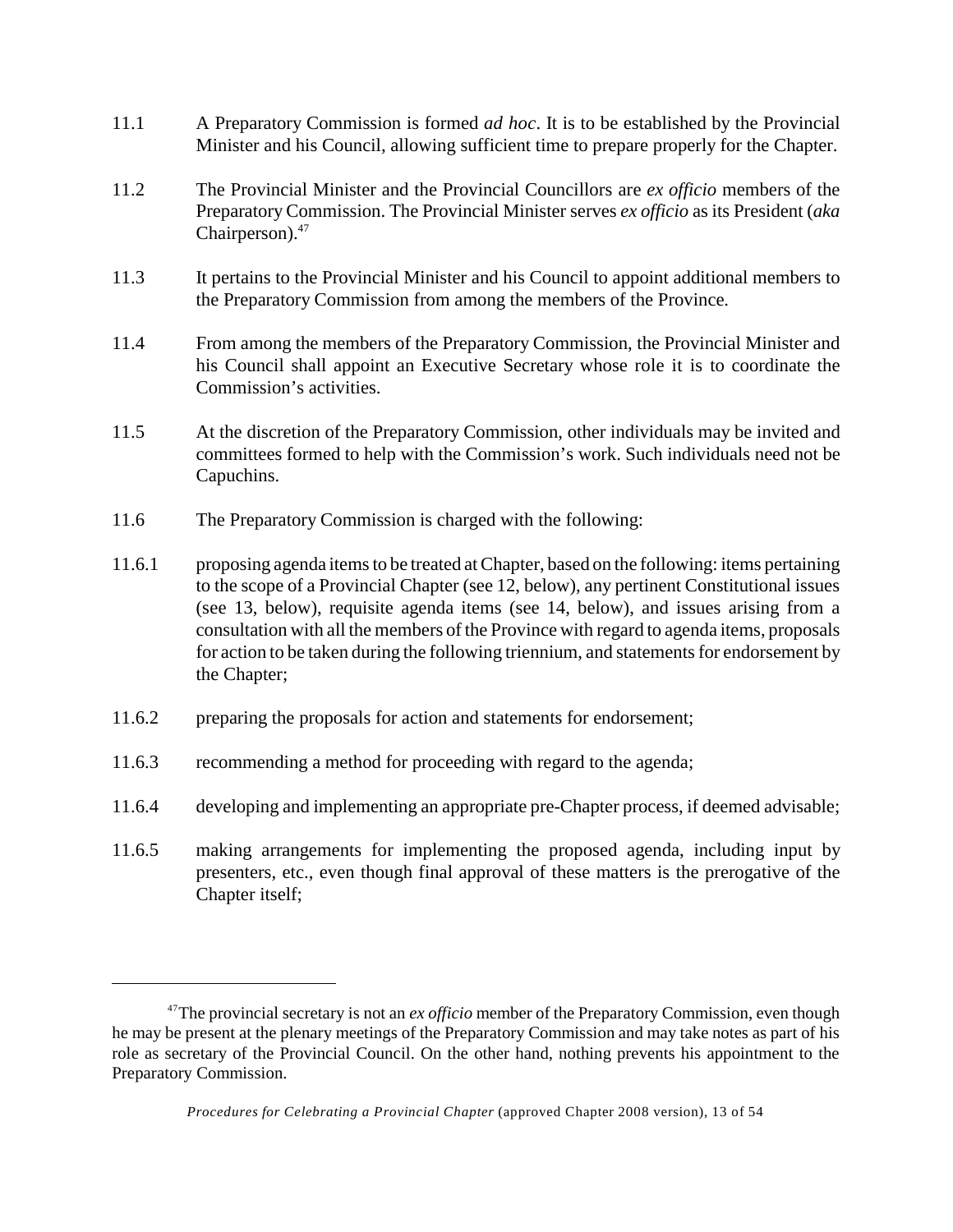- 11.6.6 facilitating the logistics of the Chapter by making arrangements for the venue  $48$ , food and lodging, presenters, materials, etc.,
- 11.6.7 providing for adequate adjunct personnel to help with the duties of the Chapter, particularly in regard to the secretarial staff, and
- 11.6.8 selecting a capitular to make the formal motion to adjourn the Chapter *sine die* and informing the capitular in due time.<sup>49</sup>
- 11.6.9 The Preparatory Commission *may* be consulted by the Provincial Minister and his Council with regard to nominations of those to be proposed to the Chapter to fill certain Offices and roles of service, namely: the Parliamentarian (15.3), the Juridical Committee (15.4), the Finance Committee (15.5), the Formation Committee (15.6), the Continuing Education Committee (15.7), the Capuchin Life Committee (15.8), the Senior Life Committee (15.9), the Capuchin Ministries Committee (15.10), the Special Events Committee (15.11), technicians (15.13), adjunct secretarial staff (15.14), the Moderator (18), the Chapter Secretarial Staff (19), the Chapter Secretary (20), the Tellers and Assistant Tellers (21).
- 11.7 The Preparatory Commission will include in the Chapter agenda proposals which have been endorsed and submitted to it by:
- 11.7.1 any commission or standing committee of the Province,
- 11.7.2 any local fraternity of the Province, and
- 11.7.3 any individual brother, provided that the agenda item in question has received the endorsement of at least 5% of the perpetually professed brothers of the Province with active voice.<sup>50</sup>
- 11.8 The PreparatoryCommission's service ends with the election of the Presidential Council by the Chapter itself. $51$

 $48$ The venue, by necessity, may have already been arranged before the Preparatory Commission is appointed (see 2.4 with its corresponding footnote).

 $^{49}$ By way of recent tradition, Br. Matthew Gottschalk has served in this capacity for a number of Chapters.

 $50$ The "individual brother" may be either temporarily or perpetually professed.

<sup>&</sup>lt;sup>51</sup>The ongoing facilitation of the Chapter may require continued collaboration between members of the pre-Chapter Preparatory Commission and the Presidential Council. It remains, however, the right of the Chapter Body to elect its own Presidential Council (see 17, below).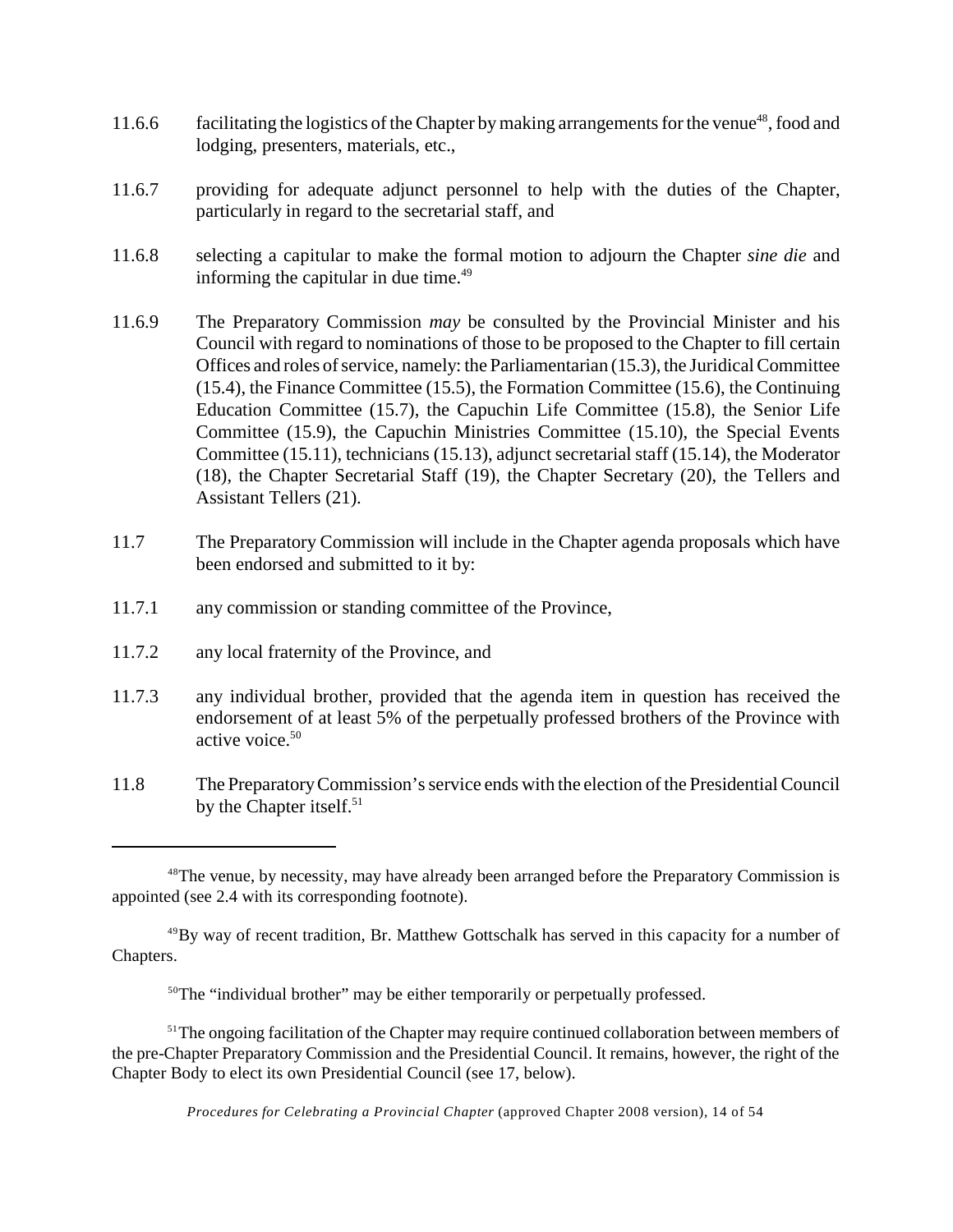## **12. The Scope of a Provincial Chapter**

- 12.1 A Provincial Chapter deals with matters pertaining to the life and activity of the Province. All the brothers are to be consulted beforehand with regard to the issues with which the Chapter will deal (see Const. 127, 1).
- 12.2 All capitulars are to be informed in a timely fashion of the agenda items which are being proposed for discussion. Nonetheless, it is the Chapter itself that determines the Chapter agenda (see Const. 127, 2).

## **13. Constitutional Aspects of a Provincial Chapter**

- 13.1 It pertains to the Provincial Chapter to approve the *Procedures for Celebrating a Provincial Chapter* (Const. 127, 3).<sup>52</sup>
- 13.2 In the Ordinary Provincial Chapter, the election of a Provincial Minister, Provincial Vicar and Provincial Councilors is to take place according to the approved *Procedures for Celebrating a Provincial Chapter* (see Const. 127, 3).<sup>53</sup>
- 13.3 It pertains in a special way to the Provincial Chapter to approve the canonical establishment of local fraternities prior to their actual establishment by the Provincial Minister with the consent of his Council (Const. 112, 1).<sup>54</sup>
- 13.4 It pertains to the Provincial Chapter to establish norms for the disposition of the goods

<sup>54</sup>The Constitutions approved by the General Chapter of 2000 endorsed an amended text of 112, 1 to read: "It is the responsibility of the Provincial Minister with the consent of the Definitory, after obtaining the consent of the Chapter, to legitimately establish houses, observing the prescriptions of law. In urgent cases, when the capitular consent is lacking, the consent of the General Minister and his Definitory is required." The *suppression* or definitive closing of local fraternities is the prerogative of the General Minister and his Definitory (Const. 112, 2). The "legitimate establishment" of a local fraternity (which replaced the notion of canonically-erected houses, etc.), has juridical effects (see 4.4.3, above). A community simply established by a provincial administration without Chapter consent or the consent of the General Minister and his Definitory does not fulfill the Constitutional requirements for a "legitimately established house."

 $52$ It is the prerogative of the Provincial Chapter to determine both provisional procedural norms and to determine and codify permanent procedural norms governing the celebration of Provincial Chapters. Provisional changes can happen simply by the President asking "Does it please the capitulars to ...?," followed by the affirmation by the required majority. Provisional changes, however, do not effect a permanent change to the *Procedural Norms for Celebrating a Provincial Chapter*.

 $53$ It is the Chapter that determines certain details of the electoral process, e.g., whether to have a straw ballot(s), at what point during the course of the Chapter each election will be held, etc. To allow for the broadest range of options, according to the circumstances of each particular Chapter, the permanent codification of such details effecting all Provincial Chapters should be kept to a minimum.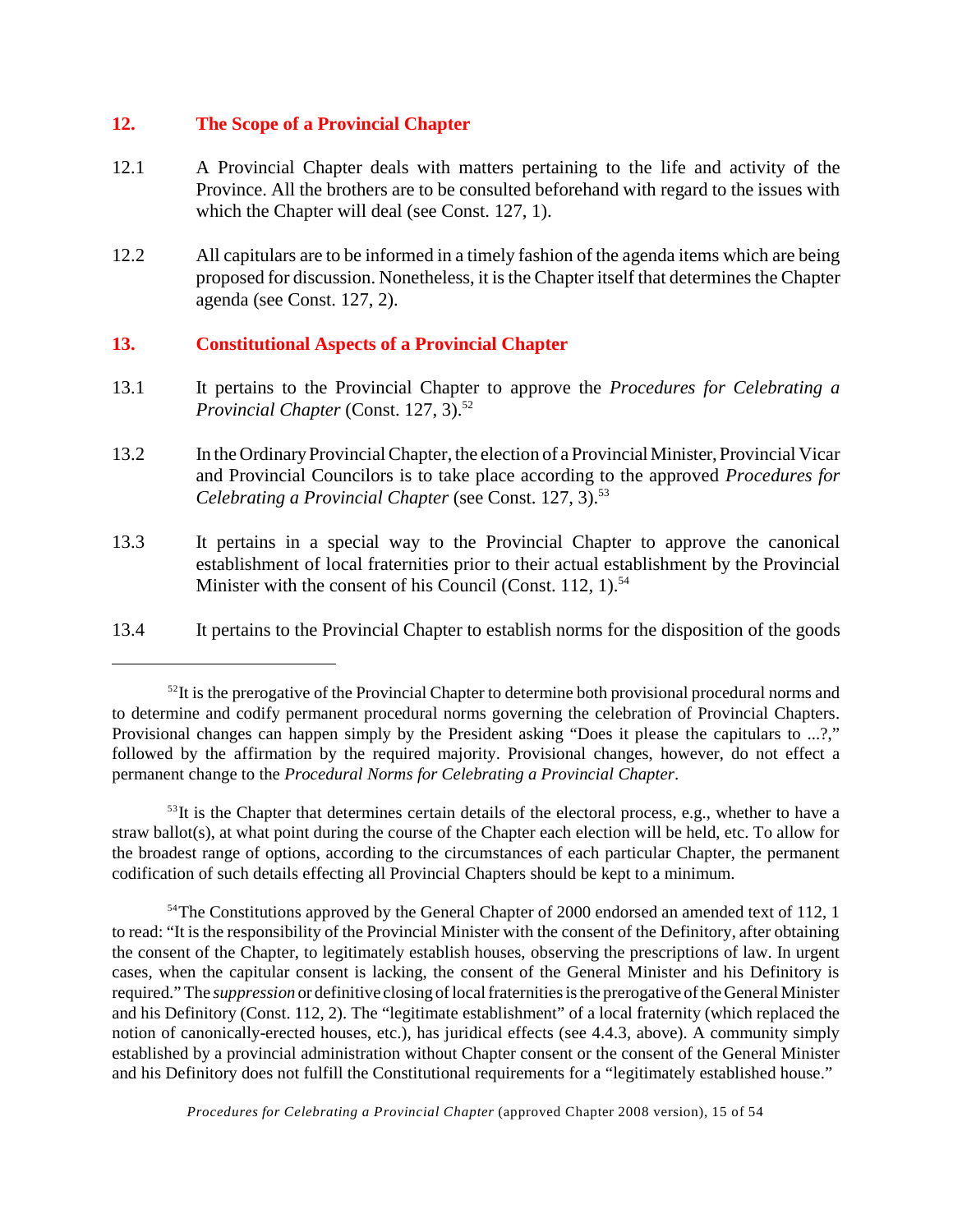of suppressed fraternities, respecting the will of the donors and any rights legitimately acquired (Ordinance  $4/3$ ).<sup>55</sup>

- 13.5 It pertains to the Provincial Chapter to establish the manner in which the Provincial Delegate(s) to the General Chapter is/are to be elected (Ordinance  $8/7$ ).<sup>56</sup>
- 13.6 It pertains to the Provincial Chapter to determine who among those who serve in Provincial Offices, besides the Provincial Secretary, are accountable solely to the Provincial Minister (Const. 130, 2).
- 13.7 It pertains to the Provincial Chapter to establish norms with regard to which brother substitutes for the local minister (*aka* guardian) in the absence of both the Local Minister and the Local Vicar (Const. 141, 4).
- 13.8 It pertains to the Provincial Chapter and the local Chapter to see to it that all the brothers have the time needed for mental prayer done either in common or privately (Const. 53, 3).
- 13.9 It pertains to the Provincial Chapter or to the Conference of Major Superiors to determine the advisability of establishing a House of Prayer and to provide a norm of life for such (Const. 56, 3).
- 13.10 The Provincial Chapter may be consulted with regard to establishing structures for the accompaniment and more adequate preparation of those interested in religious life (Const. 16, 4)
- 13.11 The Provincial Chapter has a role in deciding how poverty can be more faithfully observed (Const. 60, 1).
- 13.12 It pertains to the Provincial Chapter to establish norms determining how goods not needed by a fraternity should be handed over either to the Major Superiors for the needs of the Province, or to the poor, or for the development of peoples (Const. 67, 4).
- 13.13 It pertains to the Provincial Chapter to establish structures (i.e., commissions, etc.) that deal with financial matters, the administration of goods and the construction, maintenance and alienation of houses, and to determine their competence, even though it is the Major Superior with the consent of his Council who appoint their members, some of whom may be lay people (Const. 72, 1-2).

*AOFMCap* 116 (2000) 990ff. The *Provincial Norms for Electing a Delegate to the General* <sup>56</sup> *Chapter* are attached to these Procedures (see Appendix VI).

<sup>&</sup>lt;sup>55</sup>See *AOFMCap* 104 (1988) 230.

*Procedures for Celebrating a Provincial Chapter* (approved Chapter 2008 version), 16 of 54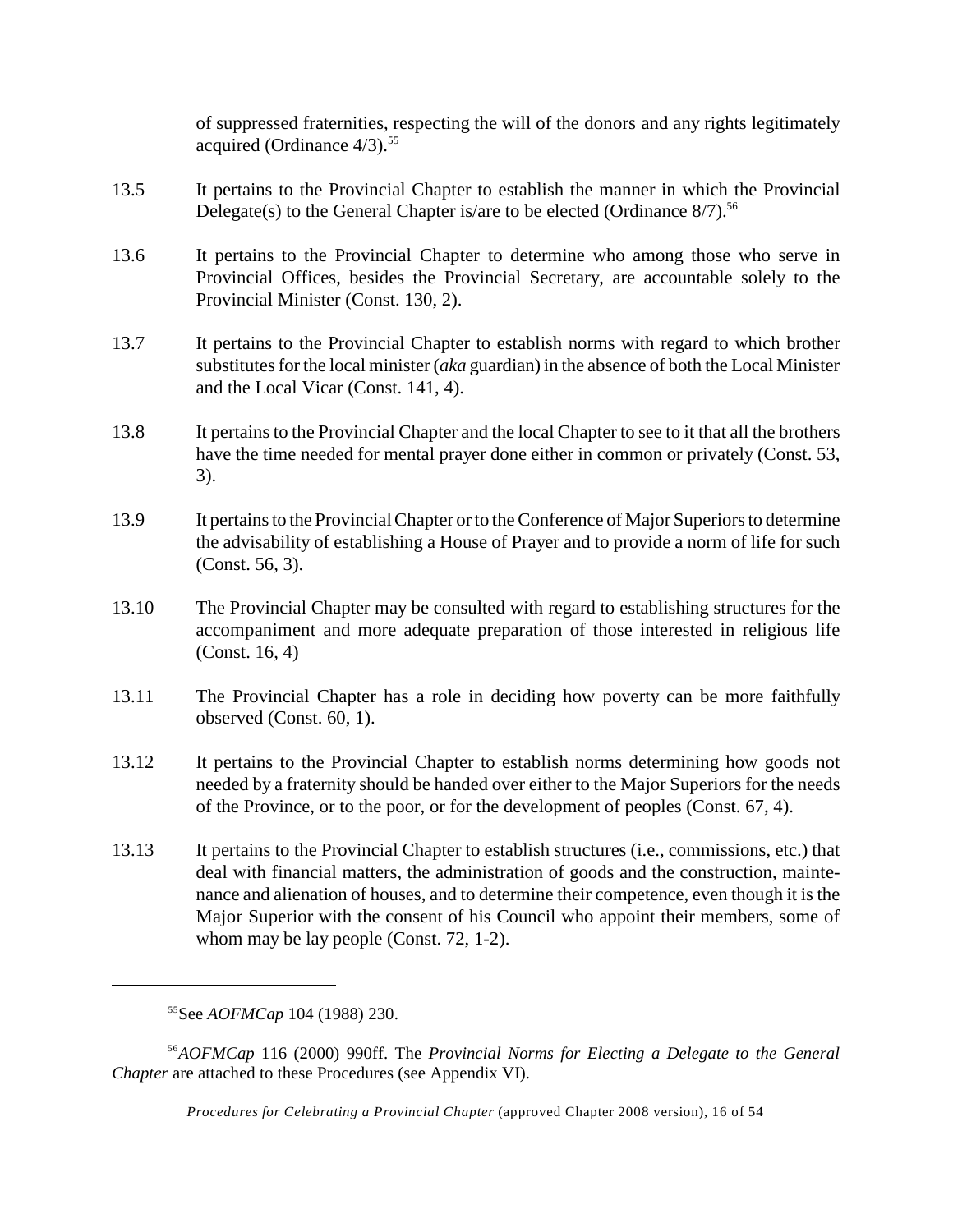- 13.14 It pertains to the Provincial Chapter to promulgate norms concerning forms of penance, especially those done in common (Const. 105, 2-3).
- 13.15 It is the responsibility of the Provincial Chapter to determine more precisely both days of fasting and abstinence, as well as the manner of fasting (Const. 103, 6).
- 13.16 It is the responsibility of the Provincial Chapter to adapt our apostolic labors (i.e., ministries) to the needs of the times. But it pertains to the Provincial Minister with the consent of his Council to coordinate the ministerial resources of the Province (Const. 146, 3).
- 13.17 It is the responsibility of the Provincial Chapter to determine the suffrages to be offered for deceased Provincial Ministers, former Provincial Ministers, and for deceased brothers, parents and benefactors (Const. 49, 3).
- 13.18 The Provincial Chapter may enact special Statutes that must be approved by the General Minister with the consent of his Definitory, so that the prescriptions of the Constitutions maybe appropriatelyapplied according to the circumstances of the Province (Const. 184, 5).

## **14. Requisite Agenda Items**

- 14.1 Always to be included among the agenda items and in the schedule of the Ordinary Provincial Chapter are the following:
- 14.1.1 the address of the General Minister (or his Delegate) to the Chapter Body, with adequate opportunity for dialogue;<sup>57</sup>
- 14.1.2 the report of the Provincial Minister whose term is ending, with adequate opportunity for dialogue with the Chapter Body; 58
- 14.1.3 the triennial provincial financial report, with adequate opportunity for dialogue with the Chapter Body; 59

 $57$ The Provincial Minister should make known this expectation to the General Minister or his Delegate beforehand.

 $58$ Chapter reports may be disseminated prior to the Chapter, including the Report of the Provincial Minister. However, it is especially helpful to have a review and dialogue between the Provincial Minister and the Province with regard to the term of office now ending.

<sup>59</sup>At the NAPCC meeting of October 11, 2008, General Definitor Mark Schenk reminded the Conference that, according to our Constitutions, the triennial financial report is the only Constitutionally required report that must be given at the Chapter itself, although it may be distributed prior to the Chapter.

*Procedures for Celebrating a Provincial Chapter* (approved Chapter 2008 version), 17 of 54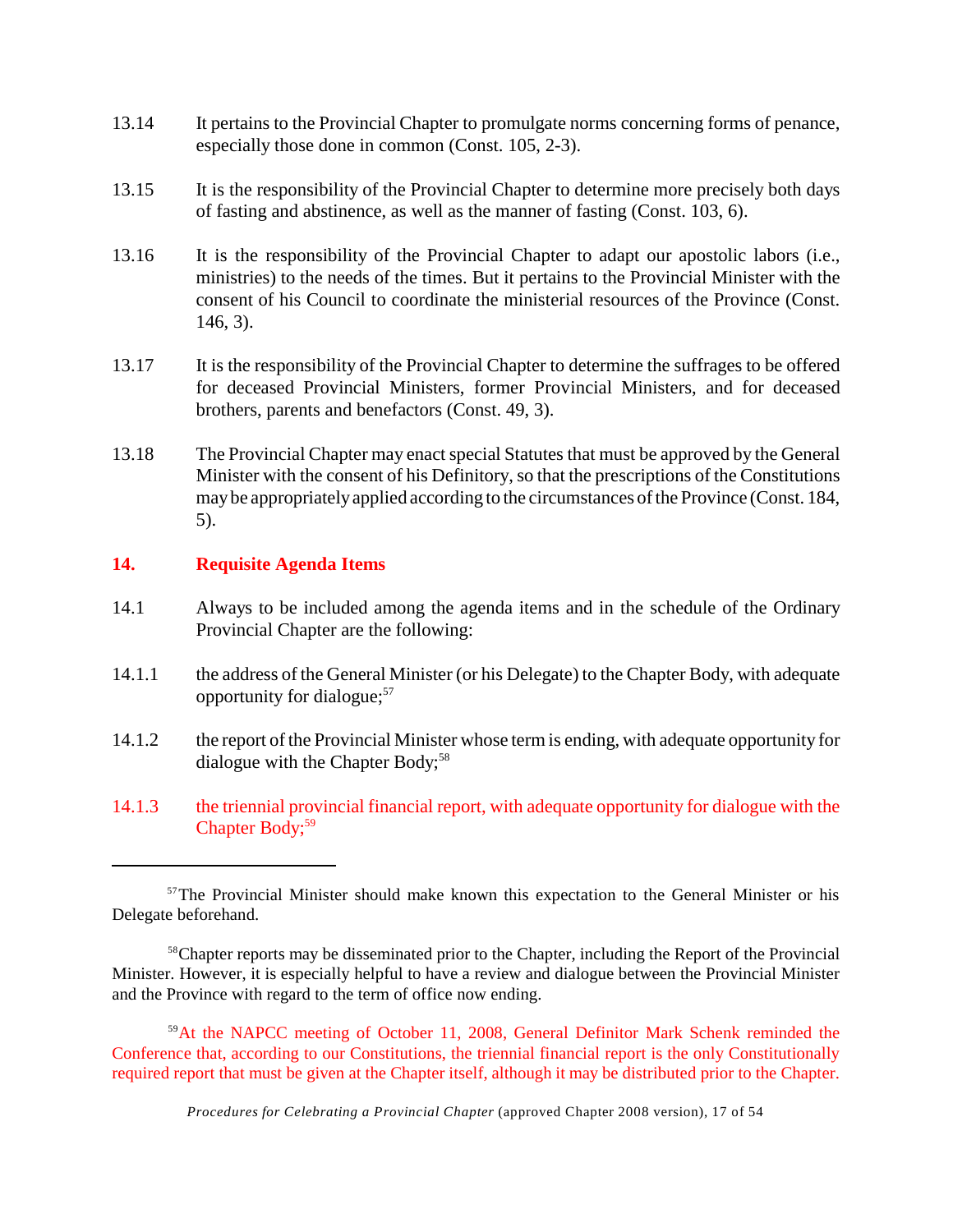14.1.4 any other requirements contained in the approved *Procedures for Celebrating a Provincial Chapter*.

#### **15. Pre-Chapter Service Appointments**<sup>60</sup>

- 15.1 In general, all who exercise roles of service during Chapter are to be elected by the Chapter itself. Because certain roles require extensive pre-Chapter preparation and expertise, and because the Chapter is best served by their continuity, once appointed during the pre-Chapter phase, no further action is required on the part of the Chapter. Unless otherwise determined in the *Procedures*, the specific task of each is to be determined by the Provincial Minister and his Council.<sup>61</sup>
- 15.2 The **Provincial Liturgical Commission**, in collaboration with the Preparatory Commission, is hereby mandated to prepare all the public prayer functions of the Chapter<sup>62</sup> and to make arrangements for musicians, cantors, liturgical aids, etc. The

<sup>60</sup> According to the *1970 Procedural Norms* (Art. III, 2f), committees could be either appointed by the Presidential Council or nominated and elected by the Chapter itself during its first or another plenary session of the Chapter. The norms specified four areas in which committees might prove useful: liturgical, juridical, financial and educational, this based upon the types of issues with which the Chapters of the time had to deal. The *2005 Procedures*indicate an increased number of areas which have rather consistently been at the center of recent Chapters, and suggest that – if deemed helpful – committees be established by the Provincial Minister and his Council during the preparatory phase to function as study groups prior to Chapter and to stand ready to function as a resource during Chapter.

 $<sup>61</sup>$ This is a taxative list of the roles of service which may be called upon as resources to function</sup> during the Chapter without the Chapter's explicit permission. With the exception of the Liturgical Commission and the Parliamentarian, the formation of these committees depends on the proposed agenda of the Chapter, e.g., if no formation issues are expected to be on the agenda, a Formation Committee need not be formed. Other committees may, of course, be appointed during the preparatory phase, however, if they are to function during the Chapter they require the approval of the Chapter.

 $62$ It has been the practice at more recent Provincial Chapters to have three common Eucharistic liturgies (i.e., Masses): on the opening day of Chapter, on the closing day of Chapter, and on one other day during the Chapter. That pattern is presumed in the current norms, although the norms only require one common Eucharist on the closing day (see 59.1, below). Nonetheless, the Liturgical Commission will help facilitate the celebration of a single daily Eucharist at which whoever wishes to concelebrate or participate may do so. The Commission's role islimited to securing a reasonable time and suitable place, and providing the liturgical requisites, excluding albs and stoles for concelebrants. Additional celebrations, whether by individuals or small groups, are not the responsibility of the Liturgical Commission, although the Commission's assistance may be sought in this regard. It has also been the practice at recent Provincial

*Procedures for Celebrating a Provincial Chapter* (approved Chapter 2008 version), 18 of 54

The report should include a balance sheet reviewing the finances of the Province from the point when the provincial administration began to the present. The purpose of this Chapter report is not only for transparency's sake, but also to hold the provincial minister and administration accountable to the Province for the financial decisions made during his term of office.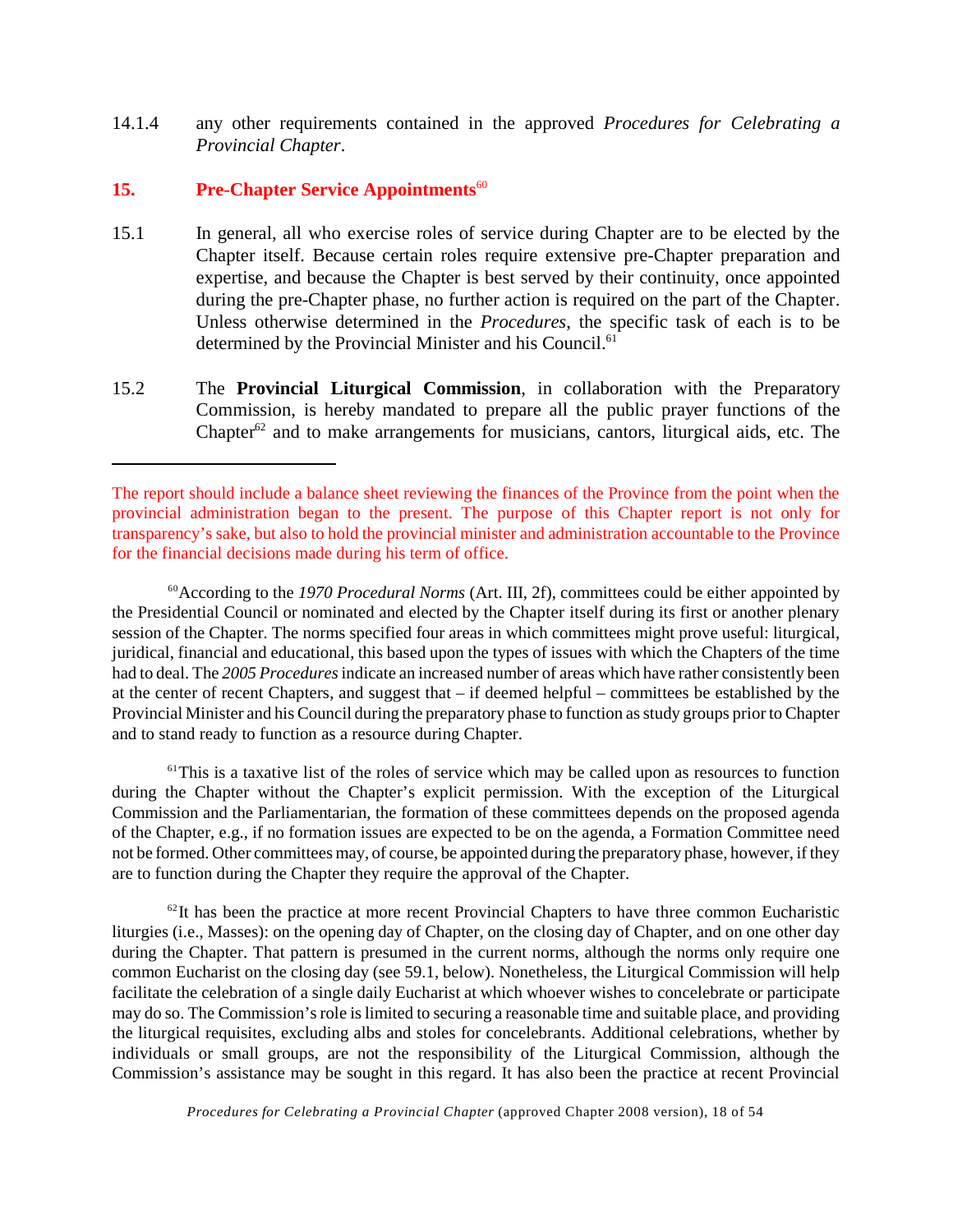approval of the liturgical preparations, preachers and celebrants is left to the Provincial Minister and his Council. $63$ 

- 15.3 A **Parliamentarian** may be appointed by the Provincial Minister and his Council as a procedural resource person to aid the Moderator, the President, and the Presidential Council. The Parliamentarian need not be a capitular or a Capuchin. Because our *Procedures* take precedence over all other forms of parliamentary procedure, the Parliamentarian must be well-versed in our *Procedures*. The Parliamentarian should also possess a facile familiarity with other forms of accepted parliamentary procedure (e.g., Robert's *Rules of Order*),<sup>64</sup> in order to offer effective direction when our *Procedures* prove insufficient.<sup>65</sup>
- 15.4 A **Juridical Committee**, consisting of two or three individuals with pertinent expertise, may be appointed by the Provincial Minister and his Council to study specific legal issues, be they canonical or civil, and to be available for consultation by the Chapter. The members of the Committee need not be capitulars or Capuchins.<sup>66</sup>

<sup>63</sup>This norm would replace the 1970 *Provincial Procedures* which determined that the Provincial Council would appoint a capitular as Master of Ceremonies whose role it was, in consultation with the President of the Chapter, to plan and arrange the liturgical functions during the Chapter. Formerly, the appointment of a Master of Ceremonies was simply announced to the Chapter, without its approval being sought or an election being held (see *1970 Procedural Norms*, Art. III, 2d). Hence, the new norm entrusts liturgical planning to the existing Provincial Liturgical Commission *as a unit* (which now normally includes non-capitulars and qualified lay people), the bulk of whose work is done prior to Chapter.

<sup>64</sup>This norm replaces the *1970 Procedural Norms* which determined that the Provincial Council would appoint a capitular as Parliamentarian to aid the Moderator in conducting the Chapter sessions according to adopted procedures. Formerly, the appointment of the Parliamentarian was simply announced to the Chapter, without its approval being sought or an election being held (see *1970 Procedural Norms*, Art. III, 2d). It is important to note that nowhere, neither formerly nor in these proposed *Procedures*, is Roberts' *Rules of Order* or any other single system of parliamentary procedure canonized. Rather, the former norm stated: "basic parliamentary procedure is to be used," observing always the parliamentary procedures approved by the Province. While it is important to follow first our approved parliamentary procedure and to rely on commonly accepted or basic parliamentary procedure, the Chapter is well to avoid getting bogged down in the quagmire of any one overly detailed and intricate parliamentary system.

 $<sup>65</sup>$ The Parliamentarian is a primary resource when procedural questions arise. As such, the</sup> Parliamentarian does not normally directly address the Chapter Body unless called upon to do so by the Chapter President or Moderator. During the Chapter, the Parliamentarian should have other parliamentary resources at hand, in addition to the approved provincial *Procedures*.

<sup>66</sup>The 1970 Procedural Norms (Art. II, f) determined that the Juridical Committee would be comprised of two or three Capuchins. The current proposal requires the members to have expertise, but does

*Procedures for Celebrating a Provincial Chapter* (approved Chapter 2008 version), 19 of 54

Chapters to have a prayer service to commemorate those brothers of the Province who died during the past triennium.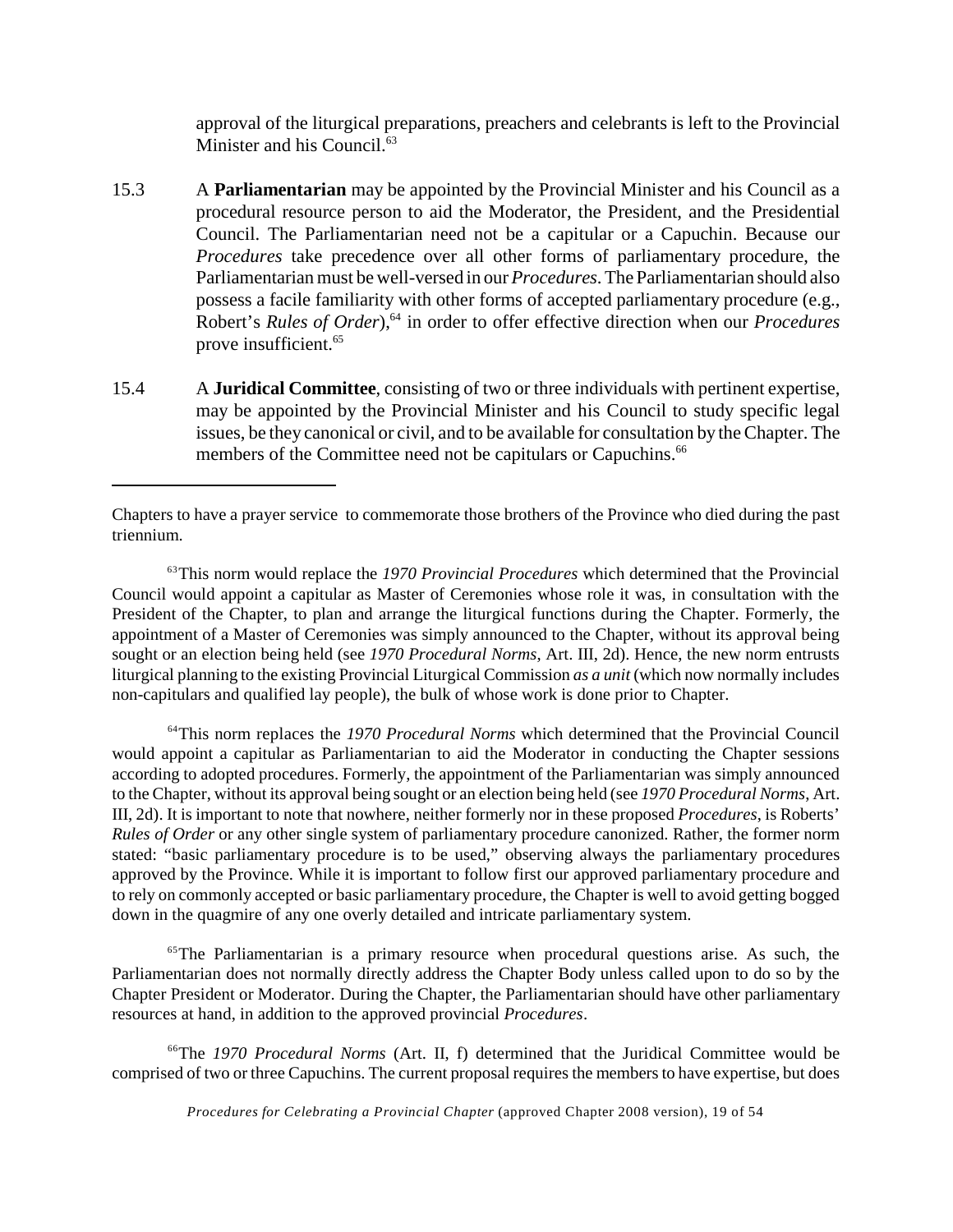- 15.5 A **Finance Committee**, consisting of the Provincial Treasurer and two other individuals with expertise, may be appointed by the Provincial Minister and his Council to study specific financial issues, and to be available for consultation by the Chapter. The members of the Committee need not be capitulars or Capuchins.<sup>67</sup>
- 15.6 A **Formation Committee**, consisting of the Provincial Director of Formation and two other individuals with expertise, may be appointed by the Provincial Minister and his Council to study issues regarding Capuchin initial formation, and to be available for consultation by the Chapter. The members of the Committee need not be capitulars or Capuchins.<sup>68</sup>
- 15.7 A **Continuing Education Committee**, consisting of the Provincial Director of Continuing Education and two other individuals with expertise, may be appointed by the Provincial Minister and his Council to study specific issues related to the on-going formation and continuing education of the brothers, and to be available for consultation by the Chapter. The members of the Committee need not be capitulars or Capuchins.
- 15.8 A **Capuchin Life Committee**, consisting of three Capuchins with expertise, may be appointed by the Provincial Minister and his Council to study issues specifically tied to our Capuchin heritage and lifestyle, and to be available for consultation by the Chapter. The members of the Committee need not be capitulars or members of our Province.<sup>69</sup>

#### not limit membership to Capuchins.

The *1970 Procedural Norms* (Art. II, f) determined that an "Educational Committee, consisting of <sup>68</sup> the Provincial Prefect of Formation and two other friars is appointed to report on the educational program of the Province." Again, much has changed. The proposed *Procedures* allow for two distinct committees to be formed: one dealing with initial formation and the other with continuing education, the appointment of each dependant upon the specific agenda issues that a Chapter may be facing. Nothing prevents the appointment of both the Director of Formation and the Director of Continuing Education to a single committee. On the other hand, an agenda item that deals strictly with initial formation issues might benefit from having the Director of Formation complemented by two other individuals with expertise or experience in initial formation.

<sup>69</sup>This Committee primarily functions as a window to our heritage, bringing to bear our rich Capuchin sources and traditions on contemporary issues affecting our Capuchin fraternal life and relationships.

<sup>&</sup>lt;sup>67</sup>The 1970 Procedural Norms (Art. II, f) determined that a Financial Committee would be comprised of the Provincial Treasurer (who was a Capuchin at that time) and two other brothers to report on the financial status of the Province. Much has changed since 1970. The Office of Provincial Treasurer is no longer held by a Capuchin. The financial report to the Province is generally done apart from Chapter. The proposed *Procedures* recognize that a Chapter may be dealing with financial matters (and not simply reporting on the financial status of the Province) for which some expertise is required as a resource for the Chapter's deliberations.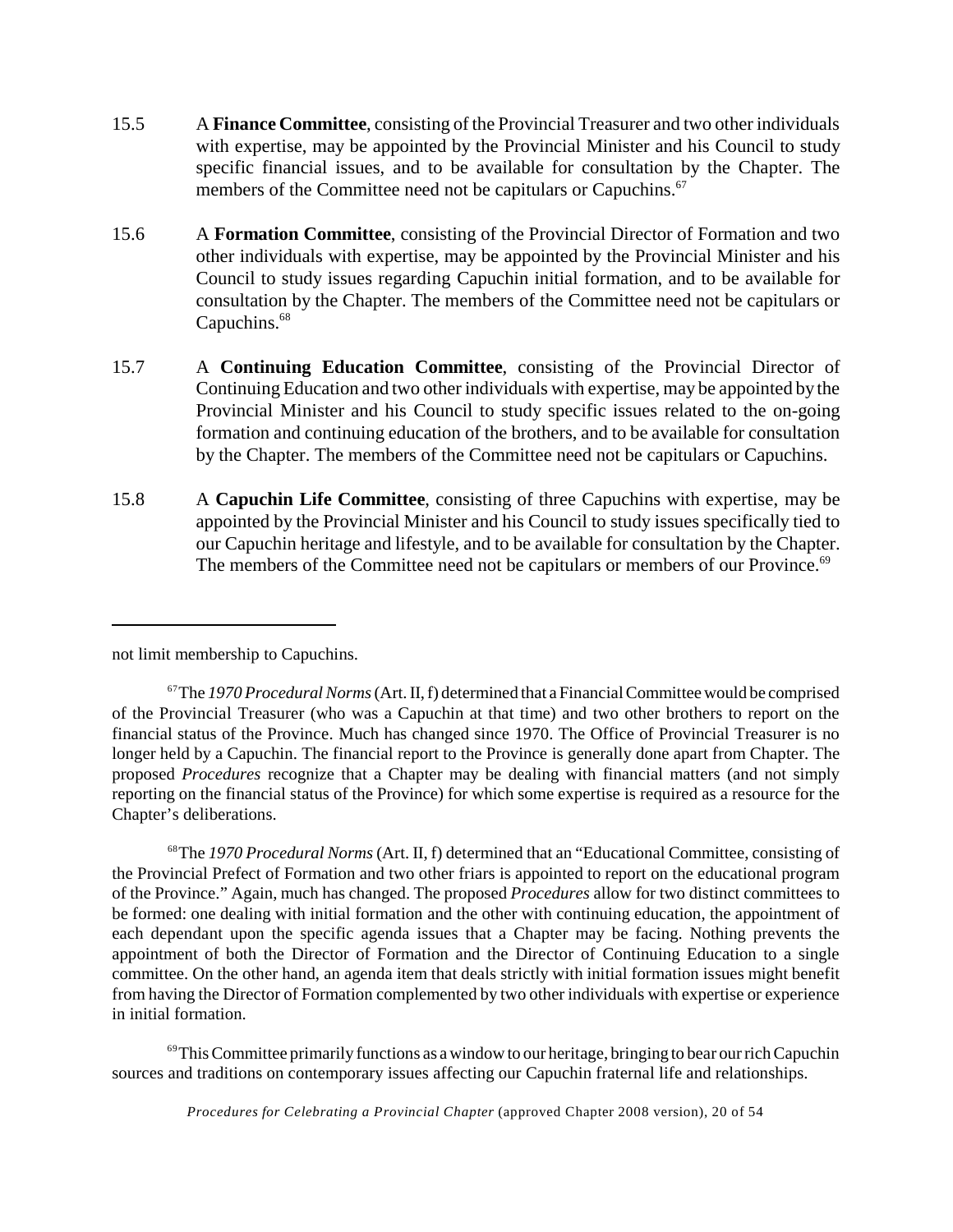- 15.9 A **Senior Life Committee**, consisting of the Provincial Director of Senior Life and two other individuals with expertise or experience in the field, may be appointed by the Provincial Minister and his Council to study issues affecting our senior brothers, and to be available for consultation by the Chapter. The members of the Committee need not be capitulars or Capuchins.
- 15.10 A **Capuchin Ministries Committee**, consisting of the Provincial Personnel Director and two other individuals with ministerial expertise, may be appointed by the Provincial Minister and his Council to study issues connected with the exercise of ministry in the Province, and to be available for consultation by the Chapter. The members of the Committee need not be capitulars or Capuchins.
- 15.11 The Provincial Minister and his Council may establish a **Special Events (***aka* **Entertainment) Committee** which, in collaboration with the Preparatory Commission, plans and makes arrangements for special entertainment events during the Chapter. The members of the Committee need not be capitulars or Capuchins.
- 15.12 In collaboration with the Presidential Council, which is responsible for authorizing all official communications from the Chapter, news releases and the communication of election results, all external communications from the Chapter shall be handled by the **Provincial Communications Office.**<sup>70</sup> In addition, the Provincial Communications Office is charged with making arrangements to have a group photo taken of the Chapter Body. The official Chapter photograph will form part of the Acts of the Chapter and will be preserved in the Archives of the Province.
- 15.13 If deemed advisable, **technicians** may be appointed by the Provincial Minister and his Council to ensure the smooth operation of whatever equipment is needed by the Chapter. Technicians need not be capitulars or Capuchins.
- 15.14 The appointment of adjunct secretarial staff and technical personnel does not require confirmation or election by the Chapter.

# **PART FOUR**

# **OFFICES AND OTHER ROLES OF SERVICE**

<sup>&</sup>lt;sup>70</sup>While relying on the expertise of our Office of Communications, the norms also specify that all official communications emanating from the Chapter are to be authorized by the Presidential Council. The Office of Communications may also use the opportunity to arrange for individual photos for publicity purposes or for provincial ID purposes, etc.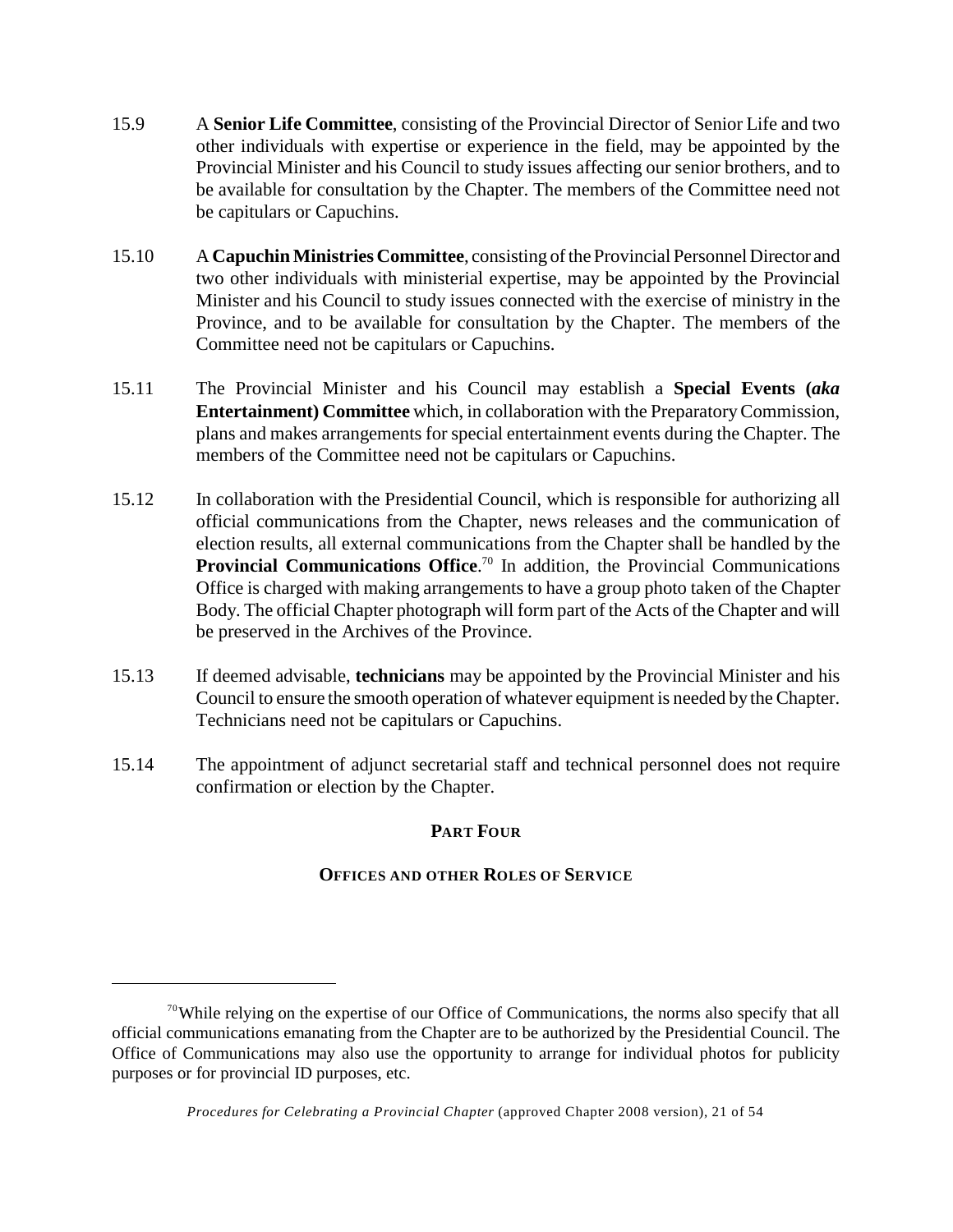## **16.** The President of the Chapter<sup>71</sup>

- 16.1 The General Minister, or his duly appointed Delegate,<sup>72</sup> presides *ex officio* over all the Chapter proceedings. If neither the General Minister nor his Delegate is present, the Provincial Minister acts as President.
- 16.2 If the General Minister or his Delegate is presiding over the Chapter, the Provincial Minister is *ex officio* the Vice President of the Chapter. Otherwise, the Provincial Vicar acts as Vice President.

## 17. **The Presidential Council (***aka* **the Chapter Steering Committee)**

- 17.1 The Provincial Minister and the Provincial Vicar both of whom were *ex officio* members of the Preparatory Commission – are *ex officio* members of the Presidential Council. Three other capitulars are to be elected to the Presidential Council by the Chapter.<sup>73</sup> Nominations are to be proposed by the Provincial Minister and his Council (see 29.2). The Provincial Minister and Council may also propose entertaining nominations from the floor. The elected members of the Presidential Council need not have been members of the pre-Chapter Preparatory Commission.
- 17.2 It pertains to the Presidential Council to ensure that the *Procedures for Celebrating a Provincial Chapter* are duly observed, and doubts and difficulties are resolved. It shall be convoked frequently to conduct the general business so that the work of the Chapter can proceed more expeditiously.
- 17.3 It pertains to the Presidential Council to schedule the agenda, to determine the hour-plan of the general sessions, and to see that the topics to be treated in each session are announced to the capitulars in a timely fashion by the Chapter Secretary.<sup>74</sup>

## **18. The Moderator of the Chapter (***aka* **Chairperson/Facilitator)**

 $74$ The scheduling of agenda items is handled by the Presidential Council. As in all other matters, the proposals of the Presidential Council may be overturned by a vote of the Chapter. To avoid scheduling becoming a major Chapter issue, therefore, the Presidential Council should be attentive to and accommodate itself to the concerns the Capitulars express during the course of the Chapter.

<sup>&</sup>lt;sup>71</sup>This repeats the *1970 Procedural Norms* (see Art. II, 1).

 $72$ The Delegate presides over the Chapter but does not enjoy active voice.

<sup>&</sup>lt;sup>73</sup> The 1970 *Procedural Norms* (Art. II, 3), determined that the Presidential Council be comprised of the President and Vice President of the Chapter and three other members chosen by the Chapter itself. While the number of members is rather arbitrary, the Presidential Council should be constituted of an uneven number of members because, failing to reach a consensus, its decisions are determined by majority vote.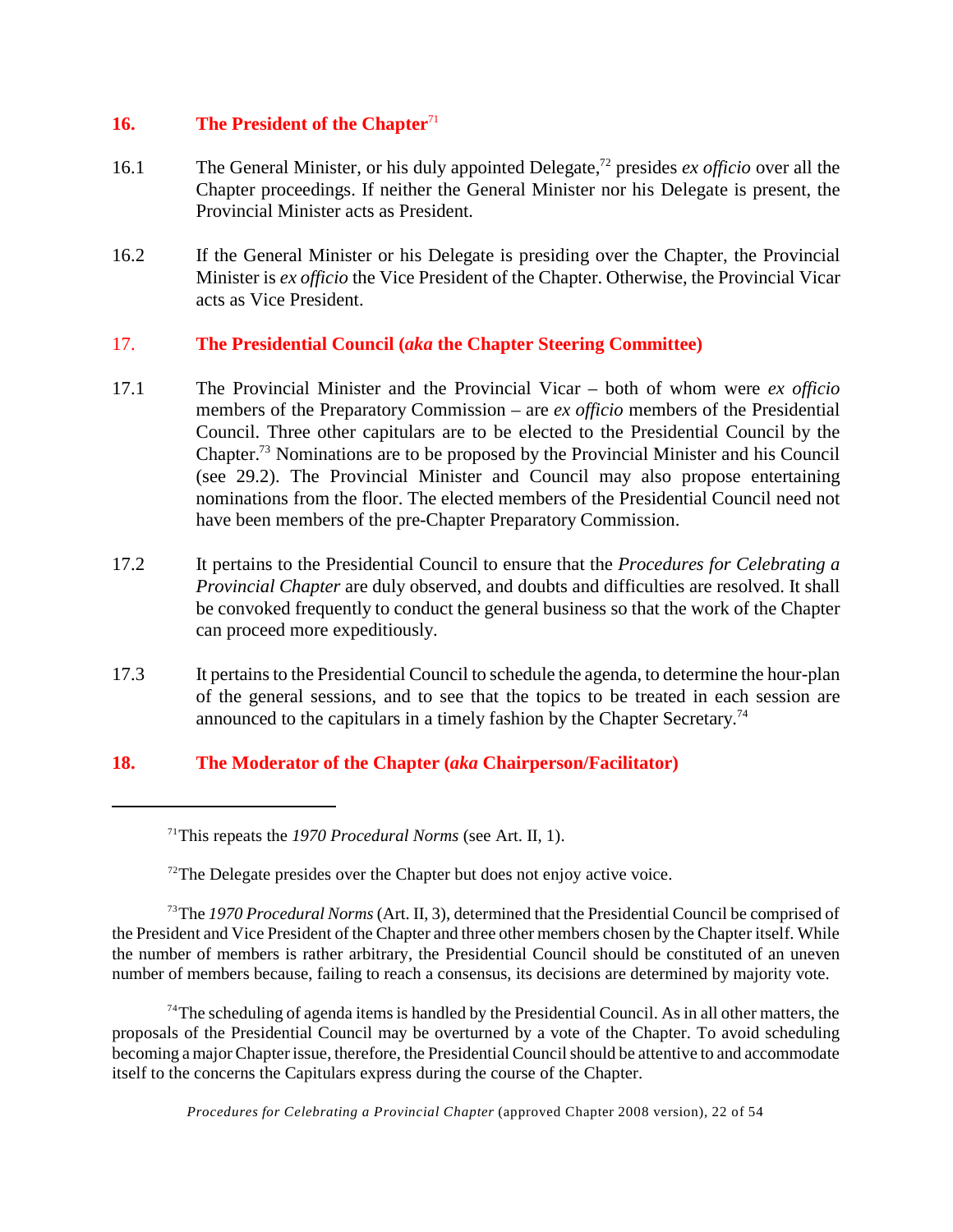- 18.1 A Moderator of the Chapter is to be nominated by the Provincial Minister and his Council and elected bytheChapter.If deemed advisable, additional Assistant Moderators may be nominated. They must be Capuchins, although not necessarily capitulars or members of our Province.<sup>75</sup> They need to possess a familiarity and facility with our *Procedures for Celebrating a Provincial Chapter*.
- 18.2 The function of the Moderator is to direct the Chapter's sessions of affairs (i.e., plenary or general sessions): namely, to control and regulate the discussions in accordance with the approved *Procedures*; to permit those who wish to speak to have the floor, and also to interrupt a speaker when the intervention or presentation exceeds the fixed time limit (see 39.3; see also 33.2.4 and Footnote 93).
- 18.3 The Moderator is to communicate to the Chapter Body in a timely fashion the program of each Chapter session.
- 18.4 When parliamentary procedure needs clarification or direction, the Moderator is assisted by the Parliamentarian.
- 18.5 The Assistant Moderator substitutes for the Moderator when the latter is absent, or at the Moderator's request.

## **19. The Chapter Secretarial Staff**<sup>76</sup>

- 19.1 The Chapter Secretarial Staff is comprised of various persons, some of whom are capitulars. The Secretarial Staff is headed by the Secretary of the Chapter and includes the recording secretaries (*aka* Actuaries), typists, copyists, technicians, logistical support personnel, etc.
- 19.2 All documentation and materials required for the working sessions of the Chapter are to be collected and distributed through the Chapter Secretarial Staff.
- 19.3 Under the direction of the Chapter Secretary, the Secretarial Staff is responsible for the following:

<sup>&</sup>lt;sup>75</sup>The 1970 Procedural Norms (see Art. II, 4) added that the Moderator and his substitute may be taken fromamong the members of the Presidential Council. There probably was an assumption that the Chair and substitute Chair would themselves be capitulars. However, the Moderators of our more recent Chapters have included non-capitular Capuchins from other jurisdictions (e.g., John Corriveau).

<sup>&</sup>lt;sup>76</sup>The 1970 Procedural Norms (see Art. II, 5) determined that the Chapter would elect from its members a Secretary and two Assistant Secretaries. Since that time, much to the benefit of the Chapter, the Chapter Secretary has been aided by a pool of non-Capuchin, hence non-capitular, non-elected secretarial and technical staff persons.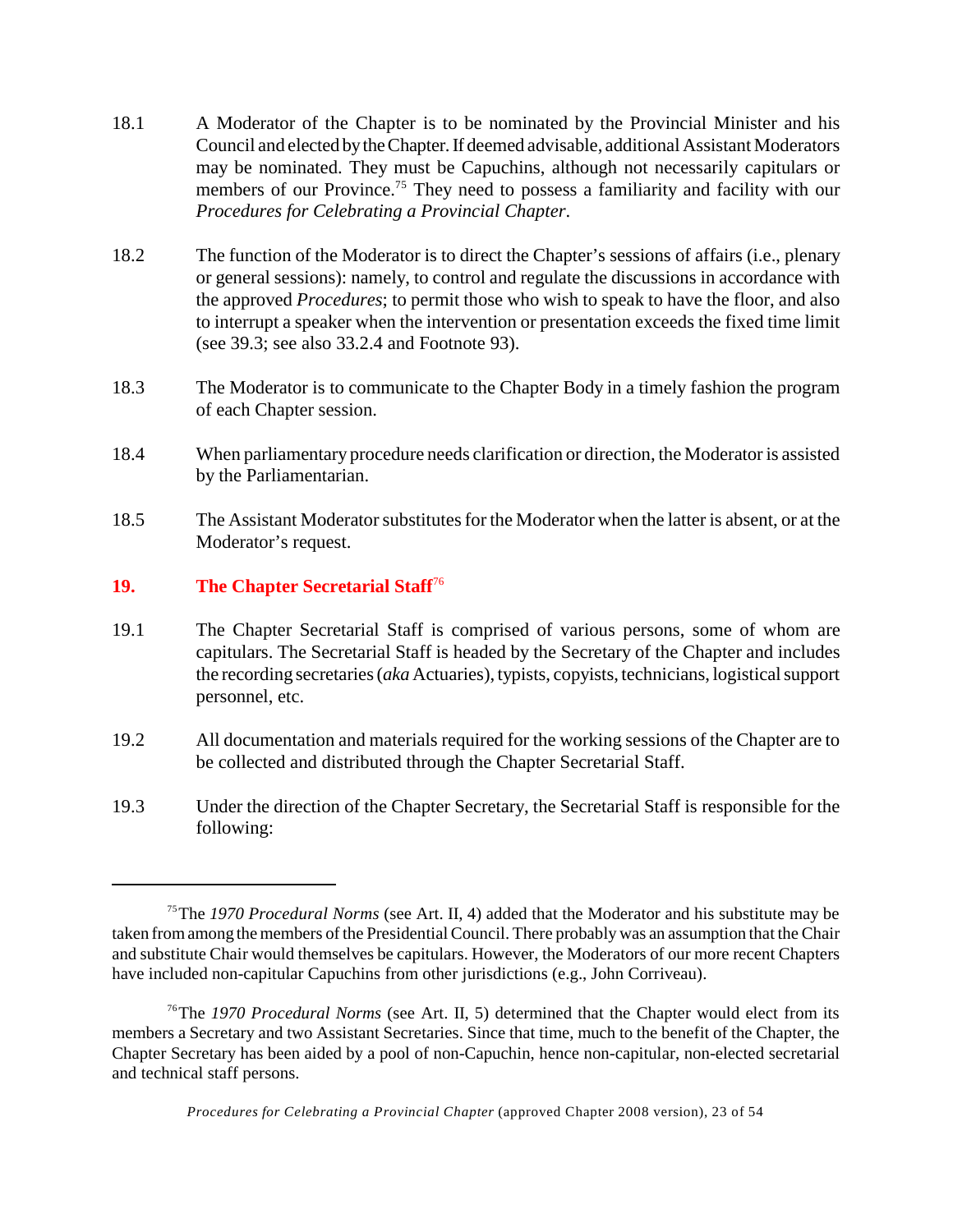- 19.3.1 seeing that all things needed in the Chapter Hall are prepared and provided in due time, including having ballot sheets prepared beforehand should a vote by ballot be required rather than a hand-count (see 38.4, below);
- 19.3.2 recording the official minutes of each session;
- 19.3.3 recording the votes as read by the Tellers, and drawing up a complete tabulation of the balloting, indicating the number of votes received by each brother;
- 19.3.4 duplicating and distributing the texts to be discussed and amendments submitted for the examination of the Chapter; and
- 19.3.5 amending or re-writing texts in accordance with the directions given by the Chapter, unless this task is given to a special committee.

## **20. The Secretary of the Chapter**<sup>77</sup>

- 20.1 There shall be a Secretary of the Chapter who is to be nominated by the Provincial Minister and his Council and elected by the Chapter. The Secretary must be a Capuchin, but need not be a capitular.<sup>78</sup>
- 20.2 The Secretary assists the President, the Presidential Council and the Moderator.
- 20.3 The Secretary of the Chapter is personally responsible for the following:
- 20.3.1 coordinating the work of the Secretarial Staff, making sure that everything that needs to be done by the staff is assigned to someone and carried through (see 19, above);
- 20.3.2 calling the roll, whenever the *Procedures* call for it or as directed by the President;
- 20.3.3 determining the number of Assistant Tellers required to expedite the balloting process in accord with the seating arrangement approved in the *Procedures* (see 45, below);
- 20.3.4 ascertaining the total number of capitulars present in the Chapter Hall before each balloting and announcing the number of votes required to carry a motion or to effect an election;
- 20.3.5 recording the votes as read by the Tellers, and drawing up a complete tabulation of the

<sup>&</sup>lt;sup>77</sup>Whenever the term "Secretary" is used in the *Procedures*, it refers always to the Secretary of the Chapter, not to the Provincial Secretary.

<sup>&</sup>lt;sup>78</sup>The Provincial Secretary need not be the Chapter Secretary.

*Procedures for Celebrating a Provincial Chapter* (approved Chapter 2008 version), 24 of 54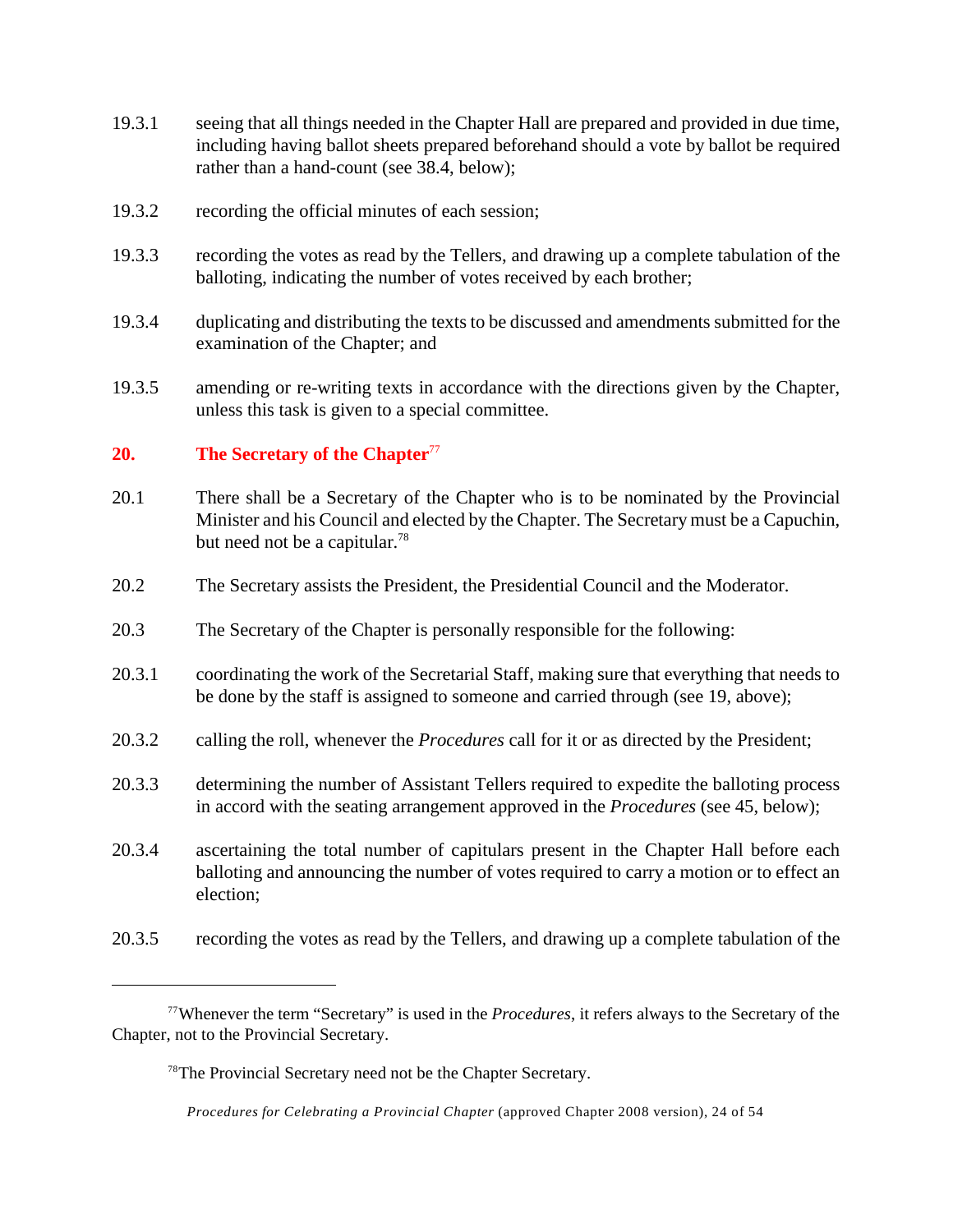balloting, indicating the number of votes received by each brother;

- 20.3.6 announcing the results of balloting and elections; and
- 20.3.7 authenticating the official minutes (*aka* Acts) of each Chapter session with his signature, and conserving the official minutes and all pertinent Chapter documentation (see 56, 57, 61 and 62, below) until such time as they can be delivered to the Provincial Archivist for preservation in the Provincial Archives.
- 20.3.8 having at hand a copy of the current *Procedures for Celebrating a Provincial Chapter*, a copy of the current Capuchin Constitutions, a Bible, the Provincial Seal, and preparing the required documentation (see Appendices I, II and III).

## **21. The Tellers and Assistant Tellers (***aka* **Scrutineers)**

- 21.1 Three capitulars shall be nominated by the Provincial Minister and his Council and elected by the Chapter to serve as Tellers.<sup>79</sup>
- 21.2 Assistant Tellers, chosen from among the capitulars, are to be nominated by the Provincial Minister and his Council and elected by the Chapter. The number of required Assistant Tellers is to be indicated by the Secretary of the Chapter (see 20.3.3, above and 45, below).
- 21.3 It is the function of the Tellers to examine, record and tally the ballots, and eventually to destroy them (see 56, below).
- 21.4 It is the role of the Assistant Tellers to count and verify the number of capitulars who are present in the Chapter Hall before each balloting takes place (see footnote 114, below), to distribute and retrieve ballots, to assist capitulars who may be infirm during a balloting session, to count and verify the number of ballots, to open the ballots and to assist the Tellers as directed elsewhere in these *Procedures* (see 50-51, below).
- 21.5 When voting is done by a show of hands and a count is required, it is the role of the Assistant Tellers to count the votes.

## **22.** *Ad hoc* **Chapter Committees**

 $79$ There was a tradition in the Province whereby the youngest capitulars were nominated to serve as Tellers (see *Messenger*, Vol. 44 [1981], 142). This may have developed because alacrity is a valuable asset for the task at hand.

*Procedures for Celebrating a Provincial Chapter* (approved Chapter 2008 version), 25 of 54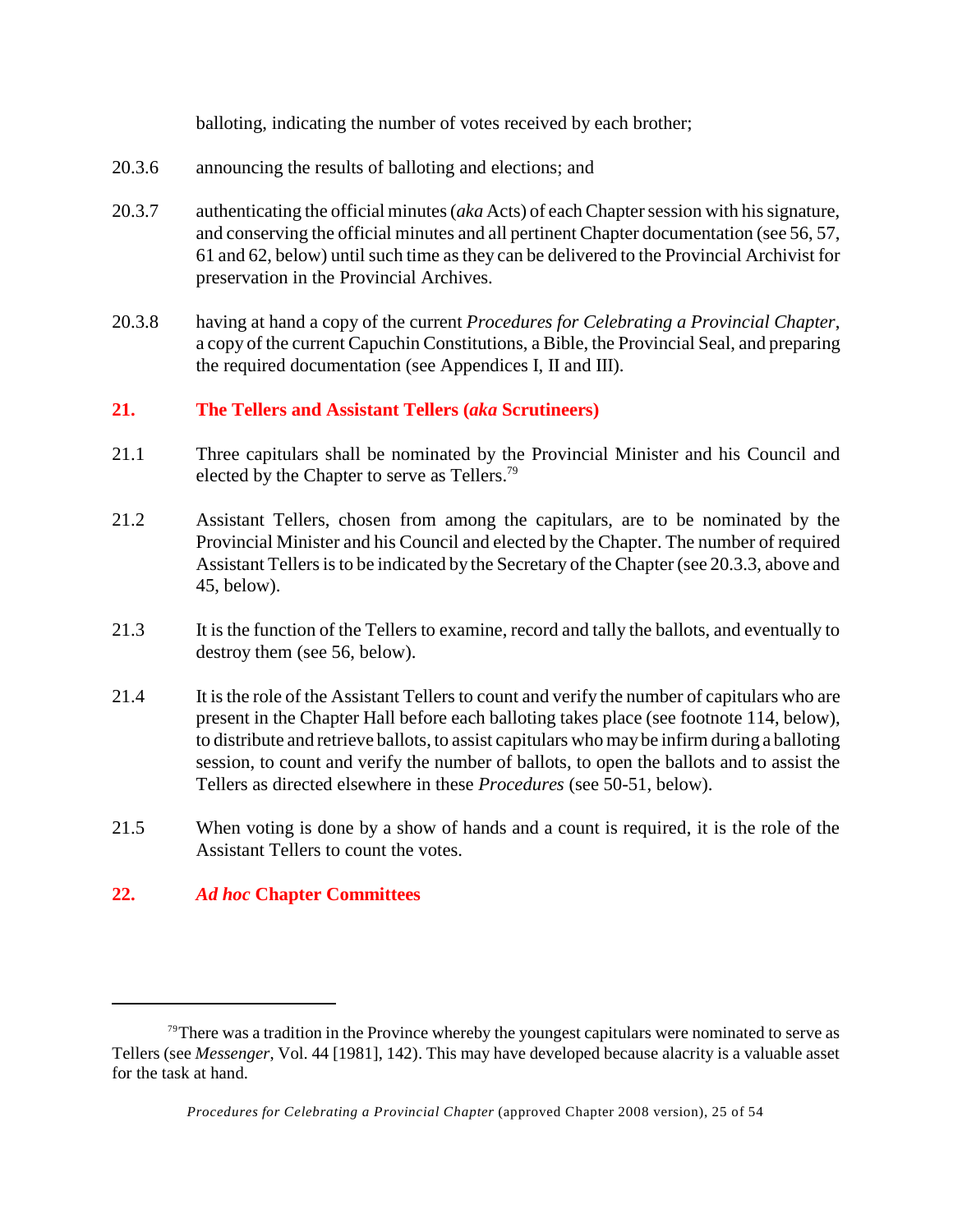- 22.1 Additional *ad hoc* committees, functioning during the course of the Chapter,<sup>80</sup> may be required to facilitate the business of the Chapter.
- 22.2 If the need for an *ad hoc* Chapter committee is foreseen in the planning stages of the Chapter, the Provincial Minister and his Council shall form the committee, delineate its role and nominate its members. Such committees need to be confirmed by the Chapter.
- 22.3 If the need for an *ad hoc* committee becomes apparent during the course of the Chapter, the members of the committee may be appointed by the Presidential Council, or nominated and elected by the Chapter itself.

#### **PART FIVE**

#### **PARTICULAR PROCEDURAL NORMS**

## **23. The Preparatory Commission (***aka* **Pre-Chapter Steering Committee)**

As soon as it is deemed advisable, the Provincial Minister and his Council are to form a Preparatory Commission and nominate its members.

## **24. The Letter of Convocation**

- 24.1 Once permission has been received from the General Minister to celebrate a Provincial Chapter,  $81$  a letter from the Provincial Minister officially convoking the Chapter is to be published to the entire Province.<sup>82</sup>
- 24.2 The Letter of Convocation is to indicate clearly the place where the Chapter is to be held, the dates of the Chapter (see 2.4, above), and the persons who must attend, as well as other additional pertinent information, together with a recommendation that prayers be said for the success of the Chapter.

#### **25. Pre-Chapter Process**

25.1 All the brothers of the Province are to be consulted in a timely fashion with regard to the issues they would like placed on the Chapter agenda.

<sup>&</sup>lt;sup>80</sup>Such are distinguished from pre-Chapter committees or subcommittees.

<sup>&</sup>lt;sup>81</sup>The letter of the General Minister to the Provincial Minister giving permission to celebrate a Chapter is called the Letter of Indiction. The letter of the Provincial Minister actually announcing the Chapter and calling the brothers to participate is designated the Letter of Convocation.

 $82$ See also what is prescribed above (4) in the case of a Delegate Chapter.

*Procedures for Celebrating a Provincial Chapter* (approved Chapter 2008 version), 26 of 54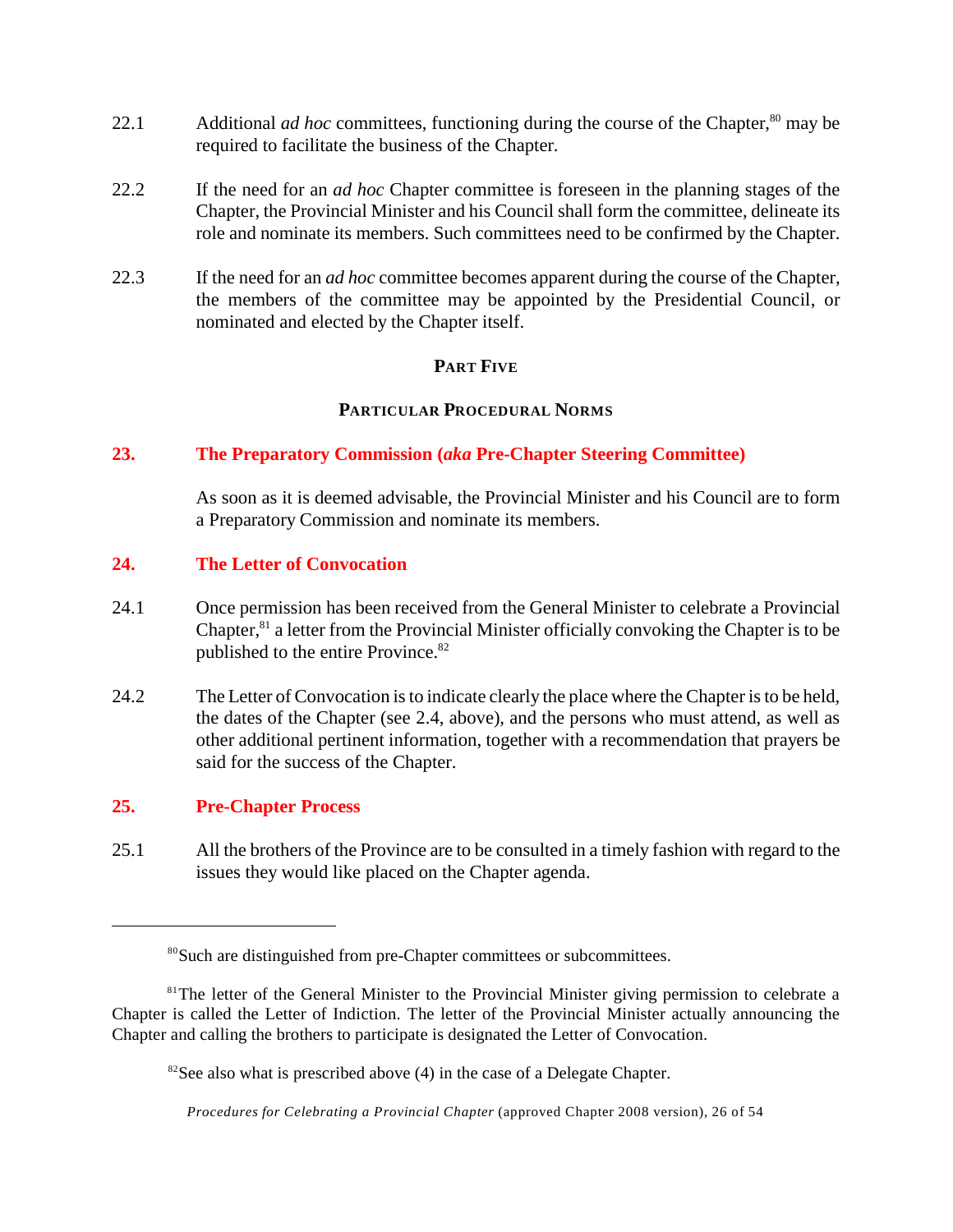- 25.2 Once the entire Province has been consulted and the Preparatory Commission has formulated a proposed agenda, it may decide to develop and implement an appropriate pre-Chapter process.
- 25.3 The entire Province is to be informed in a timely manner of the agenda being proposed by the Preparatory Commission, together with any helpful background information, studies, or explanatory materials that would facilitate the Chapter's handling of each respective agenda item.
- 25.4 A pre-Chapter straw ballot may be part of the preparatory phase. The Chapter may also choose to have a straw ballot during the Chapter itself (see 41.1.3, below).

## **PART SIX**

## **THE GATHERING AND OPENING SESSION OF THE CHAPTER**

#### **26. Arrival**

All capitulars shall arrive at the place of the Chapter no later than the evening before the formal opening of the Chapter.<sup>83</sup>

## **27. The Formal Opening of the Chapter**

- 27.1 All capitulars are to assemble at the appointed hour and place. The session opens with a prayer<sup>84</sup> and the President of the Chapter directs the provisional Secretary of the Chapter to read the General Minister's Letter of Indiction, i.e., the letter approving the convocation of the Provincial Chapter.
- 27.2 If a Delegate has been appointed by the General Minister to preside at Chapter, the letter of appointment is then read.
- 27.3 The President of the Chapter then officially declares the Provincial Chapter to be in session.
- 27.4 The President of the Chapter directs the provisional Secretary of the Chapter to call the

<sup>&</sup>lt;sup>83</sup>It has been the practice of the Province to have the following take place during the evening prior to the start of Chapter: registration, an extended prayer service, and a social. The *1970 Procedural Norms* (Art. III) required capitulars to arrive the evening before the formal opening of Chapter.

The opening prayer is to be prepared by the Liturgical Commission. The *1970 Procedural Norms* <sup>84</sup> (Art. III, 1) directed that there be an opening Eucharistic liturgy, i.e., Mass.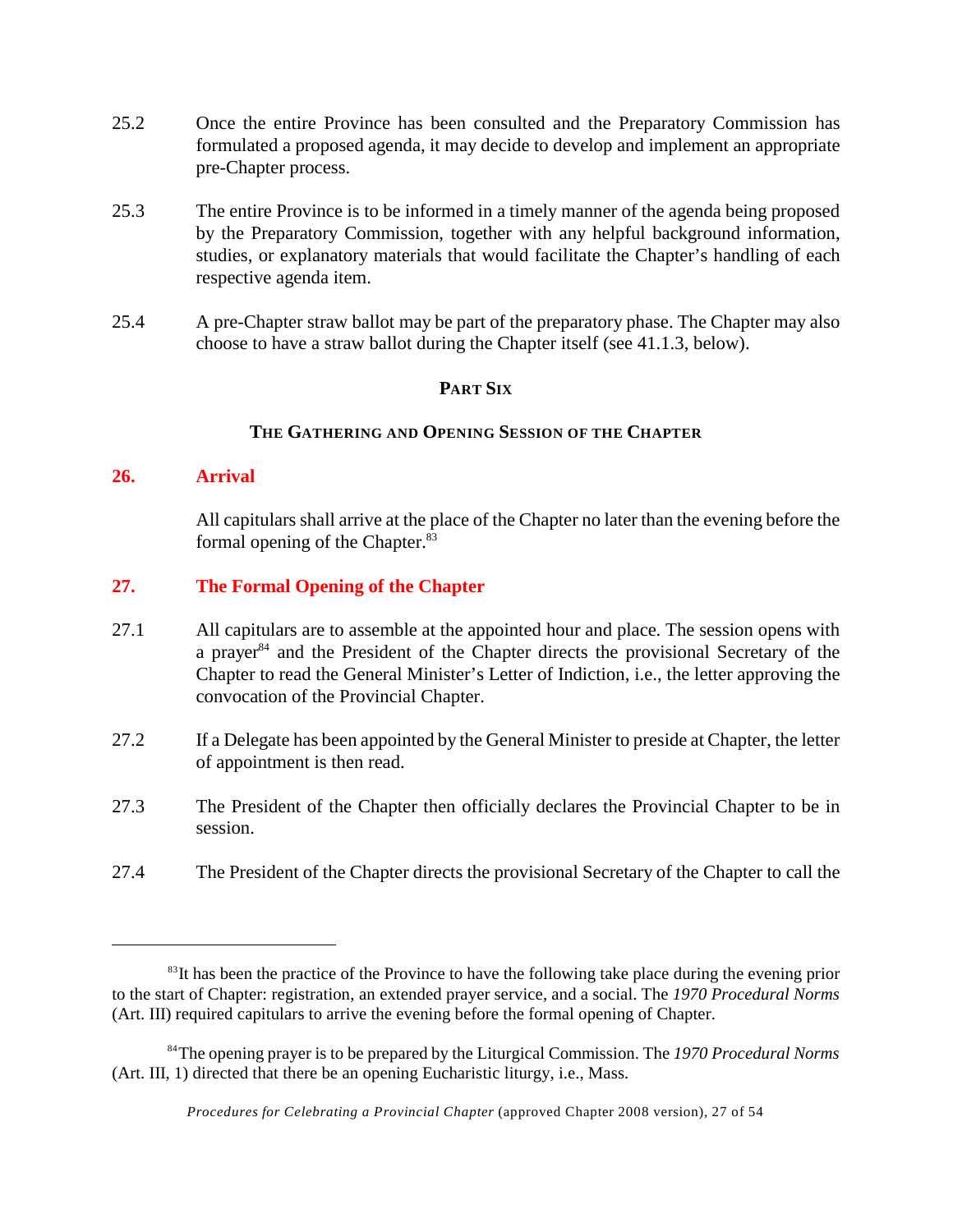roll. $85$ 

27.5 The Provincial Minister formally welcomes those gathered.

## **28. Exhortation for Prudent Discretion and Confidentiality**

- 28.1 Either now or whatever time the President judges to be most opportune, but before any voting takes place, the President of the Chapter is to remind all who attend the Provincial Chapter – both capitulars and non-capitulars in the Chapter Hall – that the Chapter is a privileged moment in the life of the Province during which the brothers are encouraged to speak charitably yet frankly with one another. An atmosphere of trust is necessary for such to happen. Therefore, all are called to respect each other and the opinions expressed, and to observe prudent discretion both during and after the Chapter with regard to what takes place during Chapter.
- 28.2 The President of the Chapter specifically reminds those who will be called upon to exercise any Office during the Chapter, e.g., the Tellers, of the seriousness of their service, and exhorts them to carry out their duties faithfully and to observe confidentiality even after the Chapter, especially with regard to opinions expressed and votes cast.<sup>86</sup>

## **29. The Election of Chapter Officials**

- 29.1 The election of Chapter officials shall be accomplished by a show of hands. $87$  Each Office or role of service is voted upon separately. When an Office or role of service is jointly held by a group of individuals (e.g., the non *ex officio* members of the Presidential Council, Tellers and Assistant Tellers, etc.), the nominees may be announced and voted on as a group. An absolute majority is required for election.<sup>88</sup> The President of the Chapter announces the election results.
- 29.2 The President asks the Provincial Minister to announce the names of the candidates that the Provincial Minister and Council wish to propose, each in turn, for the following

<sup>&</sup>lt;sup>85</sup>This roll call has both official and ceremonial aspects. As an official act, it indicates which capitulars enjoy active voice. As a ceremonial act, other names may be added, e.g., the brothers who have been excused, the temporarily professed brothers, novices, postulants, non-capitular guests, etc.

 $86$  Formerly, capitulars were required to take an oath, and a separate oath was required of the President, Secretary and Tellers (see CIC/17, c. 506, 1 and *1970 Procedural Norms*, Art. V, 4 and 5).

<sup>&</sup>lt;sup>87</sup> Previously, nominations could also come from the floor, in which case a secret ballot was called for [see *1970 Procedural Norms*, Art. III, 2, e (2) (a), (b) and (c)].

<sup>&</sup>lt;sup>88</sup>An "absolute majority" signifies acceptance by 50% plus 1 of the capitulars present for the votation.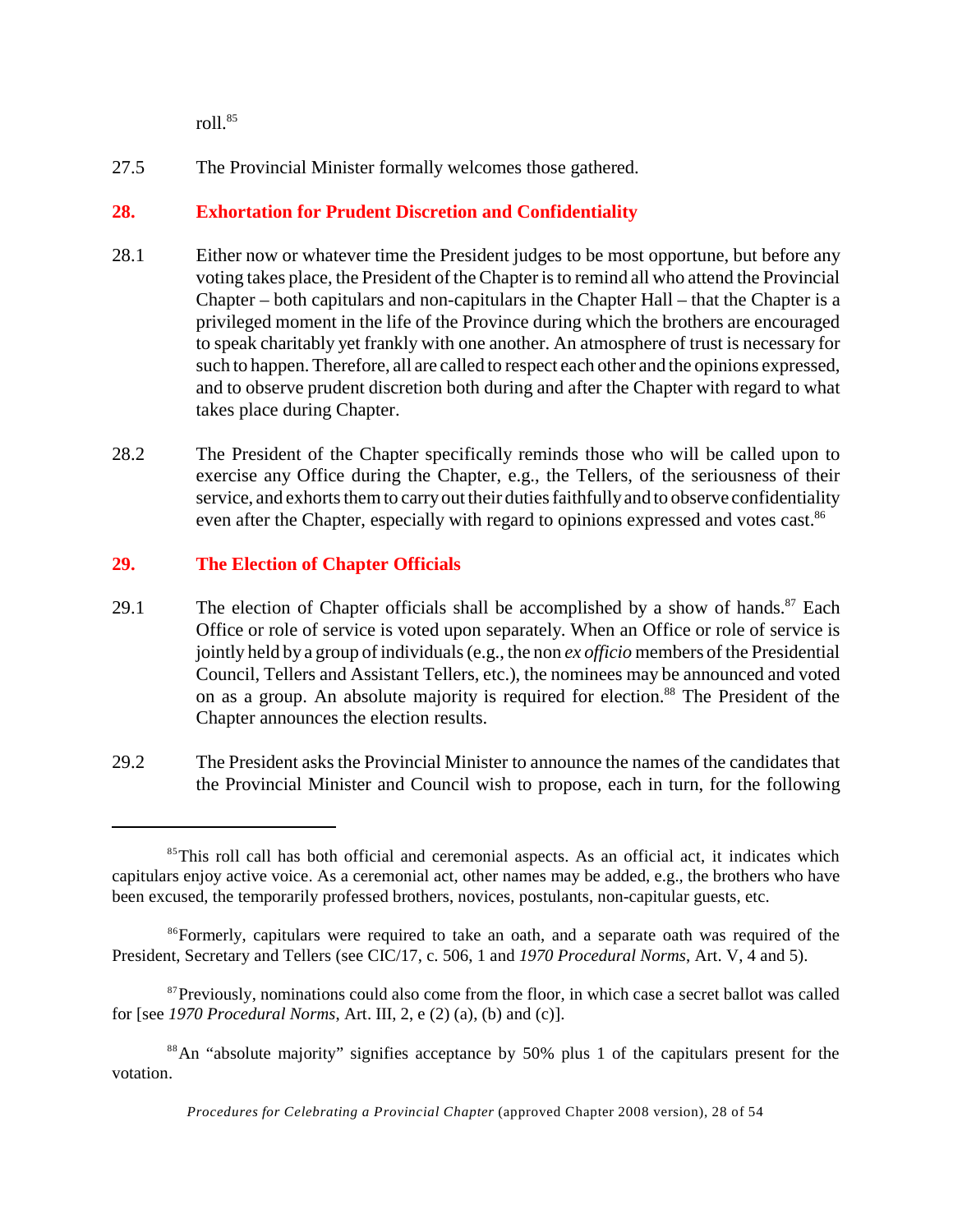Offices or roles of service<sup>89</sup>:

- 29.2.1 either singly or jointly, nominees as elected members of the Presidential Council (see 17.1, above);
- 29.2.2 the Moderator and Assistant Moderator(s):
- 29.2.3 the Secretary of the Chapter;
- 29.2.4 jointly, the Tellers and Assistant Tellers; and
- 29.2.5 any *ad hoc* Chapter committees which may have been formed in accordance with these *Procedures* (see 22.2 and 22.3, above).
- 29.3 Should it happen that the Chapter fail to elect an individual or group that has been nominated, the President will ask the Provincial Minister to nominate an alternate candidate and the President shall ask for a show of hands. Nominations from the floor are also admissible. An absolute majority is required for election.
- 29.4 The President asks the Provincial Minister to announce, for the acknowledgment of the Chapter Body, those who have been appointed to fulfill non-elected roles of service during the Chapter, including the following:
- 29.4.1 the Liturgical Commission;
- 29.4.2 the Parliamentarian;
- 29.4.3 the Special Events Committee;
- 29.4.4 the Communications Office; and
- 29.4.5 the technical, secretarial and adjunct personnel.

# **30. The Admission and Boundaries of Non-Capitulars**

30.1 It pertains to the Chapter itself to determine whether or not non-capitulars are to be admitted to any or all of the Chapter proceedings. It also pertains to the Chapter to determine whether or not the non-capitulars who are admitted may be heard.

<sup>&</sup>lt;sup>89</sup>The President of the Chapter judges whether the show of hands has produced the required majority. If, before the election of the Tellers and Assistant Tellers, the results are not clear, the President may appoint Tellers *pro tem* to tally the count.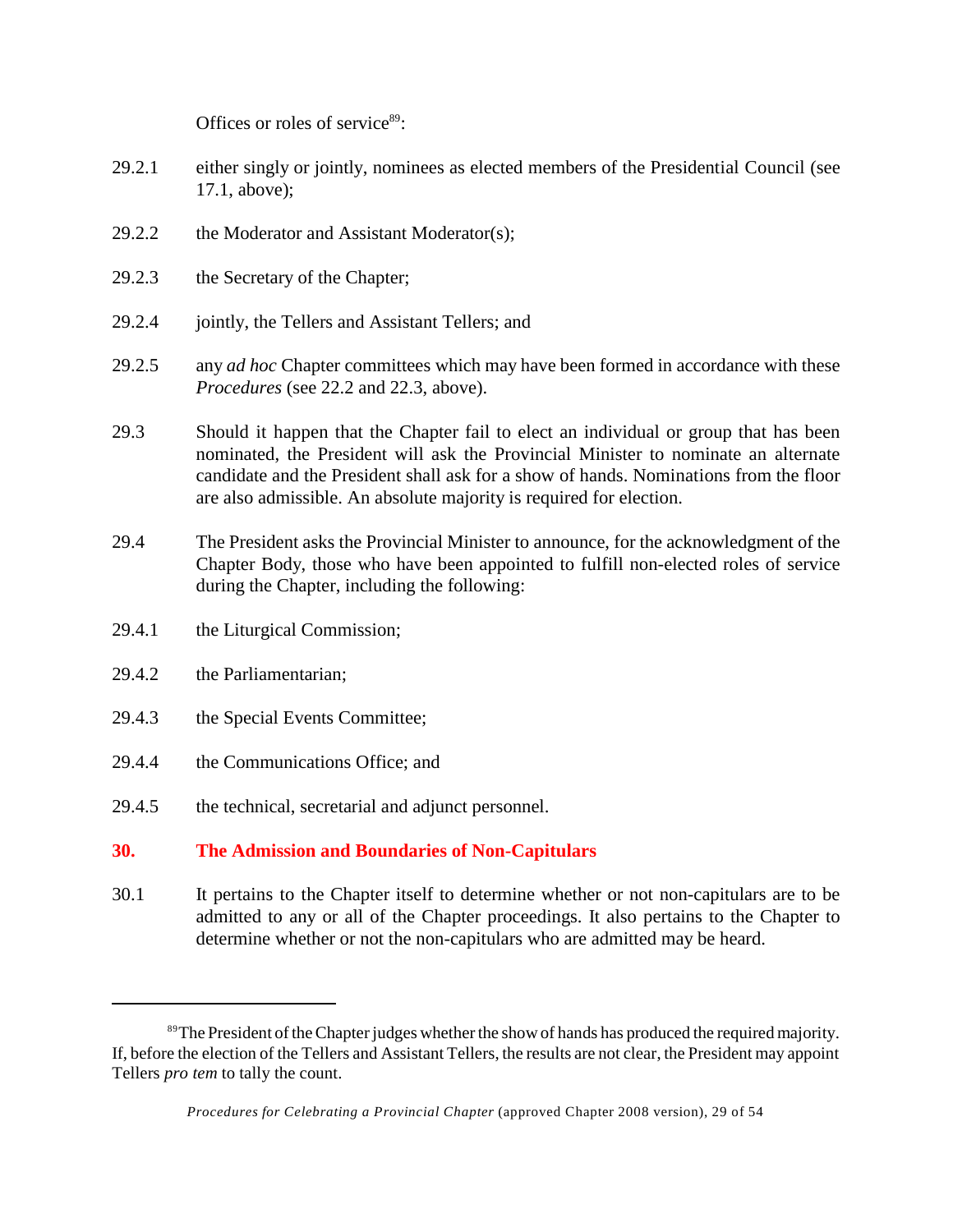- 30.2 The President will direct the Provincial Minister to present to the Chapter Body for its approval, the names of non-capitulars – apart from those in initial formation for the Calvary Province and those who will fulfill a role of service that requires their presence during the deliberations (e.g., the Parliamentarian) – who have requested to be present during the plenary (general) sessions of the Chapter deliberations. The non-capitulars may always be presented and their request voted upon individually. To expedite matters, however, if they share a common quality, e.g., Capuchins from other jurisdictions, they may be presented jointly and their request be considered *as a group*. After each individual or group is presented, the President asks the capitulars for a show of hands indicating approval of their request to attend the plenary deliberations. An absolute majority is required for approval.
- 30.3 If the Chapter has voted not to allow non-capitulars to be present during the plenary (general) sessions, those same individuals are not to be admitted to any small group discussions.
- 30.4 At any point in the Chapter proceedings, the President, in consultation with the Presidential Council, may propose that a closed or semi-closed plenary (general) session<sup>90</sup> of the Chapter be held. An absolute majority is required for adoption of the proposal.
- 30.5 Provided that the Chapter has voted to allow non-capitulars to be present during the plenary(general) sessions, the Presidential Council maypropose to theChapterthat some or all of the non-capitulars be permitted to participate in the small group work of the Chapter. An absolute majority is required for adoption of the proposal.

## **31. The Adoption of Procedures for Celebrating a Provincial Chapter**

If a revision of *The Procedures for Celebrating a Provincial Chapter*is to be considered by the Chapter (see also 1.3, above), the revision is to be presented for discussion and adoption as the first matter of business,  $91$  even prior to considering the agenda, unless the Chapter itself decides otherwise by an absolute majority vote.

## **32. Determining Agenda Items, their Priority and their Sequence**

The PreparatoryCommission's proposal concerning agenda items, their priorityand their sequence is presented to the Chapter. The Chapter itself decides what topics will be

<sup>&</sup>lt;sup>90</sup>A closed session would bar all non-capitulars from the Chapter Hall; a semi-closed session would bar only certain non-capitulars.

<sup>&</sup>lt;sup>91</sup>This reflects the *1970 Procedural Norms* (Art. III, 2, i).

*Procedures for Celebrating a Provincial Chapter* (approved Chapter 2008 version), 30 of 54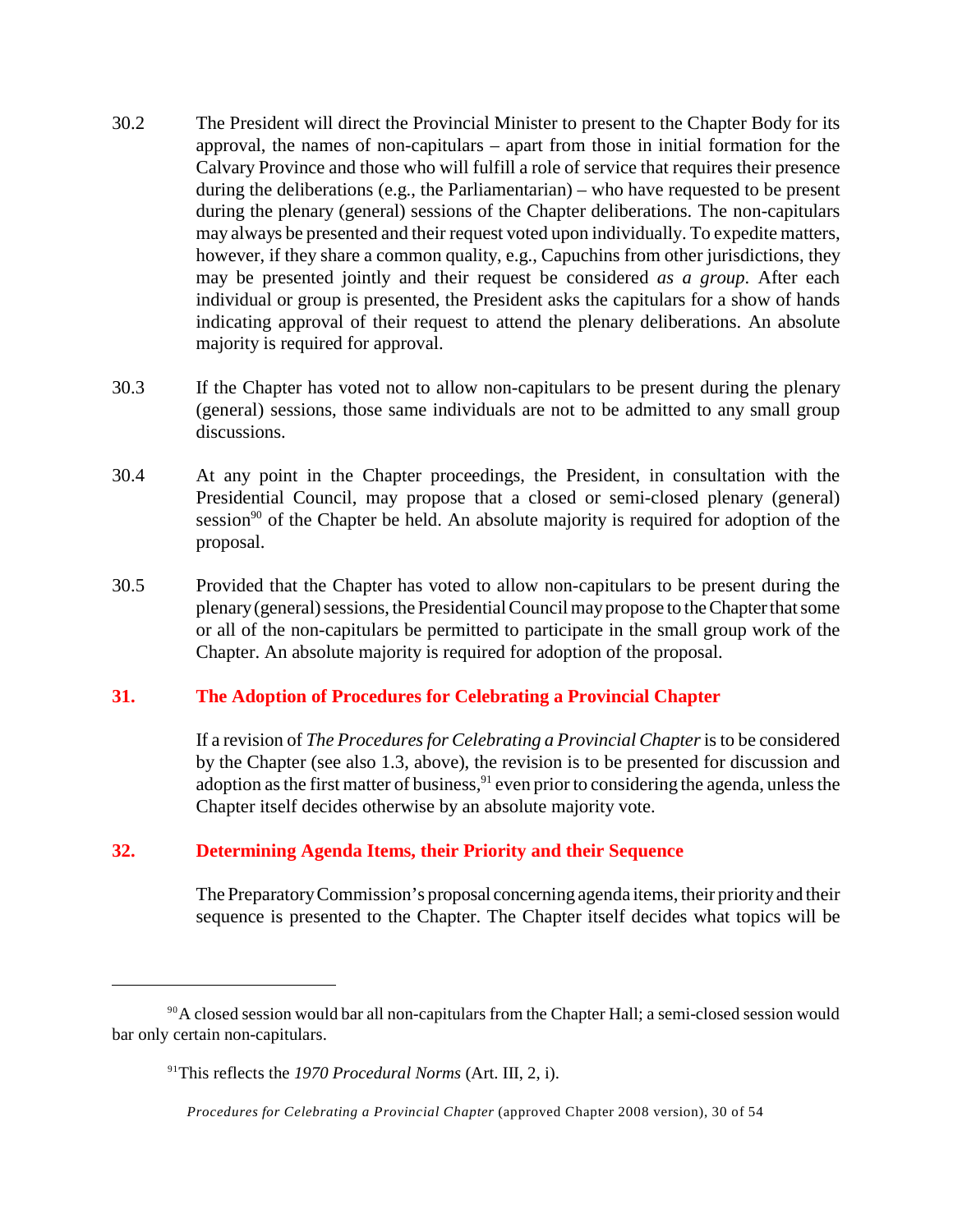placed on the agenda, their priority and their sequence.<sup>92</sup> The proposed agenda may be accepted or amended, in whole or in part, by an absolute majority vote of the capitulars present. It facilitates the Chapter process if, during the pre-planning phase, the Province is consulted with regard not only to agenda items, but also their priority and sequence.

## **33. Determining the Schedule**<sup>93</sup>

- 33.1 A preliminaryChapter schedule is to be drawn up by the PreparatoryCommission. Once Chapter begins, it falls to the Presidential Council to propose a schedule for each session, to monitor the progress of the Chapter and the sentiments of the capitulars in regard to the schedule and, to propose schedule changes in response thereto. When such proposals come from the Presidential Council, the President asks if the proposed change pleases the Chapter. Like other motions, an absolute majority is needed to carry the proposal.
- 33.2 Issues regarding the schedule are also subject to motions from the floor, according to the norms of accepted parliamentary procedure. The following are some examples:
- 33.2.1 *A plenary session goes too long.* A capitular may feel that a plenary session has gone too long. He may make a motion to adjourn at a future time. This type of motion does not need to be seconded, does not allow debate, does not allow for amendments and requires an absolute majority to pass.
- 33.2.2 *Request for a break.* A capitular may move that the Chapter recess for a certain amount of time. This type of motion requires a second, does not allow for debate, may be amended, and requires an absolute majority to pass.
- 33.2.3 *Postpone the discussion.* A capitular may move to postpone discussion until a future time. This type of motion requires a second, allows for debate, permits amendments, and requires an absolute majority to pass.
- 33.2.4 *Desire to enforce the schedule.* If the schedule that has been accepted is not being followed and the Moderator has not enforced the time limits established by the Chapter (see 18.2, and 39.3), a capitular has the right to call for the orders of the day. This requires that the agenda and schedule be followed, unless the Chapter decides by a two-

<sup>&</sup>lt;sup>92</sup>This mimics the *1970 Procedural Norms* (Art. III, 2, j).

 $93$ It is not entirely accurate to say that the Chapter's schedule – although distinguishable from its agenda – is outside the control and determination of the Chapter Body. It is clear from parliamentary procedure itself that motions can be made which would alter not only the content but also the scheduling of agenda items.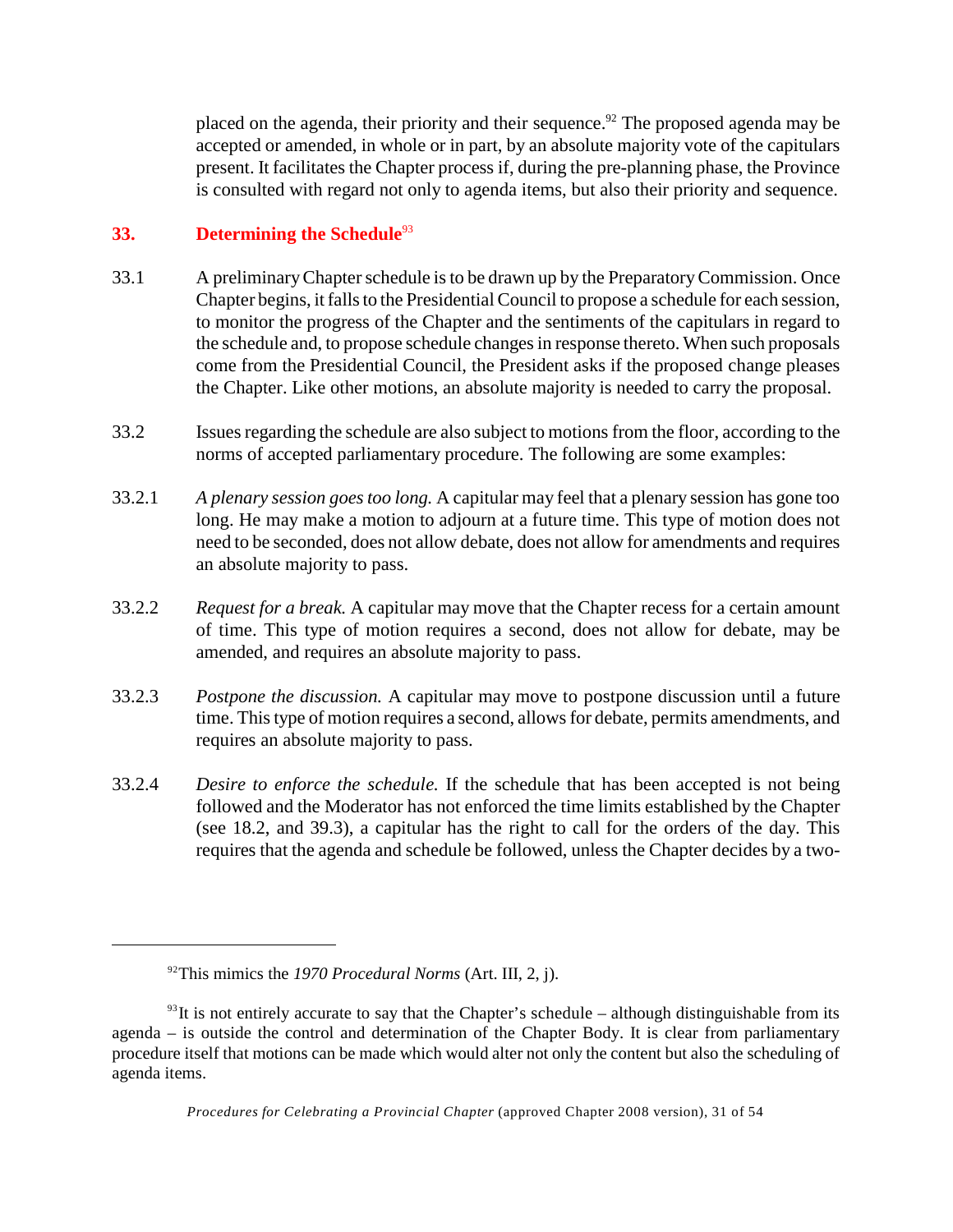thirds vote to set aside the orders of the day.<sup>94</sup>

#### **34. Establishing the time for the Elections**

Elections may take place at any time during the Chapter.<sup>95</sup> The Chapter itself determines the most suitable time for holding the elections of the Provincial Minister, the Provincial Councilors and the Provincial Vicar. The proposal of the Preparatory Commission is presented, which may be accepted or amended, in whole or in part, by an absolute majority vote of the capitulars present. It facilitates the Chapter process if, during the planning phase, the Province is consulted with regard to the timing of elections.

#### **35. The Report of the Provincial Minister**

Unless the Chapter has determined that another time is more suitable, the Provincial Minister now gives a report on his administration and on the status of personnel, places and finances. This is followed by an open discussion of the administration and status of the Province. It is important that the Chapter exercise its responsibility regarding the administration of the Province franklyand candidly, discussing the successes and failures of the triennium. The discussion should be charitable, honest and thorough, with a view to better planning and future administration, and to the persons to be elected to the Offices of Provincial Minister and Councilor. The discussion properly concerns the vast range of provincial administration, spiritual as well as temporal.<sup>96</sup>

#### **36. The Address of the General Minister or his Delegate**

Unless the Chapter has determined that another time is more suitable, the General Minister or his Delegate will be given an opportunity to address the Chapter Body. Sufficient time will be allotted for a dialogue.

## **PART SEVEN**

#### **PLENARY SESSIONS AND PARLIAMENTARY PROCEDURE**

*Procedures for Celebrating a Provincial Chapter* (approved Chapter 2008 version), 32 of 54

 $94$ This parliamentary norm requires the Moderator to be not only attentive to time limits but also assertive in their regard. In order for this norm to be effective, the Moderator is required to interrupt the presenter and yield the floor to the capitular who wishes to call for the orders of the day.

<sup>&</sup>lt;sup>95</sup>This reflects the *1970 Procedural Norms* (Art. III, 2, k).

<sup>&</sup>lt;sup>96</sup>In the *1970 Procedural Norms* (Art. III, g-k), the Report of the Provincial Minister preceded the question of the admission of experts and observers, the adoption of the *Procedures for Celebrating a Provincial Chapter*, the determination of the agenda and setting the time for elections. The current procedures propose that the Minister's Report be done after all the preliminary "housekeeping" business has been disposed of satisfactorily.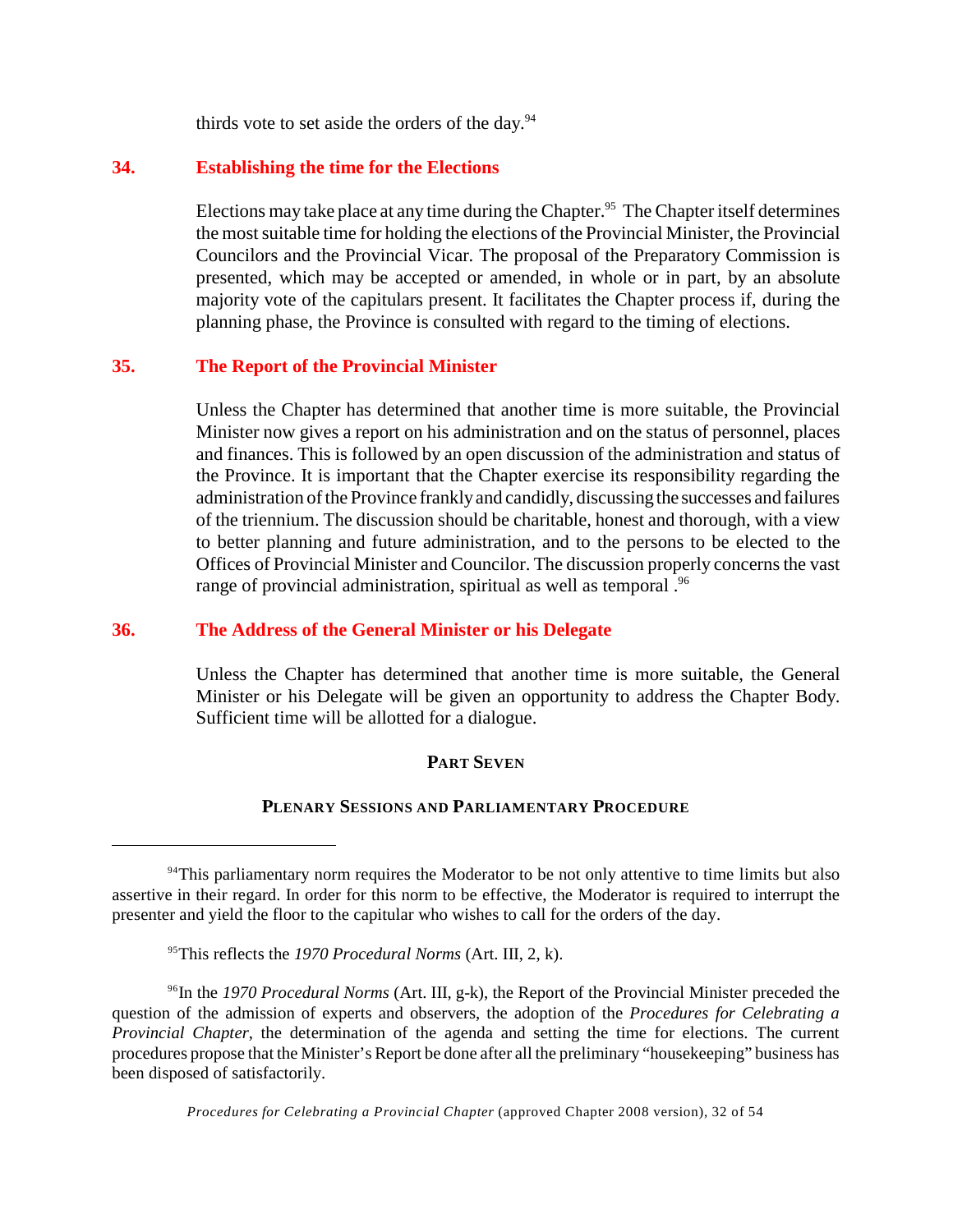#### **37. Plenary Sessions (***aka* **Sessions of Affairs or Business Sessions)**

It pertains to the Chapter itself to decide how to proceed in dealing with non-electoral business or deliberations.

### **38. Parliamentary Procedure**

Basic parliamentary procedure is to be used in conducting the plenary sessions. Besides what has been mentioned above (see 33.2.1-33.2.4), the following norms are to be observed:<sup>97</sup>

#### 38.1 **Making a motion**

When a motion has been made, seconded and acknowledged by the Chair, the Chapter Body will need to dispose of it before considering any other business. In the discussion of a motion, remarks are to be addressed to the Chair, not directly toward other members. The Chair does not enter into the substance of a debate; in order to do so, he must be a capitular, and must leave the Chair for the time of the discussion. The Chair may always ask questions so as to clarify what is being proposed to the Chapter for its consideration.

#### 38.2 **Amending a motion**

Amending a motion refers to a desire to change, add or omit words in the original motion. A substitute motion also ranks as an amendment to the main motion. It proposes to cancel the entire original motion and to insert a more satisfactory motion on the same issue. The main motion can be amended repeatedly. The amendment of an amendment is considered a motion to change, add or omit words in the pending amendment. An amendment to an amendment cannot be amended. An amendment is discussed and voted on before discussing and voting on the main motion. An amendment to the amendment is the very first thing discussed and voted on. Debate is allowed on amendments. An absolute majority decides the matter.

#### 38.3 **Closing debate**

This motion is made when it is judged that sufficient debate has taken place. The Chair will see if there are any objections to ending debate. If no objections are forthcoming, the pending motion is voted on immediately. If objections are made, then the motion to end discussion is voted on. A two-thirds majority is required to carry the motion.

#### 38.4 **Voting method**

These parliamentary norms are taken from the *1970 Procedural Norms*, Art. IV. 97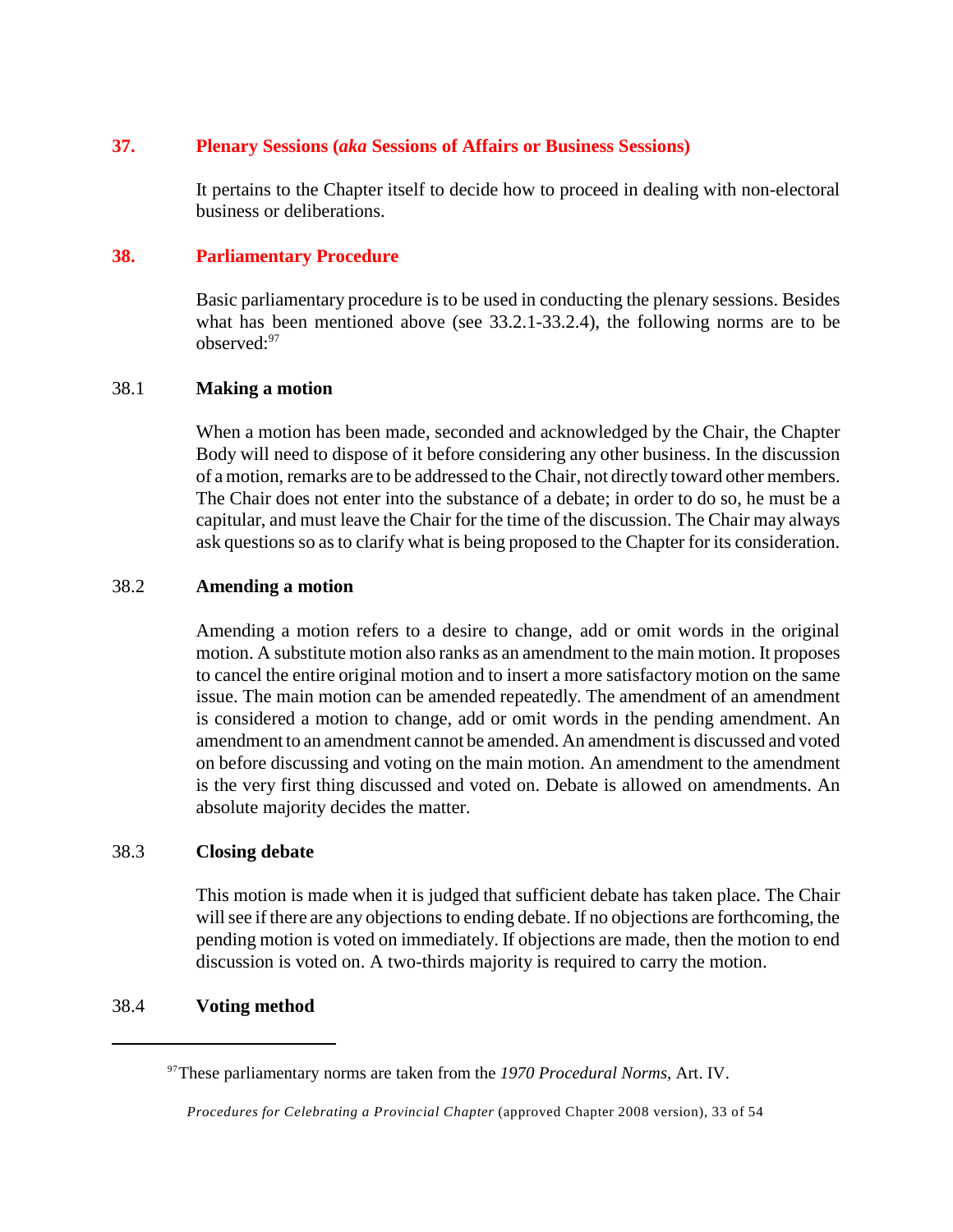The usual method for voting during Plenary Sessions is by hand-count. At any time a capitular may ask for a vote by ballot. The Chair will inquire if this is agreeable to all. If there is objection, it is put to a vote by the Chapter Body. Debate is not allowed. An absolute majority decides the issue.

#### 38.5 **Referring a motion to committee**

When the discussion of a pending motion reveals that it needs further study, or that it needs considerable re-wording, it may be referred to committee or to a party sponsoring it. Debate is allowed. An absolute majority carries the motion.

#### 38.6 **Tabling a motion**

This will set aside the subject under discussion in such a way that it can be taken up at any future time when agreeable to the Chapter Body. No debate is allowed. An absolute majority decides the matter.

#### 38.7 **Postponing a motion**

Postponing a motion, either definitely or indefinitely, differs from tabling a motion. To postpone indefinitely amounts to removing a question for good. To postpone definitely means to reserve it for a later specified time. Debate is allowed. An absolute majority decides the matter.

#### 38.8 **Withdrawing a motion**

After a motion has been made, seconded and acknowledged by the Chair, it can be withdrawn as long as all agree. If there is objection, a formal motion to withdraw is needed. There is no debate. An absolute majority decides the matter.

#### 38.9 **Reconsidering a motion**

The motion to reconsider a motion that was carried or lost must be made by one who voted with the prevailing side. Two votes will be taken: first, on whether it should be reconsidered, and second, on the original motion brought back. Debate is allowed. An absolute majority decides the matter.

#### 38.10 **Suspending the rules**

This motion would make it possible for informal discussions to take place, also to allow non-capitulars to participate. No debate is allowed. A two-thirds majority is needed.

#### 38.11 **Appealing from the Chair**

*Procedures for Celebrating a Provincial Chapter* (approved Chapter 2008 version), 34 of 54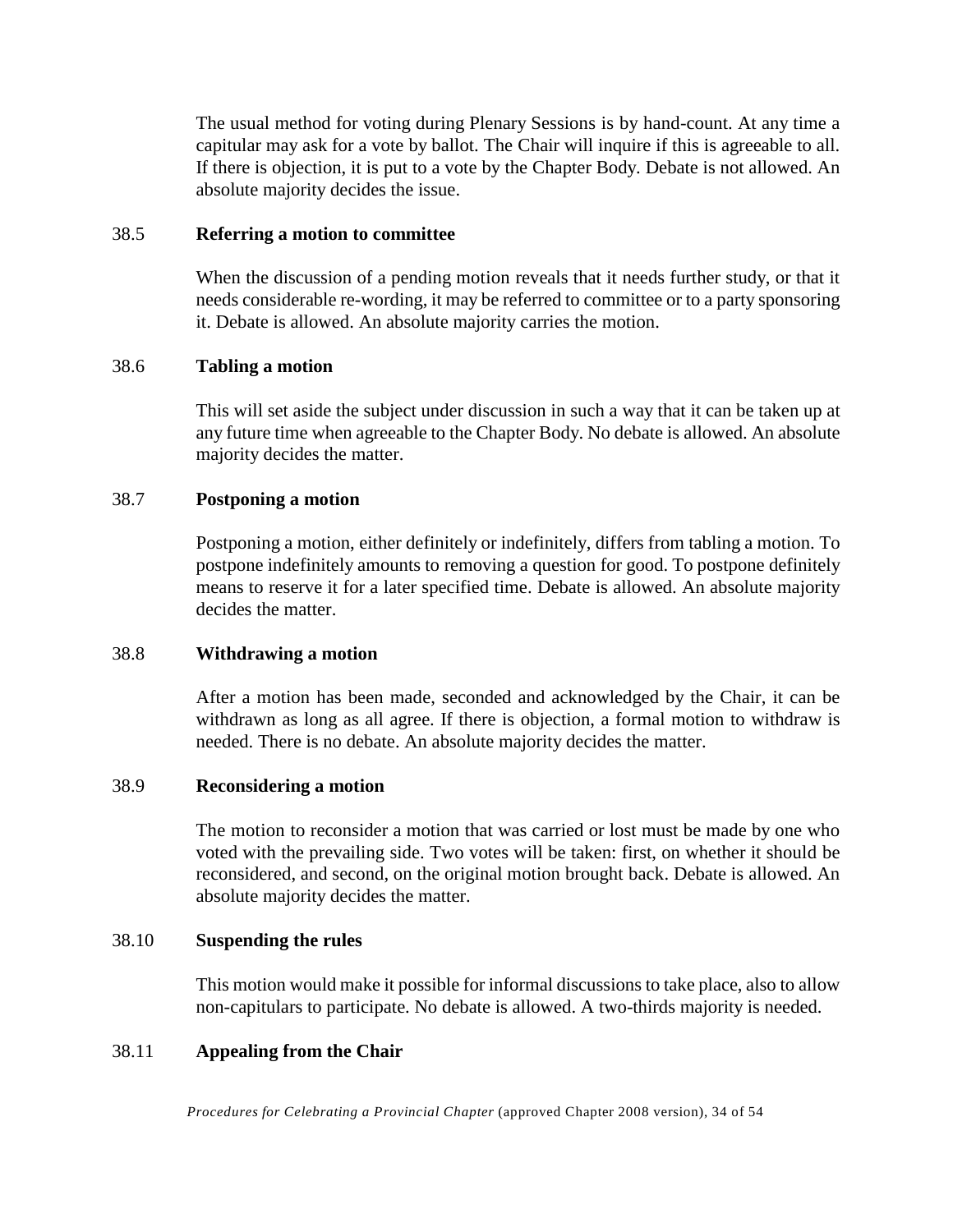A capitular may object to a decision made by the Chair regarding appropriate parliamentary procedure. If the Chair still stands by his decision, the matter is put to the vote of the Chapter Body. Debate is allowed. An absolute majority decides the matter.

#### 38.12 **To Recess or Adjourn**

This motion is always in order except when a speaker has the floor, a vote is being taken, or the Chapter Body is in the midst of business which cannot be abruptly stopped. There is no debate. An absolute majority decides the matter. If a time or place is stated, these details are debatable.

## **39. Particular Norms** 98

- 39.1 Any matter submitted to the Chapter must be drawn up in written form and be in the hands of the capitulars before discussion begins. This, in general, applies also to amendments.<sup>99</sup>
- 39.2 A proposal should be broadly discussed before a motion on amendments is admitted in order to avoid premature amendments.
- 39.3 Capitulars addressing themselves to a proposal or a motion are limited to five minutes; by way of exception, the Chair may extend this time.
- 39.4 In order to provide for more mature reflection, it will be opportune at times to postpone a vote until a later session.
- 39.5 At times, an open discussion may be held after which the capitulars are asked to submit their comments and suggestions in writing to the Secretary or respective committee.
- 39.6 When deemed advisable, an *ad hoc* committee may be appointed to prepare or revise the text of a proposal or of amendments for later submission to the Chapter.

#### **40. Proposals from the Floor**<sup>100</sup>

If, during the course of the Chapter, a capitular wishes to make a proposal or to introduce a new agenda item, the proposal requires the signatures of at least 5% of the capitulars.

*Procedures for Celebrating a Provincial Chapter* (approved Chapter 2008 version), 35 of 54

<sup>&</sup>lt;sup>98</sup>These were included in the *1970 Procedural Norms* at Art. IV, 2.

<sup>&</sup>lt;sup>99</sup>It is clear that an amendment which seeks to change a single word or short phrase need not wait to be voted on, as long as the capitulars clearly understand the matter at hand.

<sup>&</sup>lt;sup>100</sup>The *1970 Procedural Norms* (see note following Art. IV, 1, 1) only dealt with proposing new agenda items.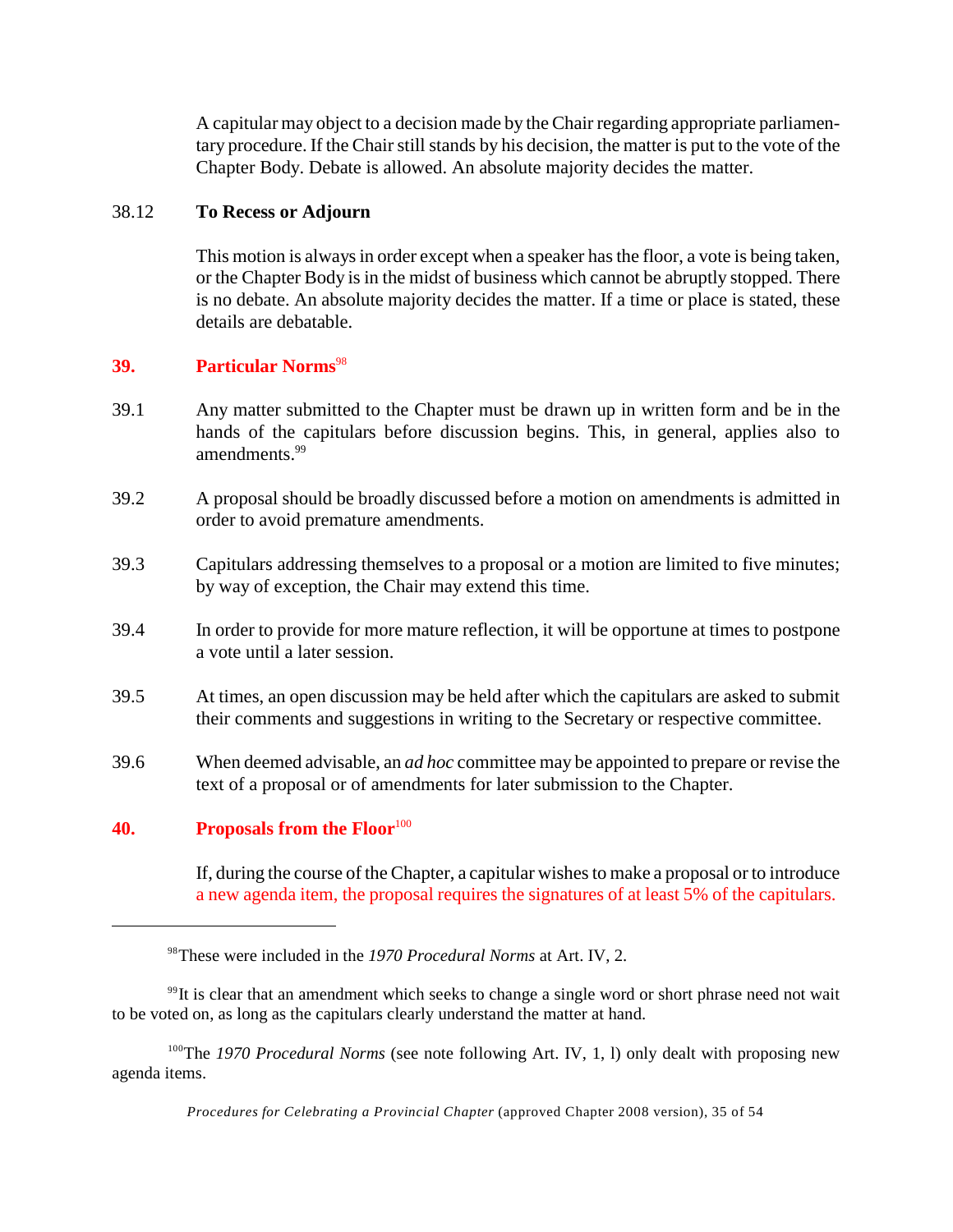Then the proposal shall be presented in writing to the Presidential Council through the Chapter Secretary. The Presidential Council will then present the proposal to the Chapter for its consideration.<sup>101</sup>

## **PART EIGHT**

### **THE ELECTION OF THE PROVINCIAL MINISTER, COUNCILORS AND PROVINCIAL VICAR**

#### **41. Norms governing Elections**

- 41.1 According to our Capuchin Constitutions:<sup>102</sup>
- 41.1.1 Offices in the Order are conferred either by election or appointment.
- 41.1.2 In conferring Offices, the brothers should proceed with the right intention, simply and according to the norm of law.
- 41.1.3 For the good of the Order, a preliminary consultation [e.g., a straw ballot] may be held with regard to potential candidates for election; in the case of appointments, a preliminary consultation must be held.
- 41.1.4 If an election requires confirmation, it must be requested within eight days of available time. $103$
- 41.1.5 The brothers, as true minors, should not be ambitious for office; but if they are called to it by the confidence of the brothers, they should not obstinately refuse to serve as a Superior or in some other Office.
- 41.1.6 Since we are an Order of brothers, according to the will of Saint Francis and the genuine Capuchin tradition, all the brothers in perpetual vows may assume any Office or position excepting those that flow from Sacred Orders. With regard to the Office of Provincial Minister and Provincial Vicar, however, a minimum of three years after perpetual profession is required for validity.
- 41.1.7 When Offices are conferred by election, the practice of Postulation is accepted in our

<sup>&</sup>lt;sup>101</sup>This reflects our current practice which superceded the *1970 Procedural Norms* (Art. IV, 1, note).

 $102$ The Constitutional provisions concerning elections were amended by the General Chapter of 2000 (see *AOFMCap* 116 [2000], 984).

 $103$  All provincial elections are subject to confirmation by the General Minister. If a brother who is not ordained is elected to the Office of Provincial Minister or Provincial Vicar, confirmation of the election is reserved to the Holy See.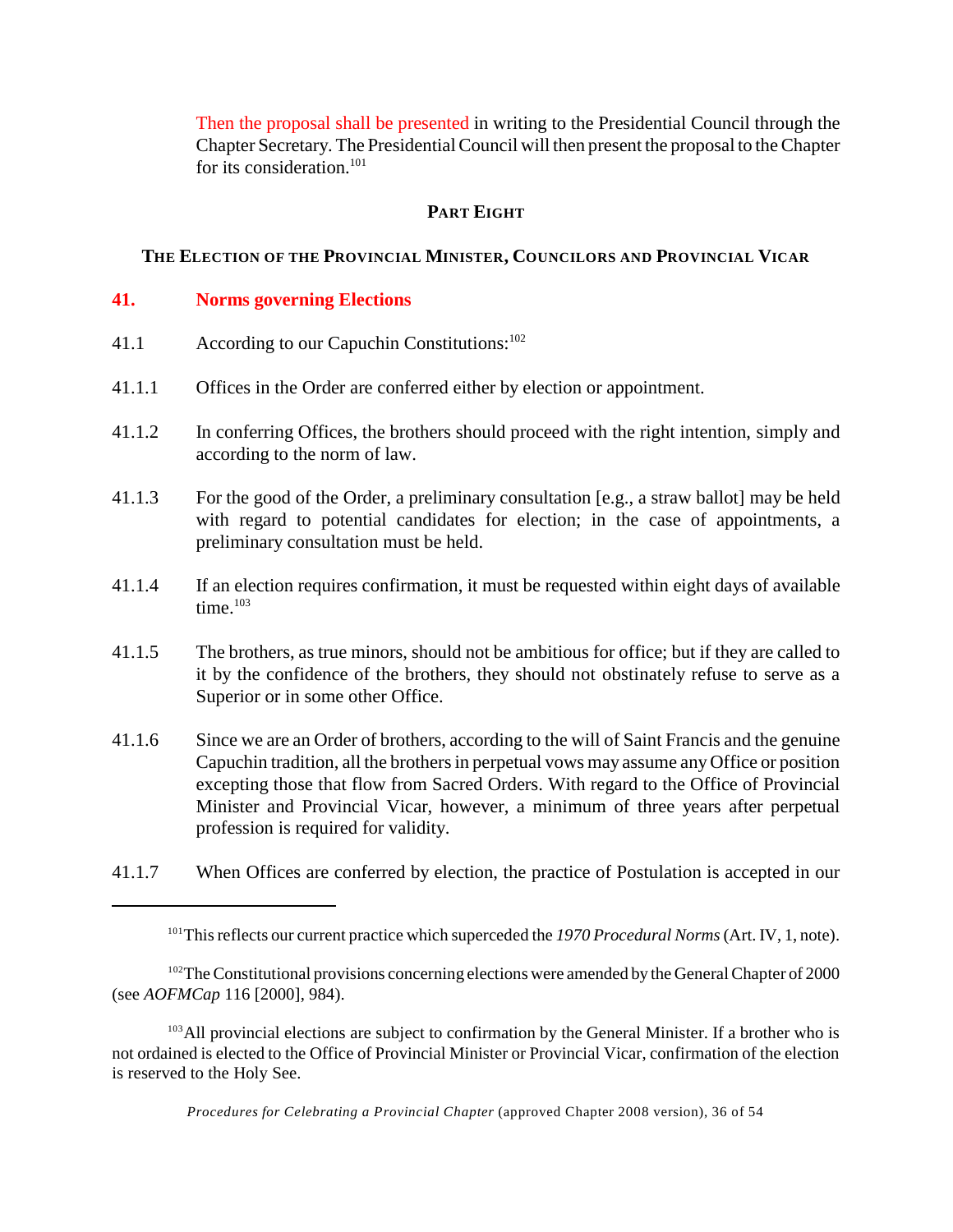Order (see 63, below). Both the admissibility of Postulation and the dispensation from the impediment are within the competence of the authority having the right of confirmation.

- 41.2 With regard to provincial elections, our Constitutions (127, 3-9) prescribe the following:
- 41.2.1 During the Ordinary Chapter the Provincial Minister is to be elected according to the norms of the *Procedures for Celebrating a Provincial Chapter* approved by a Provincial Chapter.
- 41.2.2 A Provincial Minister is eligible for only two consecutive elected terms of office. He may be elected again in the future, but only after the interruption of a term.
- 41.2.3 Following the approved *Procedures*, after the election of the Provincial Minister, four Provincial Councilors are to be elected, unless the General Minister and his Definitory has judged it opportune to have a greater number of Councilors. Only half of the Provincial Councilors elected at the previous Chapter may be re-elected.
- 41.2.4 Then, from among those elected as Provincial Councilors, the Provincial Vicar is to be elected (see also 41.1.6, above). By virtue of the election as Vicar, he becomes the First Councilor.
- 41.2.5 In the election of Provincial Councilors, the Provincial Minister who is leaving office enjoys only active voice.
- 41.2.6 Once elected, a Provincial Minister exercises his Office as Delegate of the General Minister until his election is confirmed.
- 41.2.7 Those who hold other provincial Offices or appointments remain in Office until the newly-elected Provincial Minister and Council determine otherwise.<sup>104</sup>
- 41.3 Elections are governed both by common law and by our particular law.
- 41.4 The *quorum* needed to hold an election or to take any action consists of the presence of a majority of the capitulars.<sup>105</sup>
- 41.5 Unless otherwise stipulated, an election is effected byan absolute majority of the electors

 $104$ It is a common misconception that all Offices and appointments cease with Chapter. On the contrary, they continue to be exercised until other provisions are made by the newly-elected leadership team.

 $105A$  *quorum* is required not only to effect an election, but also to carry out non-electoral capitular deliberations.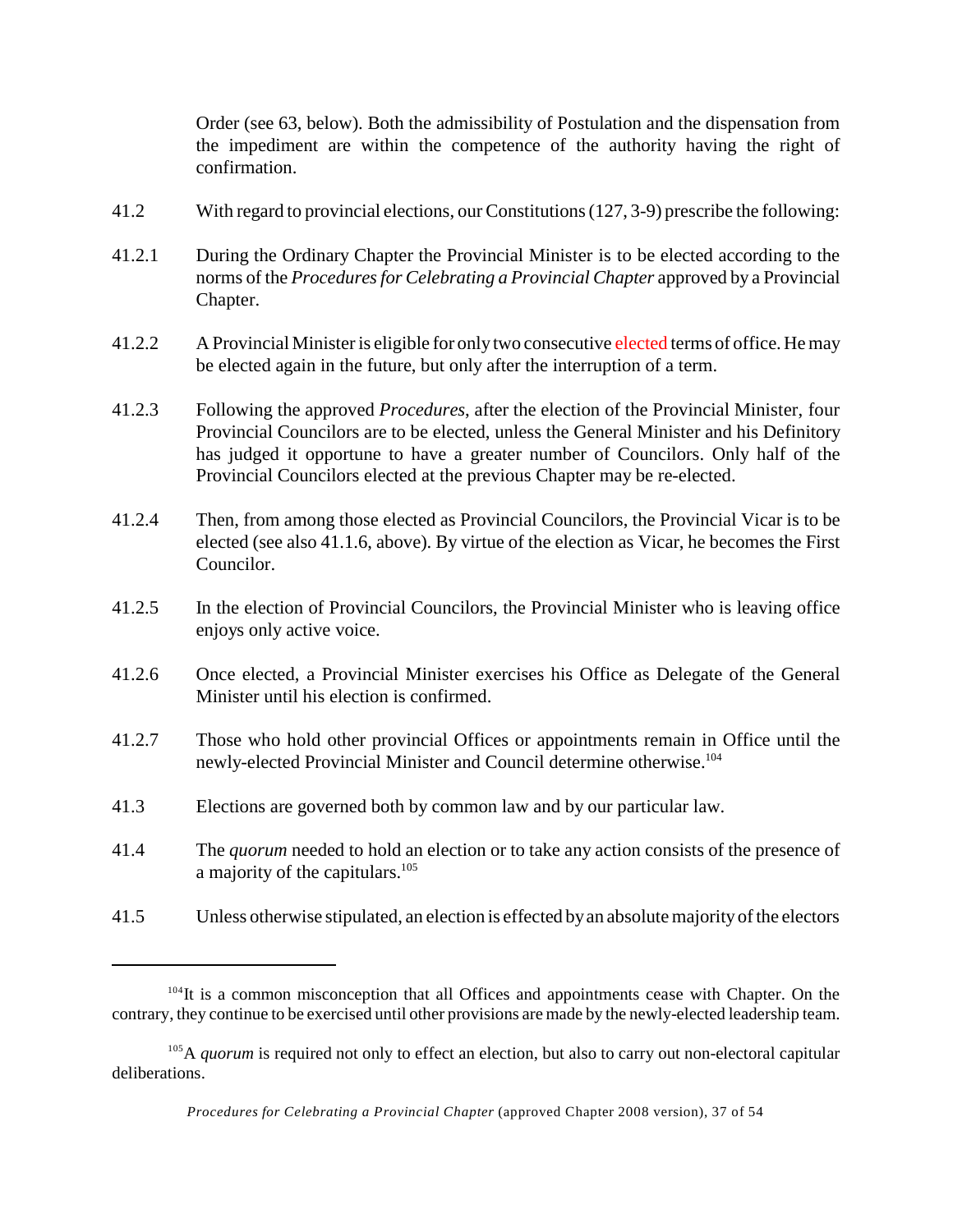present for the balloting.

- 41.6 In the tallying of votes, whether in regard to elections or to deliberations, the number of capitulars present for a vote forms the basis on which to determine how many votes are needed to obtain the required majority.<sup>106</sup>
- 41.7 With regard to the election of a Provincial Minister, that action has the force of law which receives the approval of an absolute majority of the capitulars present. After three indecisive ballots, in the fourth ballot, a relative majority (i.e., a simple plurality) suffices to effect an election. In the final ballot, the choice is between the two candidates who have obtained the greater number of votes, or, if there are several with an equal number of votes, upon the two who are senior by date of First Profession.<sup>107</sup> If a tie remains after the final ballot, the brother who is senior by date of First Profession is considered elected. If both were professed on the same day, that one is elected who is senior in age.<sup>108</sup>
- 41.8 With regard to the election of Provincial Councilors and the Provincial Vicar, after two indecisive ballots, the choice is between the two candidates who have obtained the greater number of votes, or, if there are several with an equal number of votes, upon the two who are senior by First Profession. In the third ballot, a relative majority (i.e., a simple plurality) suffices to effect an election If a tie remains, the brother who is senior by date of First Profession is considered elected. If both were professed on the same day, that one is elected who is senior in age. $109$

## **42. The Resignation of Active or Passive Voice**

42.1 If any capitular, for a serious reason, intends to resign his active or passive voice, he shall present the request in writing to the President of the Chapter in a timely fashion. The resignation has no effect unless it is accepted by the President of the Chapter. The resignation holds only to the extent in which it was presented and accepted, e.g.,

 $106$ This represents a change enacted by the 1984 Code of Canon Law (see CIC, c. 119, 1 $^{\circ}$ ). Formerly, the absolute majority referred only to valid votes cast (see *1970 Procedural Norms*, Art. V, 1, c). The current legislation establishes the number of capitulars present for a vote as the basis on which to determine how many votes are required for an absolute majority.

 $107$  The provision allowing for a fourth ballot in the election of a Provincial Minister is by way of particular law, approved by the Provincial Chapter of 1984 (see *Messenger*, 47 [1984], p. 124).

<sup>&</sup>lt;sup>108</sup> This norm was adopted by the Provincial Chapter of 1984 (see *Messenger*, 47 [1984], pp. 124-125).

<sup>&</sup>lt;sup>109</sup>This norm was adopted by the Provincial Chapter of 1984 (see *Messenger*, 47 [1984], p. 125).

*Procedures for Celebrating a Provincial Chapter* (approved Chapter 2008 version), 38 of 54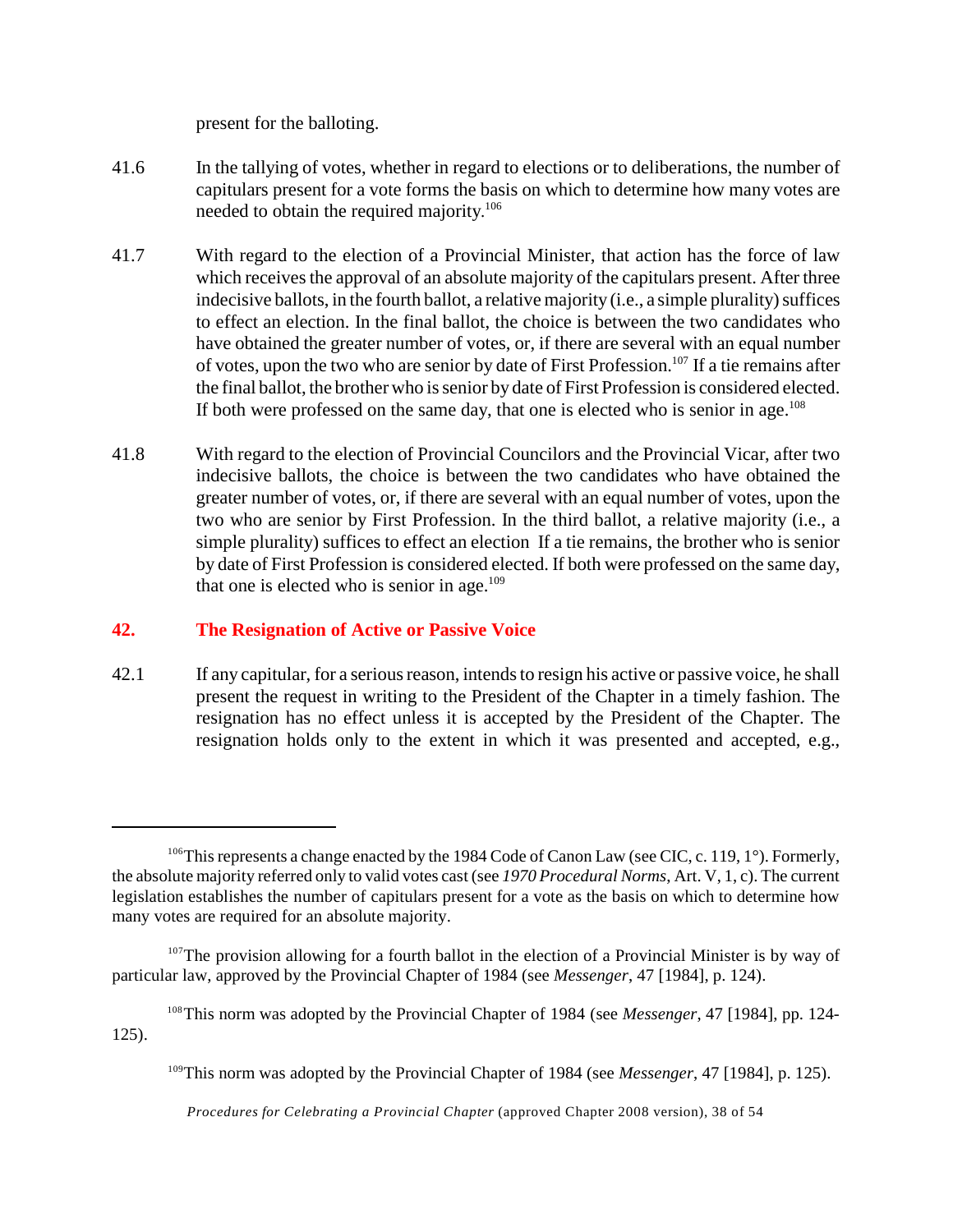renouncing passive voice for a certain Office but not for others.<sup>110</sup>

42.2 If a brother elected to an Office renounces his election before the conclusion of the Chapter, the Chapter shall decide by an absolute majority vote whether or not to accept the resignation. If the resignation is accepted, the Chapter shall immediately proceed to elect another candidate to the Office.<sup>111</sup>

## **43. The Election of a non-Capitular**

A Provincial Minister or Councilor elected from outside the Chapter Body becomes a vocal of the Chapter by reason of his election.<sup>112</sup>

## **44. Opening of the Electoral Session**

Elections shall be held at a time determined by the Chapter. All the capitulars shall assemble in the Chapter Hall at the appointed time. Unless the Chapter has determined otherwise, non-capitulars maybe admitted into the Chapter Hall, but must be seated apart from the area reserved for the electors. The session opens with a short prayer prepared by the Liturgical Commission. The President directs the proceedings.<sup>113</sup>

## **45. The Seating Arrangement**

- 45.1 At the first electoral session, each elector will select one of the available seats. The elector will occupy a seat in the same section during all subsequent electoral sessions.
- 45.2 To facilitate the roll call prior to each electoral session, seats shall be arranged in groupings of an equal number.<sup> $114$ </sup> The electors are to fill each section of seats so that only one section remains that might be occupied by a number of electors less than the other sections. Two Assistant Tellers are assigned to each section.

<sup>&</sup>lt;sup>110</sup>The *1970 Procedural Norms* (Article V, 1, e) determined that it was to the Chapter itself, rather than to the President of the Chapter, that the letter of renunciation was to be addressed, and by which the resignation had to be accepted by an absolute majority vote in order to take effect. The current norm reflects more recent provincial practice and better protects matters of conscience and confidentiality.

<sup>&</sup>lt;sup>111</sup>This reflects the *1970 Procedural Norm* (Art. V, 1, f).

 $112$ This reflects the *1970 Procedural Norm* (Art. V, 1, d).

 $113$ This updates the *1970 Procedural Norms* (Art. V, 2) which required that the elections be held in the morning, the President open the session with prayer, and that forbade the presence of non-capitulars. It should be noted that the Moderator does not lead the electoral sessions.

 $114$ Recent practice has been to create groupings of 20.

*Procedures for Celebrating a Provincial Chapter* (approved Chapter 2008 version), 39 of 54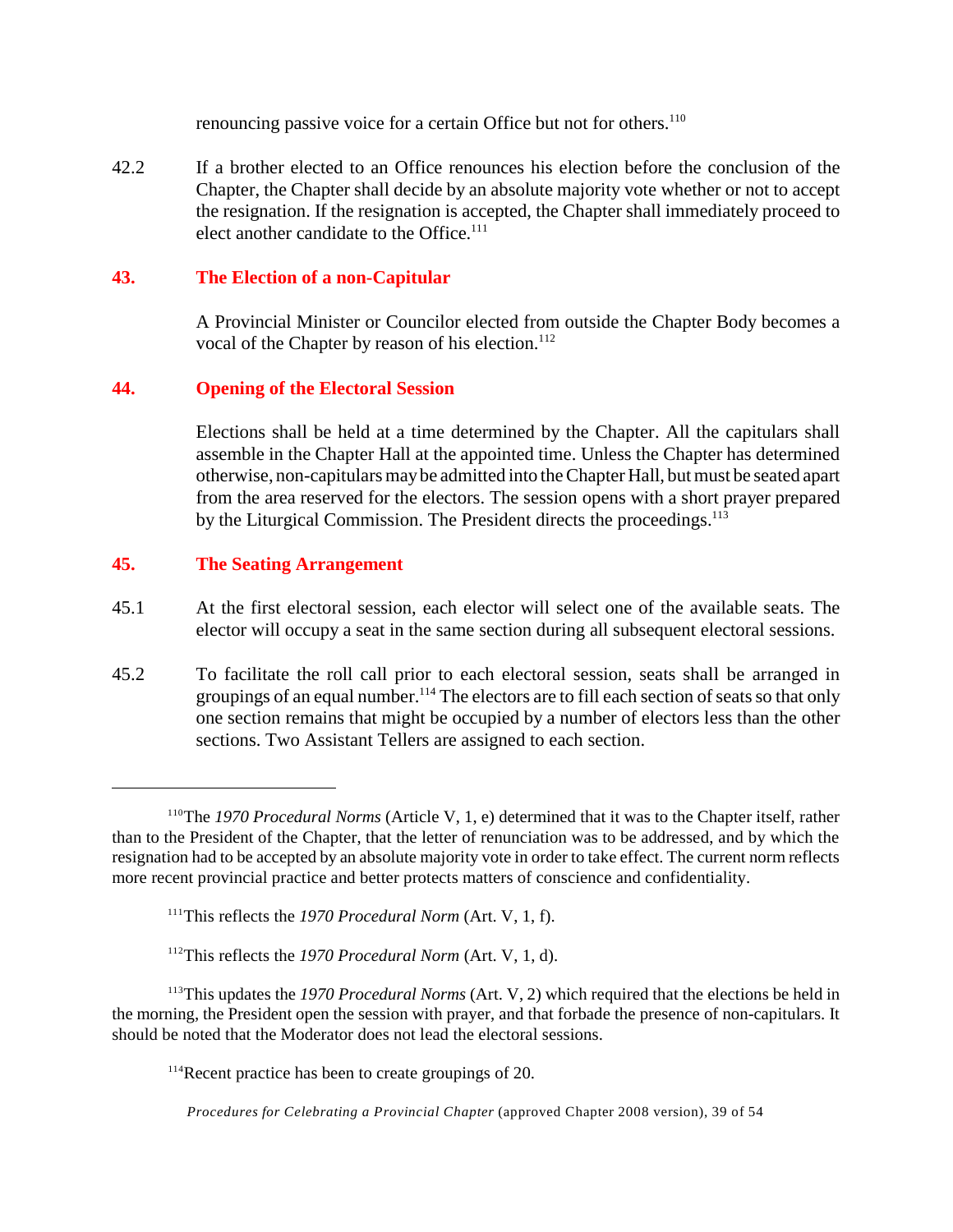#### **46. The Roll Call**

A roll call of the capitulars is be taken before each balloting.<sup>115</sup> The Secretary announces the number of electors present for each balloting and the number needed to effect an election.

## **47. Exhortation of the President**

If he has not yet done so, or if he judges it opportune to repeat himself, the President of the Chapter is to give the exhortation already mentioned (see 28.1 and 28.2, above).

#### **48. Instruction to the Electors**

The President explains the following points or directs the Secretary to do so:

- 48.1 the requirements for a valid vote;
- 48.2 the manner of filling out the ballot, especially that the full name (i.e., the first and family name) of the candidate be written on the ballot;
- 48.3 that if the number of ballots cast exceeds the number of electors the balloting is null and void and must be repeated;
- 48.4 the number of votes needed to effect an election;
- 48.5 that the Provincial Minister leaving office may not be elected to the Provincial Council; that no more than half of the Provincial Councilors may be re-elected; that the Provincial Vicar may be chosen only from among the elected Councilors;
- 48.6 that if a brother has renounced his passive voice for an Office and this has been accepted by the President of the Chapter, he cannot validly be elected for the Office in question.

## **49. Electoral Sequence**

In accord with the prescriptions of our Constitutions (127, 3, 5-6), the election of the Provincial Minister is held first, followed by the election of the Provincial Councilors, followed by the election of the Provincial Vicar.

<sup>&</sup>lt;sup>115</sup>The first electoral roll call is generally a formal one with the Secretary reading the names of the electors and each one indicating his presence. Subsequent roll calls may be done in the following manner: one Assistant Teller from each group counts the number of electors present in his section. The President asks the Assistant Teller to report the number of electors in his section who are actually present. A tally is made and the total number of electors present for each electoral session is announced by the President.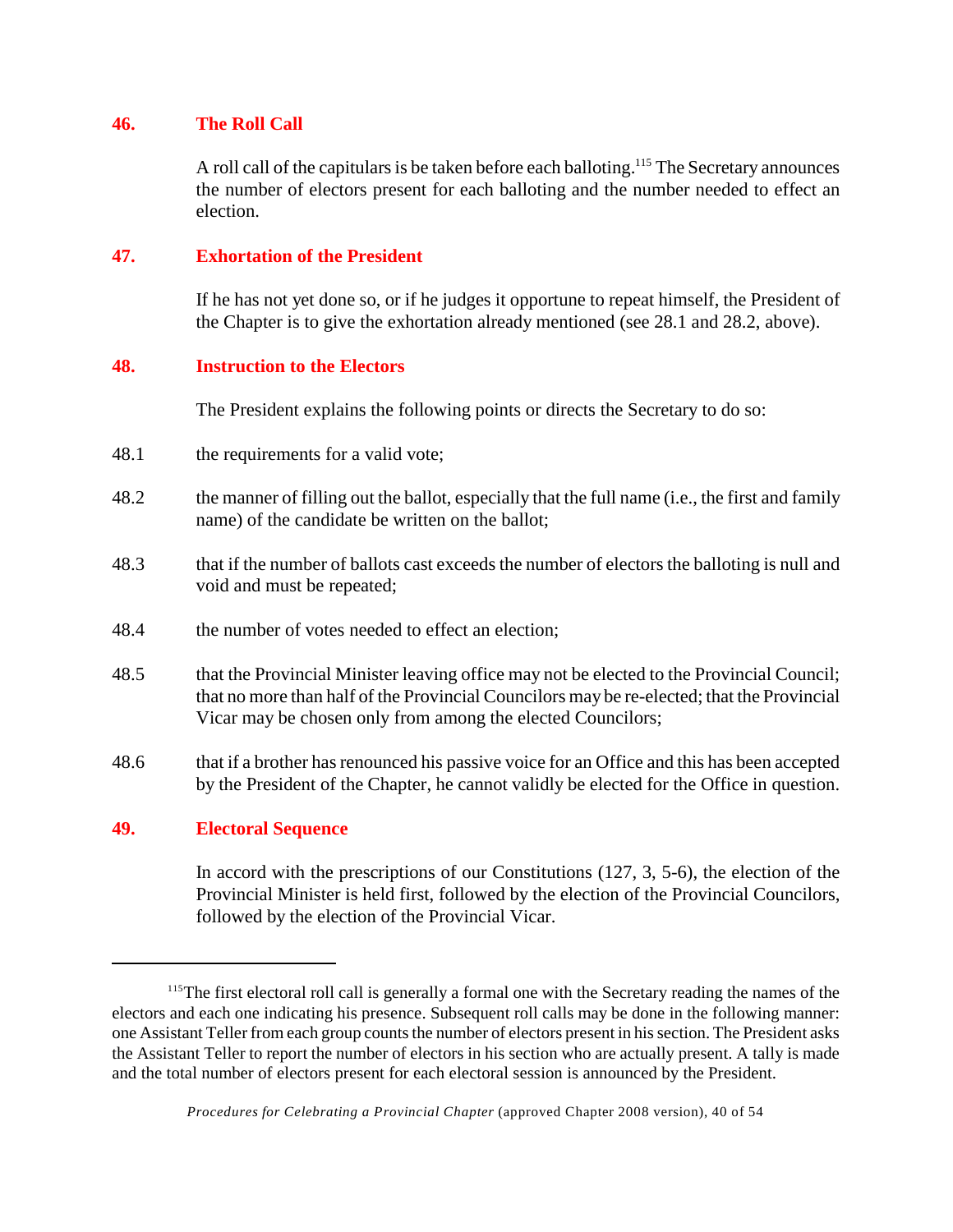## **50. Distribution of the Ballots**

- 50.1 After the Secretary has recorded the total number of electors present, the Assistant Tellers from each group receive from the Secretary the ballots for that votation only. The President directs the Assistant Tellers to distribute the ballots to the electors of their respective groups. When the ballots have been distributed, the President announces: "We shall now proceed to the election of ... [the Provincial Minister, or the Provincial Councilor, or the Provincial Vicar]."
- 50.2 Each elector will write legibly on the ballot the first and family names of the brother for whom he wishes to cast his vote.
- 50.3 When all the electors have finished voting, the President directs the Assistant Tellers to collect the ballots from the electors of their respective groups and to bring the ballots to the designated place for counting.
- 50.4 Electors who are not present for the roll call of a particular balloting (votation) are excluded from that particular votation. However, if any elector is present in the place where the elections are held but by reason of infirmity cannot be present for the elections in the Chapter Hall, two additional Assistant Tellers shall be appointed to bring the infirmed elector a ballot. If he is able to write, the infirmed elector shall complete his own ballot, fold it, and hand it to the Assistant Tellers. If he is unable to write, one of the Assistant Tellers may fill out the ballot as directed by the elector and show it to the elector to verify his approval. The Assistant Tellers will deliver the ballot to the Chapter Hall and place it in the receptacle with the rest of the electors' ballots.<sup>116</sup>
- 50.5 At the designated place, the two Assistant Tellers from each group will count and verify the number of ballots from their respective group. When asked, they will report the number of ballots to the Secretary. If the number of ballots exceeds the number of Capitulars voting, the balloting is invalid, and a new votation must be held. The invalid ballots must be disposed of in such a way that they cannot get mixed up with other ballots.
- 50.6 The Secretarywill verify that the total number of ballots cast does not exceed the number of electors in each group or the total number of electors.

## **51. Examination of the Ballots and Tabulation of the Results**

- 51.1 The Tellers shall have taken their designated place, ready to record the balloting results.
- 51.2 The Assistant Tellers will place the ballots from their respective groups into a large

<sup>&</sup>lt;sup>116</sup>This follows the canonical procedures, and reflects the *1970 Procedural Norms* (Art. V, 7, b).

*Procedures for Celebrating a Provincial Chapter* (approved Chapter 2008 version), 41 of 54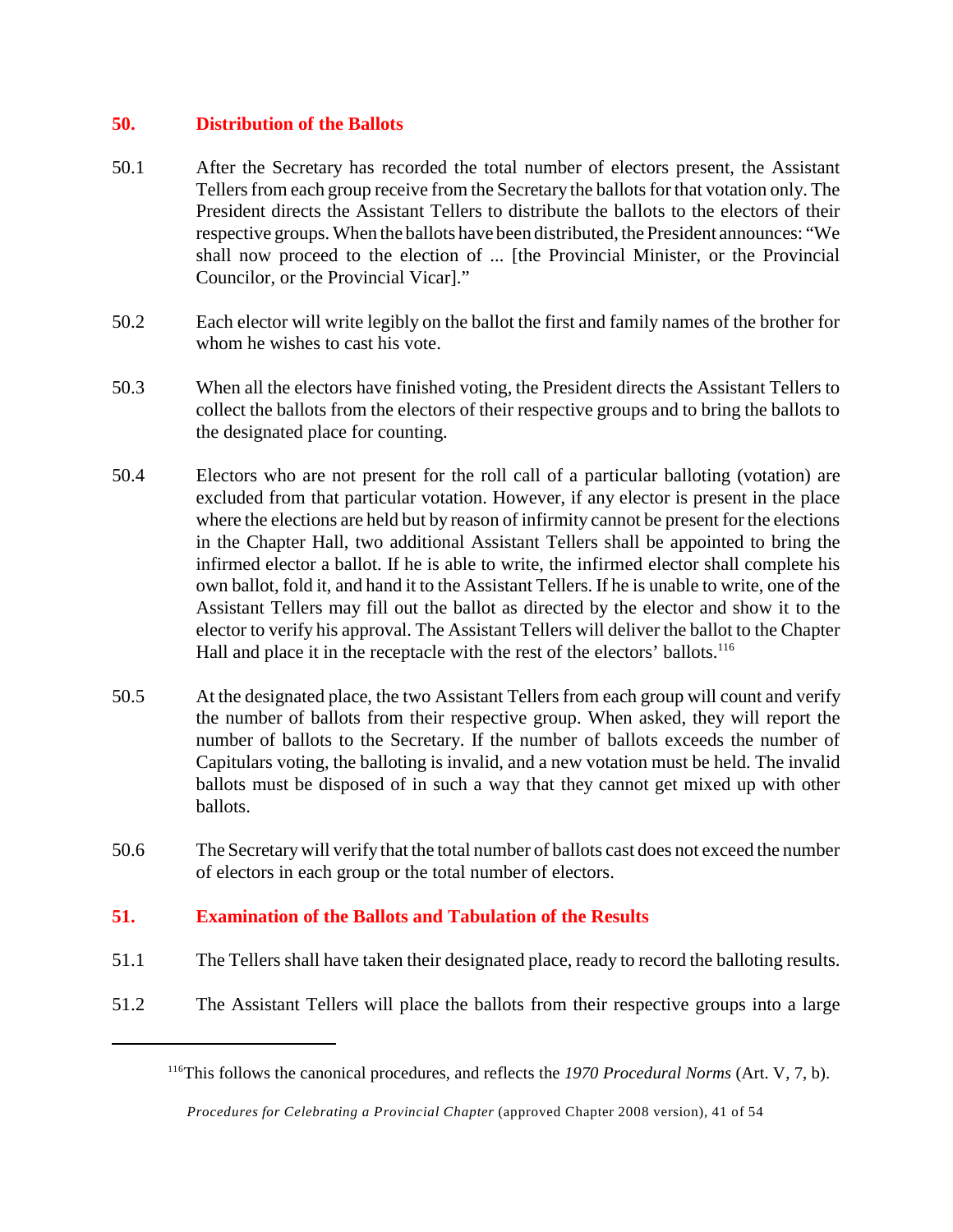receptacle. The receptacle shall be stirred in order to mix the ballots. The ballots are then placed on a table in full view of the Chapter Body.

- 51.3 Each Teller is responsible for recording the name and number of votes received, and will be aided by two Assistant Tellers in the task of counting and verifying the ballots.
- 51.4 The first Assistant Teller is charged with opening each ballot one-by-one, reading each to the Teller and second Assistant Teller, and showing the written ballot to the Teller and second Assistant Teller so as to verify the ballot. The Teller records the name and the vote on a tally sheet. Illegible or dubious ballots are invalid.<sup>117</sup> If there is a problem, the President may be asked to assist in solving the problem or to decide the validity of the ballot.
- 51.5 When all the ballots have been recorded, the Tellers will consolidate the results on a single tally sheet, indicating the names of the persons receiving votes as well as the number of votes cast for each respective individual.
- 51.6 One of the Tellers will take the tally sheet to the Chapter Secretary. Starting with those who received the least number of votes, the Teller will read the names and number of votes received by each individual to the Secretary who will record the results. When complete, the Secretary shall present the final tally to the President, verifying once again that the total number of votes cast conforms to the number of electors present for the session.

## **52. Announcing the Results**

- 52.1 The President shall direct the Secretary to announce the final result of each votation in its entirety to the Chapter Body. The Secretary begins with those who received the least number of votes, leading up to the name of the person who received the largest number of votes (see  $41.7$ , above).<sup>118</sup>
- 52.2 If an election had not taken place, the Secretary begins his announcement by saying: "No election has taken place," and proceeds to announce the voting results, starting from the lowest number of votes received to the highest.

 $117$  Invalid and blank ballots have no effect on the number of votes required to effect an election since the required number is based solely on the number of electors present for the balloting.

<sup>&</sup>lt;sup>118</sup>The practice of the Province in this regard is to have the Chapter Secretary announce without naming the individuals, how many brothers received one vote. Then, without naming individuals, how many received two votes. Beginning with three votes, the individuals are named with the corresponding number of votes received, beginning with the lowest number and finishing with the brother who received the highest number of votes.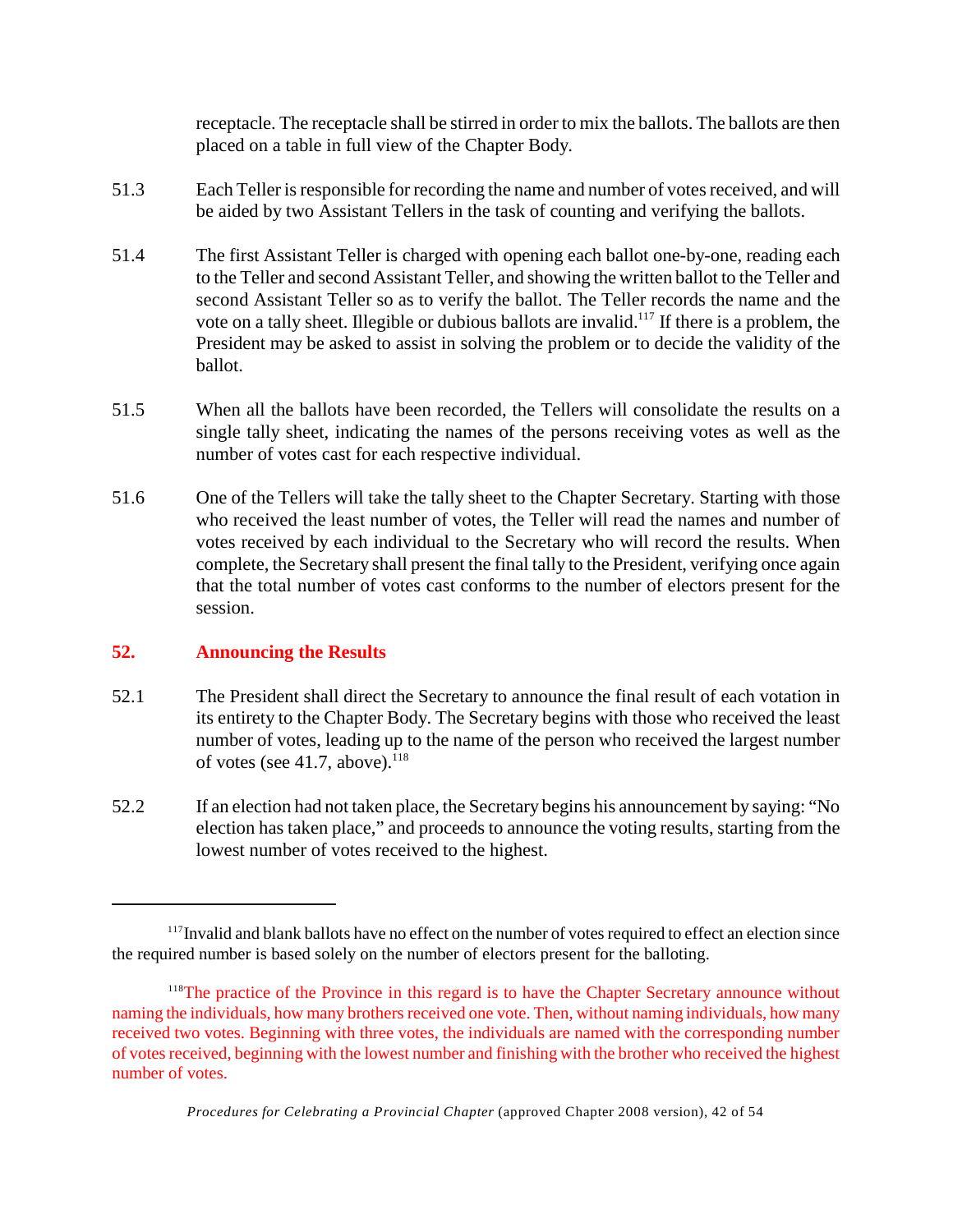- 52.3 If an election has taken place, the Secretary begins by saying: "An election has taken place," and proceeds to announce the voting results, starting from the lowest number of votes received to the person who received the second highest number of votes, at which point the Secretary continues: "Brother N.N. received *x number of* votes, and is elected."
- 52.4 If the balloting does not result in an election, the next balloting is to take place <sup>119</sup>. If the balloting has resulted in an election, the President of the Chapter asks the brother elected if he accepts the election. If the refuses his election to Office, the provisions of 42.2 come into play.
- 52.5 With his acceptance to Office, the newly-elected Provincial Minister assumes the role of President or Vice President of the Chapter (see 16.1 and 16.2, above).

## **53. The Election of Provincial Councilors**

- 53.1 When the Provincial Minister has been elected, the Chapter proceeds to the election of Provincial Councilors, electing one at a time in the same manner prescribed for the election of the Provincial Minister. However, on a third ballot, a relative majority (i.e., a simple plurality) suffices to effect an election (see 41.8, above).
- 53.2 If deemed advisable, the President reminds the capitulars that no more than half of the Councilors elected in the preceding Chapter may be re-elected, and that the retiring Provincial Minister enjoys only active voice in the election of Councilors, i.e., he may not be elected to the Provincial Council.

#### **54. The Election of a Provincial Vicar**

The capitulars then proceed to elect a Provincial Vicar from among the newly-elected Provincial Councilors. The same procedure is observed as above for the election of the Vicar (see 41.8, above). By virtue of his election, the Provincial Vicar becomes the first Councilor.<sup>120</sup>

## **55. Close of the Electoral Session**

The President brings the electoral session to a close either with the formal announcement or proclamation (see 57, below), or with his closing address to the Chapter (see 58, below), or in some other appropriate fashion.

 $119$ The Chapter of 2008 removed the word "immediately" after the phrase "take place".

 $120$ It has been the custom of the Province to take a pause before the election of the Provincial Vicar during which time the newly-elected leaders can meet for the purpose of proposing to the Chapter Body their choice for Vicar. The Chapter is not bound by the preference expressed by the newly-elected leaders.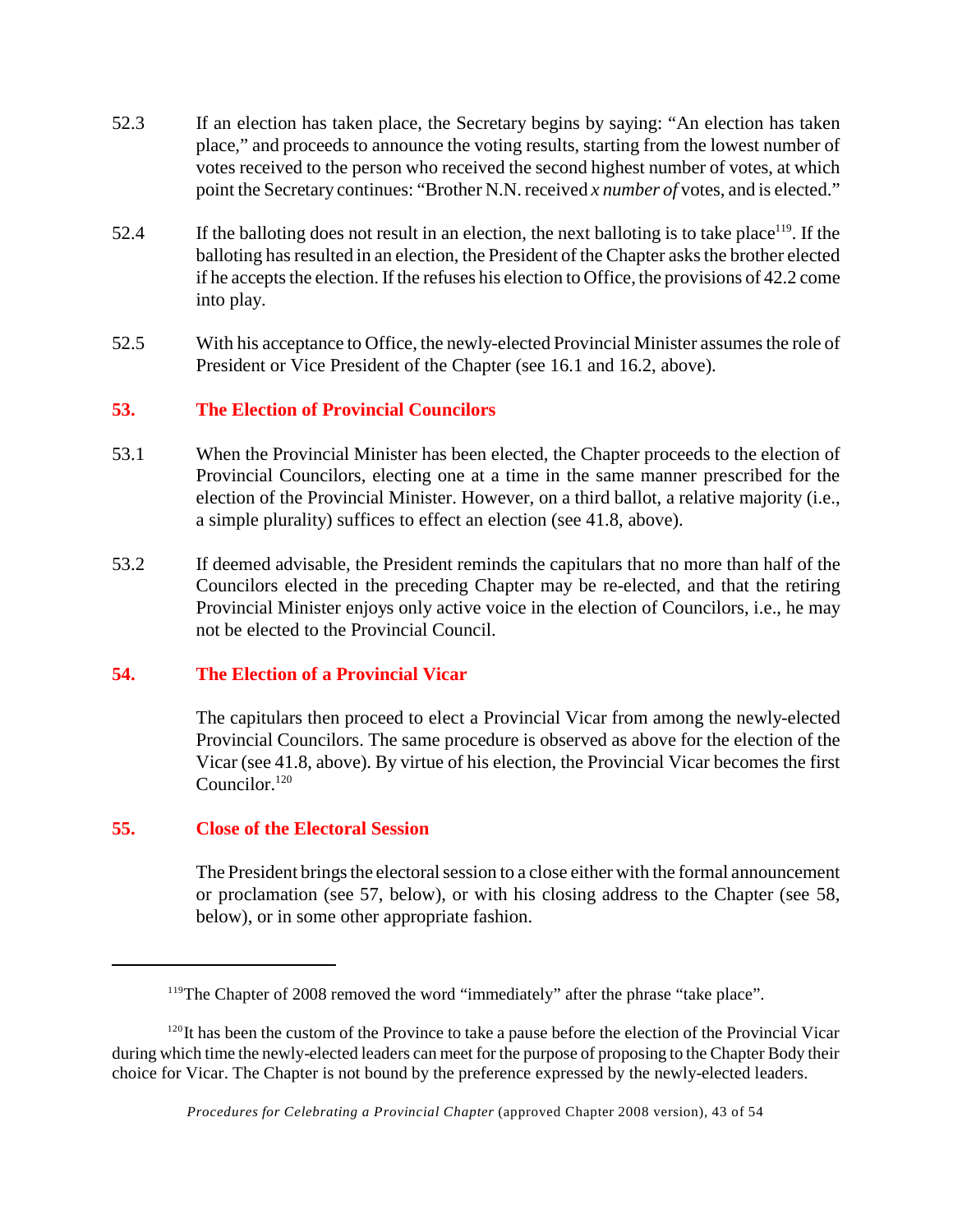### **56. The Official Record of the Election Results**

Immediately after the elections are concluded, an official record of the election results is drawn up and a copy made by the Chapter Secretary, stamped with the seal of the Province, and signed by the President, the Chapter Secretary and the Tellers. One copy is sent within eight days to the General Minister for confirmation of the election of the Provincial Minister; the other copy is preserved in the Provincial Archives. Once the official record has been drawn up, the Tellers shall see to it that all the ballots are effectively (i.e., thoroughly) destroyed. $121$ 

## **57. The Formal Proclamation of the Election**<sup>122</sup>

The formal proclamation of the election takes place at a time and place judged most suitable by the Presidential Council.<sup>123</sup> The Secretary of the Chapter is charged with making the following proclamation:

"In the name of our Lord and Savior Jesus Christ. Amen.

"We, brothers of the Province of St. Joseph, gathered in Chapter at *(name of place)*, from the *(e.g., 15<sup>th</sup> day of June)* to the *(e.g., 20<sup>th</sup> day of June)*, in the year of our Lord *(e.g., two thousand and five)*, with Brother N.N. presiding, hereby proclaim the canonical election of the Provincial Minister, Provincial Councilors and the Provincial Vicar of our beloved Calvary Province.

"In this Chapter the following brothers were elected:

"As Provincial Minister: Brother N.N., who received *(#)* votes in the *(#)* ballot.

"As First Councilor: Brother N.N., who received *(#)* votes in the *(#)* ballot.

"As Second Councilor: Brother N.N., who received *(#)* votes in the *(#)* ballot.

"As Third Councilor: Brother N.N., who received *(#)* votes in the *(#)* ballot.

"As Fourth Councilor: Brother N.N., who received *(#)* votes in the *(#)* ballot.

*Procedures for Celebrating a Provincial Chapter* (approved Chapter 2008 version), 44 of 54

 $^{121}$ A sample copy of the official record of election results is attached to these norms (see below, Appendix I).

 $122$ See Appendix II.

<sup>&</sup>lt;sup>123</sup>The *1970 Procedural Norms* called for the Proclamation to be made in the Chapter Hall following the elections. The current norms allow the Proclamation to take place at other times and places, e.g., as part of the Installation Liturgy.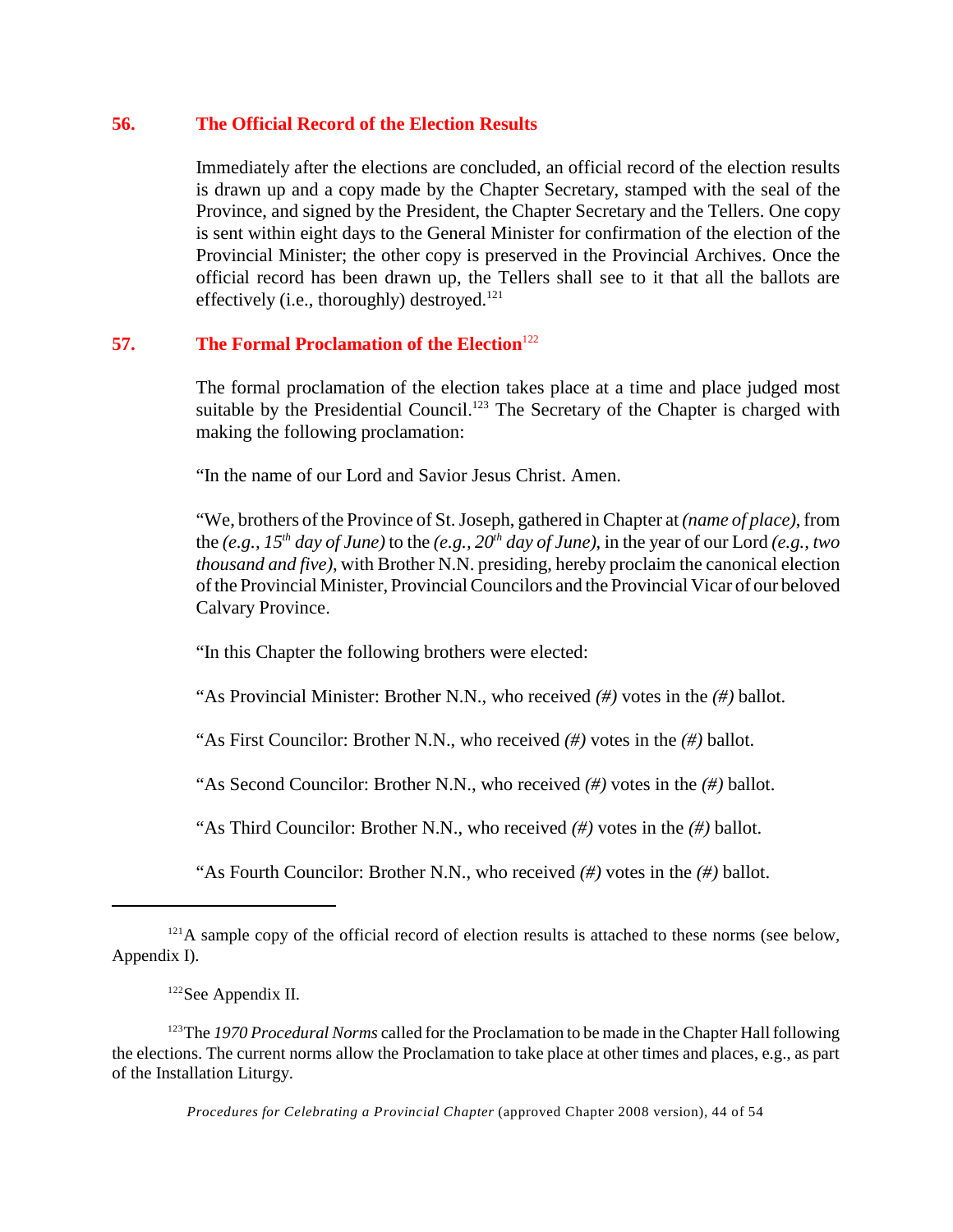"As Provincial Vicar: Brother N.N., who received *(#)* votes in the *(#)* ballot."

## **58. The President's Closing Address to the Chapter**

The President of the Chapter (or his Delegate) will make a final address to the Chapter Body at a time and place to be determined by the Presidential Council.

## **59. The Installation of the newly-elected Leadership Team**

- 59.1 On the closing day of Chapter, at a time determined by the Presidential Council in consultation with the Liturgical Commission, an appropriate liturgy(i.e., Mass, liturgical Hour, or prayer service)<sup> $124$ </sup> will be celebrated by the Chapter Body during which the newly-elected leadership team shall be "installed."<sup>125</sup>
- 59.2 If it has not already taken place, the formal Proclamation of the Election Results is to take place during the Installation Liturgy in the manner described above (58).
- 59.3 At an appropriate time during the Installation Liturgy, a formal motion for adjournment *sine die* is made by a pre-determined capitular (see 11.6.8, above).

## **60. The Profession of Faith and Oath of Fidelity**<sup>126</sup>

60.1 In the presence of the Chapter President and Chapter Secretary, at a time and place

<sup>126</sup> Canon Law (c. 833, 8°) as well as our Capuchin Constitutions (181, 5) requires Superiors, at the beginning of their term of Office, to make a specific Profession of Faith . In addition, since 1989, those same Superiors have been required to take an Oath of Fidelity (see *AAS* 90 [1998] 543-544). Although our Constitutions urge all the brothers to make the Profession of Faith, those strictly bound to make the Profession of Faith and the Oath of Fidelity are the Provincial Minister and the Provincial Vicar, not the Provincial Councilors (see Const., 114, 2-3). See Appendix IV and V.

*Procedures for Celebrating a Provincial Chapter* (approved Chapter 2008 version), 45 of 54

 $124$ The Chapter of 2008 approved a change from the previous norm that stated that a final Eucharistic liturgy (i.e, Mass) would be celebrated during which the installation would take place.

<sup>&</sup>lt;sup>125</sup>The *1970 Procedural Norms* stipulated that a concelebrated Mass be celebrated, indicated who was to be the main celebrant and concelebrants at the altar, who would give the homily, etc. The *1970 Procedural Norms* also called for a song of thanksgiving and Benediction of the Blessed Sacrament to close the Chapter. The 2004 Norms stipulated only a Mass. The Chapter of 2008 changed this to "an appropriate liturgy (i.e., Mass, liturgical Hour, or prayer service)", the rationale being that the president of the 2008 Chapter was Mark Schenk, a lay brother and general definitor. The present norms indicate that there is to be an appropriate liturgy during which the formal proclamation of the election results may be made, and during which the Provincial Minister and Vicar may make the required Profession of Faith and Oath of Fidelity. In some recent Chapters, a distinct liturgical service sometime during the Chapter was also used as the setting in which to acknowledge and thank the Provincial Minister and Councilors who were completing their term of office.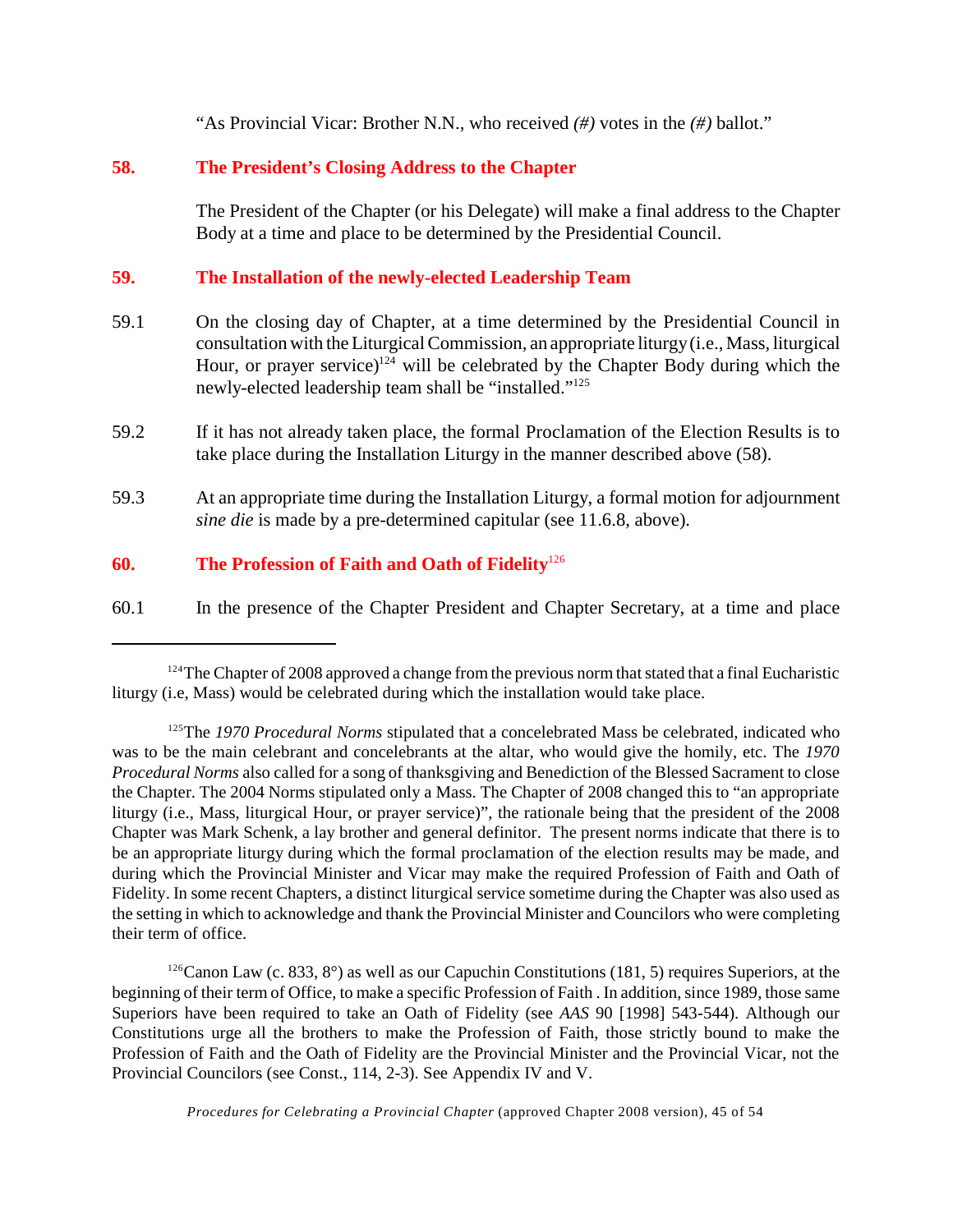deemed most appropriate, the newly-elected Provincial Minister and Provincial Vicar are to make the prescribed Profession of Faith and Oath of Fidelity. The Provincial Councilors may do the same.<sup>127</sup> A book of the Gospels is used for the Oath of Fidelity.

 $60.2$  The following is the text of the Profession of Faith.<sup>128</sup>

"I, N., firmly believe and profess each and everything that is expressed in the Creed, namely:

"I believe in one God, the Father, the Almighty, Creator of heaven and earth, of all that is seen and unseen. I believe in one Lord, Jesus Christ, the only Son of God, eternally begotten of the Father, God from God, Light from Light, true God from true God, begotten, not, made, one in being with the Father. Through him all things were made. For us and for our salvation he came down from heaven: by the power of the Holy Spirit he was born of the Virgin Mary, and became a human being. For our sake he was crucified under Pontius Pilate: he suffered, died, and was buried. On the third day he rose again in fulfillment of the Scriptures; he ascended into heaven and is seated at the right hand of the Father. He will come again in glory to judge the living and the dead, and his kingdom will have no end. I believe in the Holy Spirit, the Lord, the giver of life, who proceeds from the Father and the Son. With the Father and the Son he is worshiped and glorified. He has spoken through the prophets. I believe in one, holy, catholic and apostolic Church. I acknowledge one baptism for the forgiveness of sins. I look for the resurrection of the dead, and the life of the world to come. Amen.

"With firm faith I also believe all that is contained in the Word of God, whether written or handed down in tradition, which the Church, either in solemn judgment or by its ordinary and universal teaching authority, sets forth for our belief as revealed by God.

"I also firmly accept and hold each and everything definitively proposed by the Church concerning its teachings on faith and morals.

"Moreover, I adhere with religious submission of intellect and will to the teachings which either the Roman Pontiff or the College of bishops enunciate in the exercise of their authentic teaching authority, even if they do not intend to proclaim those teachings by a definitive act."

 $127$ The time and place for this is left to the judgment of the President of the Chapter, in consultation with others. It may take place after the elections in the Chapter Hall, or during the Installation Liturgy, or privately in the presence of the President and Secretary of the Chapter.

<sup>&</sup>lt;sup>128</sup>The official translation approved for Canada on 30 September 1991 is taken from the *Newsletter of the Canadian Canon Law Society*, vol. 17, no. 2 (December 1991), 43-44.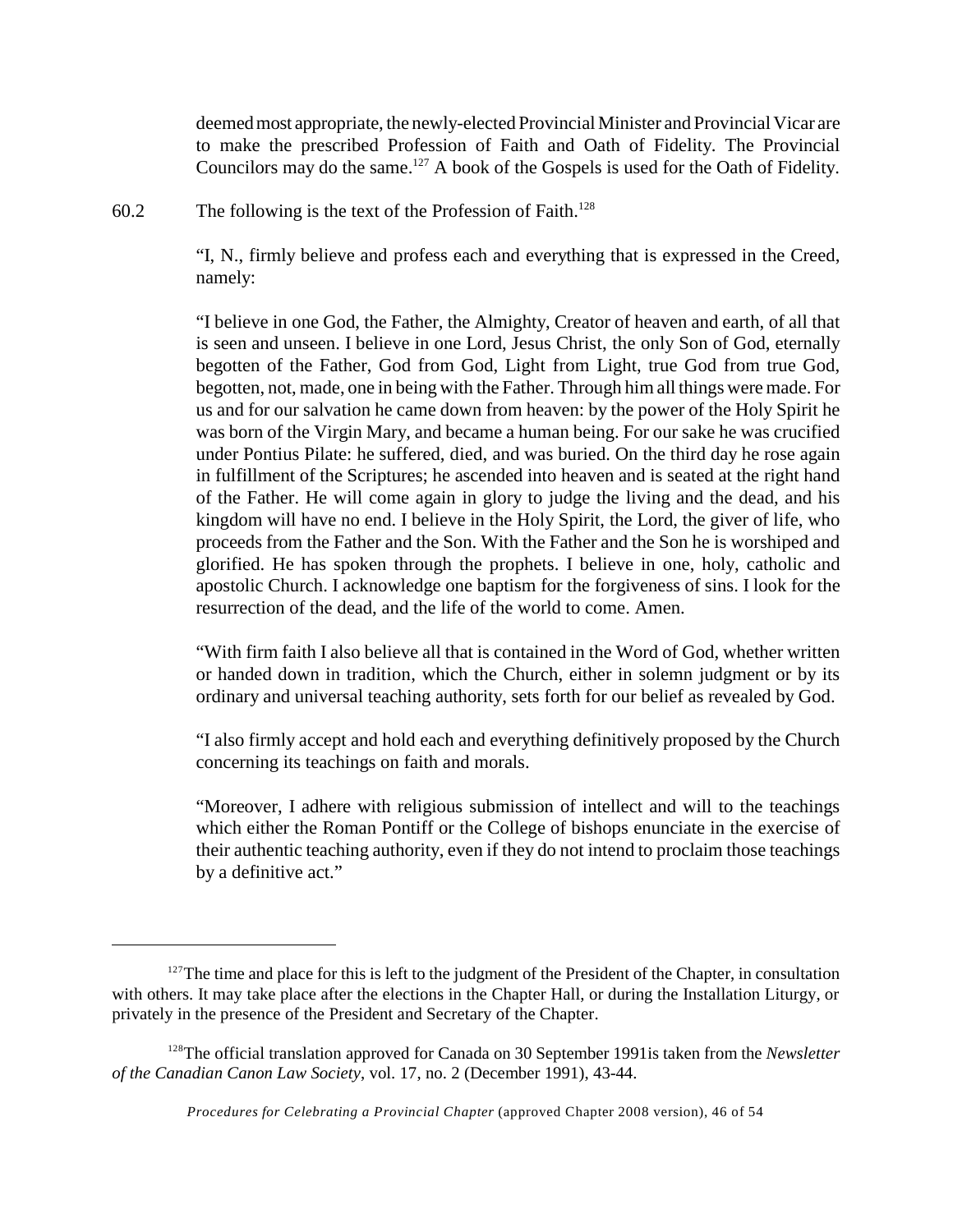60.3 The following is the text of the Oath of Fidelity.<sup>129</sup>

"I, N., on assuming the office of *[...]*, promise that in mywords and actions Ishall always preserve communion with the Catholic Church.

"With great care and faithfulness, I shall carry out the duties which bind me to the Church, both universal and particular, in which I have been called to serve, according to the requirements of the law.

"In fulfilling the charge entrusted to me in the name of the Church, Ishall hold fast to the deposit of faith in its entirety, I shall faithfully hand it on and expound it, and I shall avoid any teachings opposed to that faith.

"Ishall follow and foster the discipline common to the whole Church, and Ishall observe all ecclesiastical laws, especially those contained in the *Code of Canon Law*.

"I shall follow with Christian obedience what the pastors as authentic doctors and teachers of the faith declare, and what they as leaders of the Church prescribe. Ishall also – with due regard for the character and purpose of the Capuchin Franciscan Order – faithfully assist the diocesan bishops, so that the apostolic work to be exercised in the name and by the mandate of the Church be carried out in the communion of the same Church.

"So help me God and these his holy Gospels, which I touch with my hand."

## **61. The Acts (i.e., Official Minutes) of the Chapter**

The Acts or Official Minutes of the Chapter are to be drawn up by the Chapter Secretary and signed by the Secretary and the President. The Acts are to be preserved in the Provincial Archives.

# **62. The Petition for Confirmation of the Election of the Provincial Minister**

Within eight days of the election, the Provincial Vicar and Councilors, in the name of the Chapter, are required to send a petition to the General Minister to confirm the election of the Provincial Minister.<sup>130</sup>

<sup>&</sup>lt;sup>129</sup>The official translation approved for Canada on 30 September 1991 is taken from the *Newsletter of the Canadian Canon Law Society*, vol. 17, no. 2 (December 1991) 45.

 $130$ A sample petition is attached in Appendix III.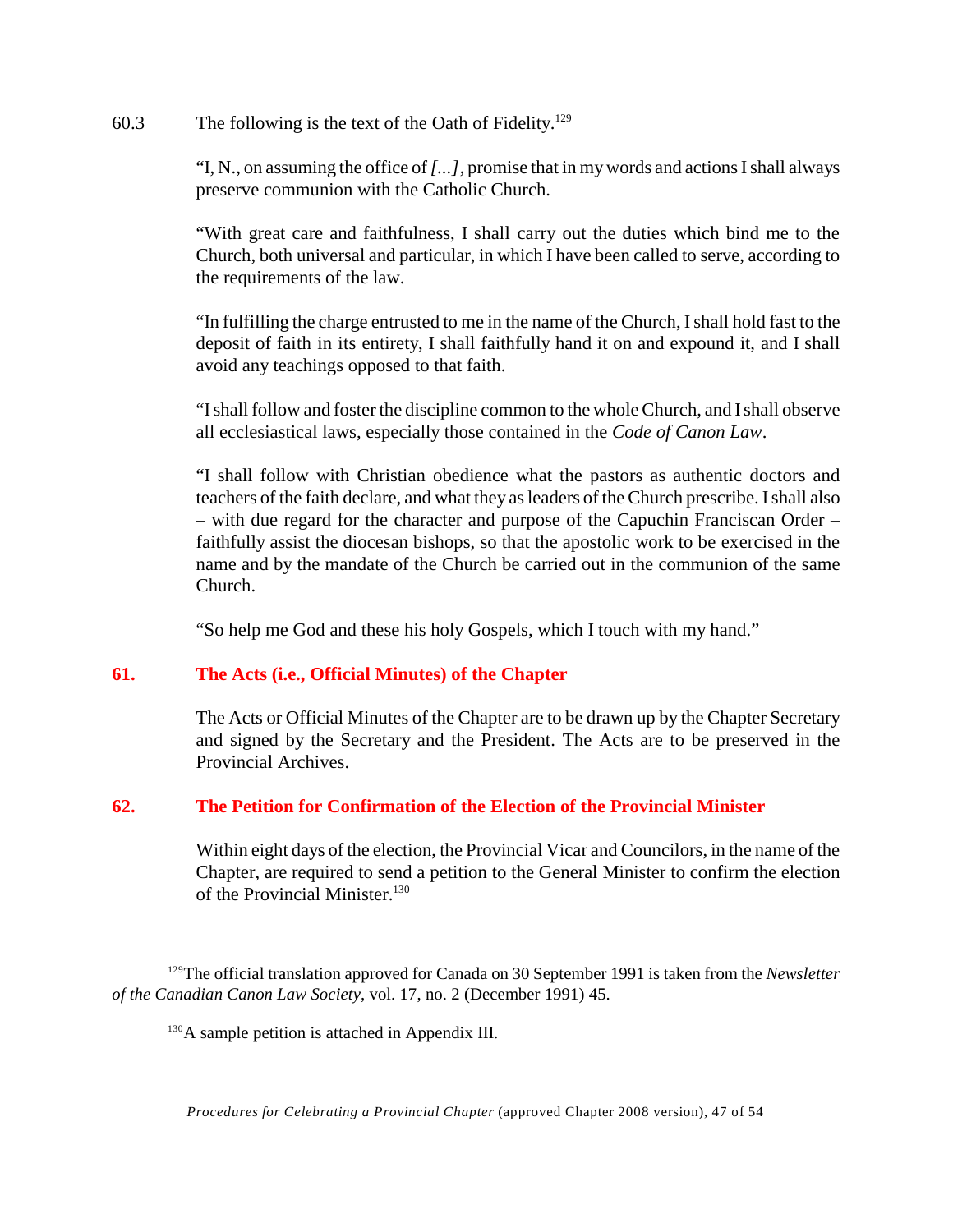#### **63. Postulation**

Postulation refers to advancing a candidate for Office who would otherwise be disqualified. For example, a Provincial Minister at the end of his second consecutive elected term may not be elected Provincial Minister. However, a Chapter may postulate him for a third term. The Postulation has no effect unless the candidate obtains two-thirds of the vote on the first ballot. Failing this, the election begins again with the first ballot, excluding the possibility for any further postulations. Acceptance of the postulation is the competence of whomever has the authority to confirm the election (seeConst. 115, 7 and Ordinance 8/4).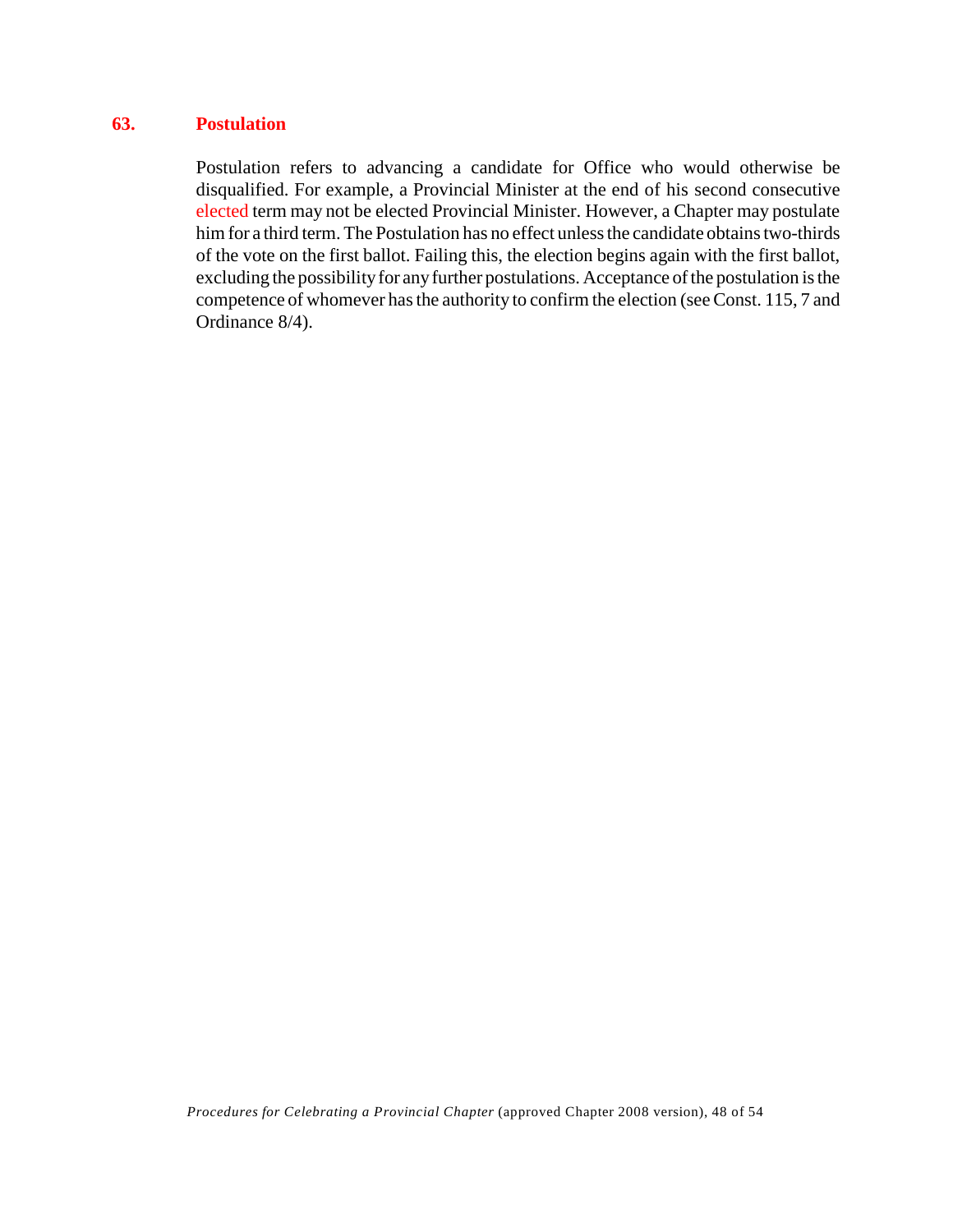#### **APPENDIX I**

# **Sample Formula of the Official Record of Election Results**

## **Province of Saint Joseph Official Record of Election Results June 9-16, 2005**

| <b>Balloting</b> for        |                 | <b>Ballot</b>   |                 |                 |
|-----------------------------|-----------------|-----------------|-----------------|-----------------|
| Minister Provincial         | 1 <sup>st</sup> | 2 <sup>nd</sup> | 3 <sup>rd</sup> | 4 <sup>th</sup> |
|                             |                 |                 |                 |                 |
| John Doe 1                  | 81              | 103             | 131             |                 |
| John Doe 2                  | 65              | 83              | 79              |                 |
| John Doe 3                  | 35              | 19              | $\overline{4}$  |                 |
| John Doe 4                  | $\mathbf{9}$    | $\mathbf{1}$    |                 |                 |
| John Doe 5                  | 6               | $\mathfrak{2}$  |                 |                 |
| John Doe 6                  | $\mathfrak s$   | $\mathbf{2}$    |                 |                 |
| John Doe 7                  | $\mathfrak{Z}$  | $\mathbf{1}$    |                 |                 |
| John Doe 8                  | $\overline{2}$  | $\mathbf{1}$    |                 |                 |
| John Doe 9                  | $\mathbf{2}$    | $\mathbf{1}$    |                 |                 |
| John Doe 10                 | $\mathbf{1}$    |                 |                 |                 |
| John Doe 11                 | $\mathbf{1}$    |                 |                 |                 |
| John Doe 12                 | $\mathbf 1$     |                 |                 |                 |
| John Doe 13                 | 1               |                 |                 |                 |
| John Doe 14                 | 1               |                 |                 |                 |
| John Doe 15                 | $\mathbf{1}$    |                 |                 |                 |
| Abstentions                 |                 | 1               |                 |                 |
|                             | 214             | 214             | 214             |                 |
|                             |                 |                 |                 |                 |
|                             |                 |                 |                 |                 |
| <b>Balloting for</b>        |                 | <b>Ballot</b>   |                 |                 |
| $x(1^{st}, etc.)$ Councilor | $1^{\rm st}$    | 2 <sup>nd</sup> | 3 <sup>rd</sup> |                 |
| John Doe 1                  | 127             |                 |                 |                 |
| John Doe 2                  | 15              |                 |                 |                 |
| John Doe 3                  | 14              |                 |                 |                 |
| John Doe 4                  | 13              |                 |                 |                 |
| John Doe 5                  | 12              |                 |                 |                 |
| John Doe 6                  | 11              |                 |                 |                 |
| John Doe 7                  | 10              |                 |                 |                 |
| John Doe 8                  | 8               |                 |                 |                 |
| <b>Invalid Vote</b>         | 1               |                 |                 |                 |
|                             | 211             |                 |                 |                 |

*Procedures for Celebrating a Provincial Chapter* (approved Chapter 2008 version), 49 of 54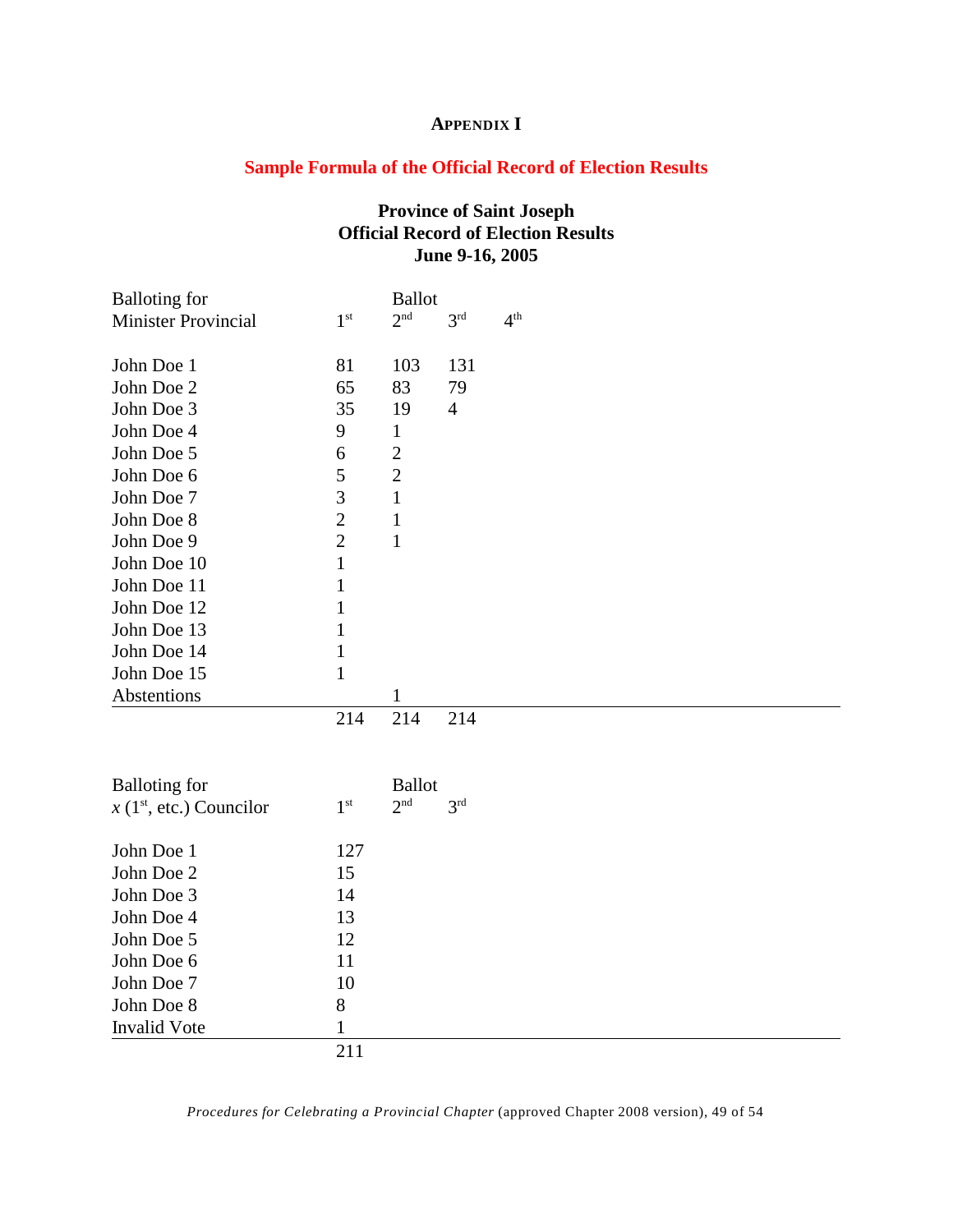| <b>Balloting for</b><br><b>Provincial Vicar</b>      | 1 <sup>st</sup>    | <b>Ballot</b><br>2 <sup>nd</sup> | 3 <sup>rd</sup> |
|------------------------------------------------------|--------------------|----------------------------------|-----------------|
| John Doe 1<br>John Doe 2<br>John Doe 3<br>John Doe 4 | 173<br>4<br>3<br>1 |                                  |                 |
| Abstentions                                          | 182                |                                  |                 |

 $\sqrt{s}/\sqrt{s}$ 

John Smith 1, President John Smith 2, Secretary

 $\sqrt{s}/\sqrt{s}$ 

John Smith 3, Teller John Smith 4, Teller

/s/ John Smith 5, Teller (Provincial Seal)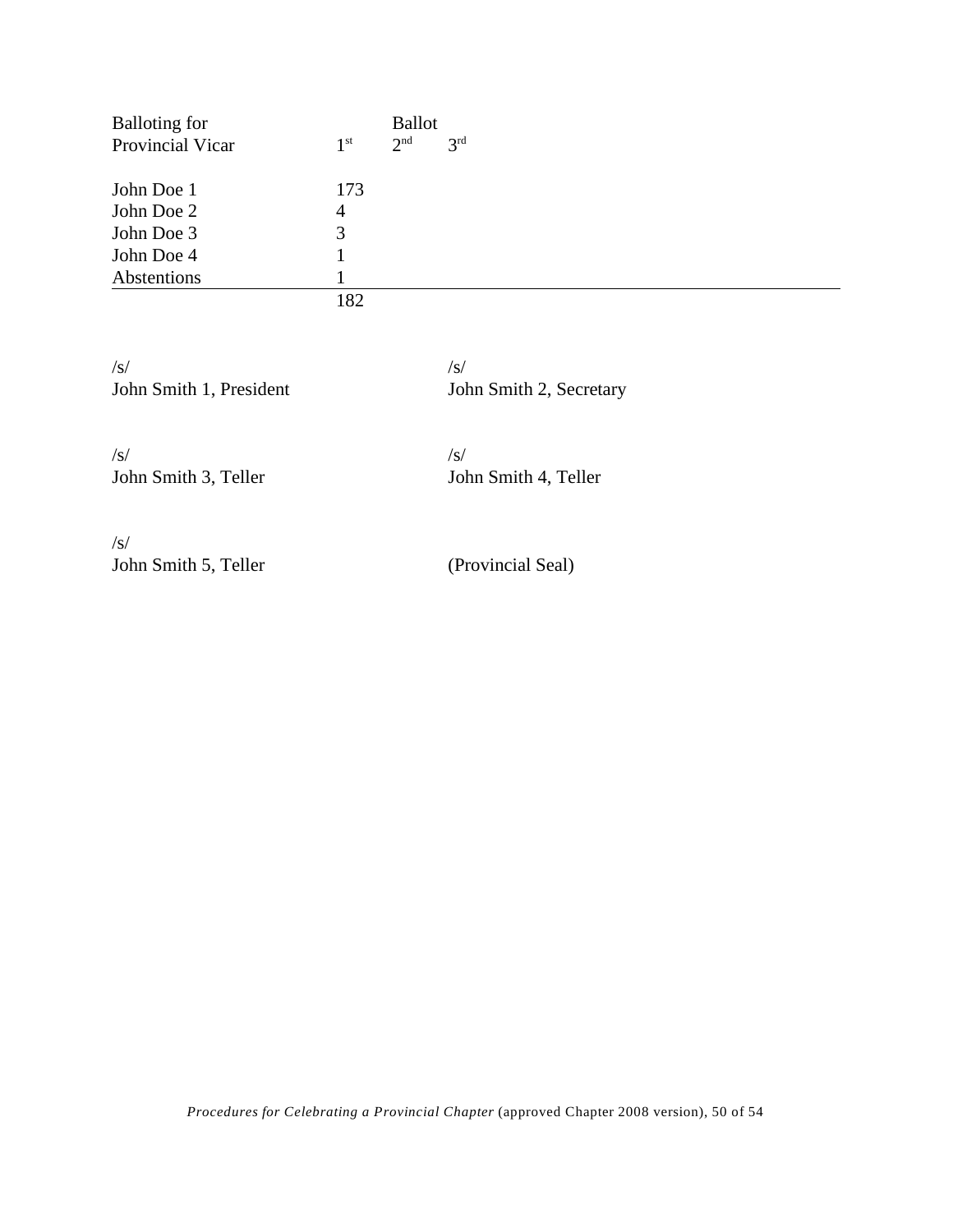## **APPENDIX II**

## **Formula for the Formal Proclamation of the Election Results**

In the name of our Lord and Savior Jesus Christ. Amen.

We, brothers of the Province of St. Joseph, gathered in Chapter at *(e.g., St. Lawrence Friary at Mount Calvary, Wisconsin), from the (e.g., 15<sup>th</sup> day of June)* to the (e.g., 20<sup>th</sup> day of June), in the year of our Lord *(e.g., two thousand and five)*, with Brother N.N. presiding, hereby proclaim the canonical election of the Provincial Minister, Provincial Councilors and the Provincial Vicar of our beloved Calvary Province.

In this Chapter the following brothers were elected:

As Provincial Minister: Brother N.N., who received *(#)* votes in the *(#)* ballot.

As First Councilor: Brother N.N., who received *(#)* votes in the *(#)* ballot.

As Second Councilor: Brother N.N., who received *(#)* votes in the *(#)* ballot.

As Third Councilor: Brother N.N., who received *(#)* votes in the *(#)* ballot.

As Fourth Councilor: Brother N.N., who received *(#)* votes in the *(#)* ballot.

As Provincial Vicar: Brother N.N., who received *(#)* votes in the *(#)* ballot.

/s/

Br. John Smith, Chapter Secretary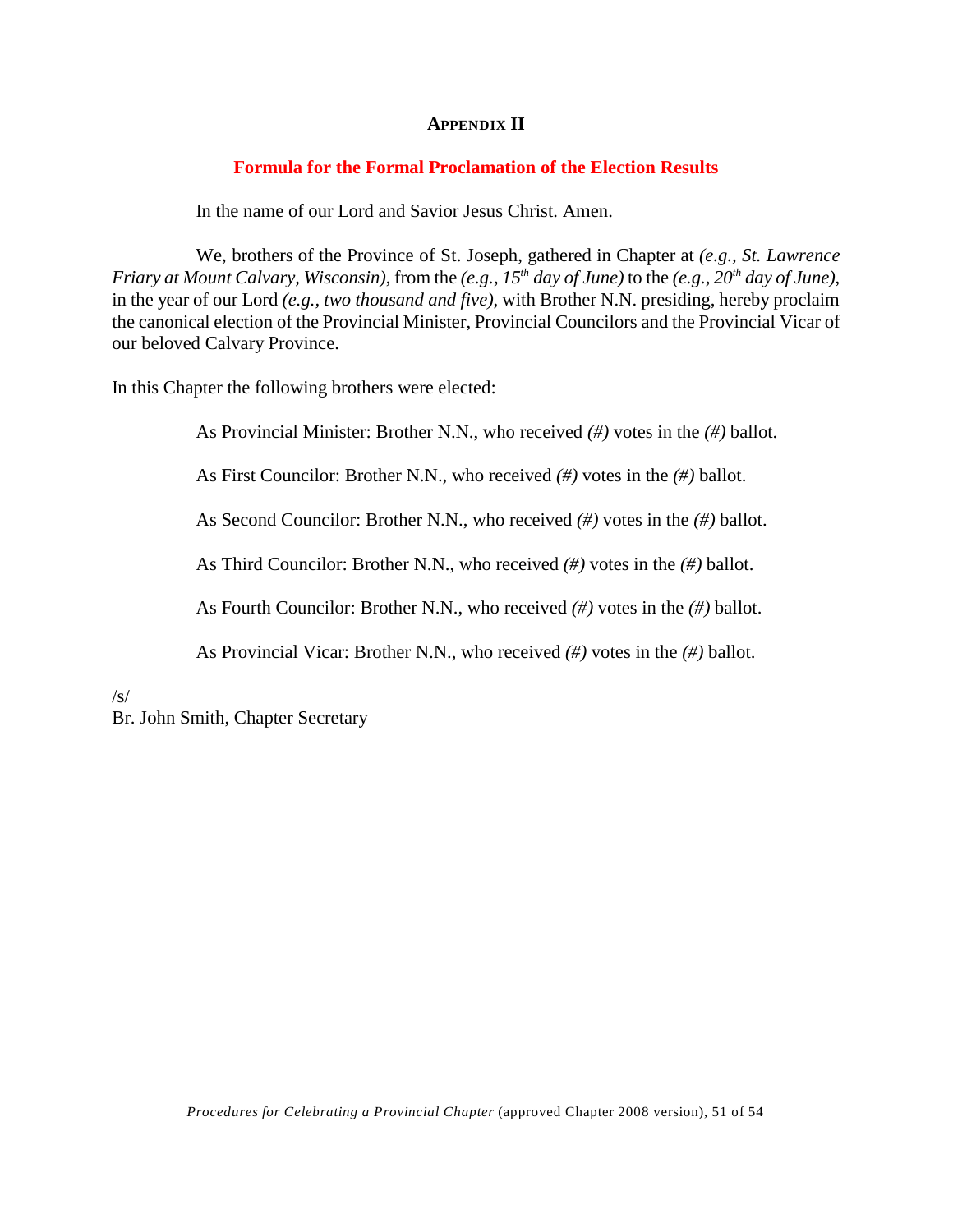#### **APPENDIX III**

## **Sample Formula for the Petition for Confirmation of the Provincial Minister**

(Preferably on letterhead stationary)

June 9, 2005

Br. John Corriveau, OFM Cap. General Minister Capuchin General Curia via Piemonte, 70 00187 Rome, Italy

Dear Brother John,

The Lord give you peace!

In accord with the prescriptions of our Constitutions (127), we, the members of the Provincial Council of the Province of St. Joseph, recently elected by the  $42<sup>nd</sup>$  Provincial Chapter, request the confirmation of the election of our brother, N.N., to serve as Provincial Minister of our beloved Calvary Province.

With this request we are enclosing a copy of the formal Proclamation of the Election Results, as well as the Official Record of the Election Results.

Your brothers,

 $\sqrt{s}$ / $\sqrt{s}$ / $\sqrt{s}$ / $\sqrt{s}$ / $\sqrt{s}$ / $\sqrt{s}$ / $\sqrt{s}$ / $\sqrt{s}$ / $\sqrt{s}$ / $\sqrt{s}$ / $\sqrt{s}$ / $\sqrt{s}$ / $\sqrt{s}$ / $\sqrt{s}$ / $\sqrt{s}$ / $\sqrt{s}$ / $\sqrt{s}$ / $\sqrt{s}$ / $\sqrt{s}$ / $\sqrt{s}$ / $\sqrt{s}$ / $\sqrt{s}$ / $\sqrt{s}$ / $\sqrt{s}$ / $\sqrt{s}$ / $\sqrt{s}$ / $\sqrt{s}$ / $\sqrt{s}$ / $\sqrt{s}$ / $\sqrt{s}$ / $\sqrt{s}$ / $\sqrt{s$ Br. John Doe 1, Provincial Vicar Br. John Doe 2,  $2<sup>nd</sup>$  Councilor

 $\sqrt{s}$ / $\sqrt{s}$ / $\sqrt{s}$ / $\sqrt{s}$ / $\sqrt{s}$ / $\sqrt{s}$ / $\sqrt{s}$ / $\sqrt{s}$ / $\sqrt{s}$ / $\sqrt{s}$ / $\sqrt{s}$ / $\sqrt{s}$ / $\sqrt{s}$ / $\sqrt{s}$ / $\sqrt{s}$ / $\sqrt{s}$ / $\sqrt{s}$ / $\sqrt{s}$ / $\sqrt{s}$ / $\sqrt{s}$ / $\sqrt{s}$ / $\sqrt{s}$ / $\sqrt{s}$ / $\sqrt{s}$ / $\sqrt{s}$ / $\sqrt{s}$ / $\sqrt{s}$ / $\sqrt{s}$ / $\sqrt{s}$ / $\sqrt{s}$ / $\sqrt{s}$ / $\sqrt{s$ Br. John Doe 3,  $3<sup>rd</sup>$  Councilor Br. John Doe 3,  $4<sup>th</sup>$  Councilor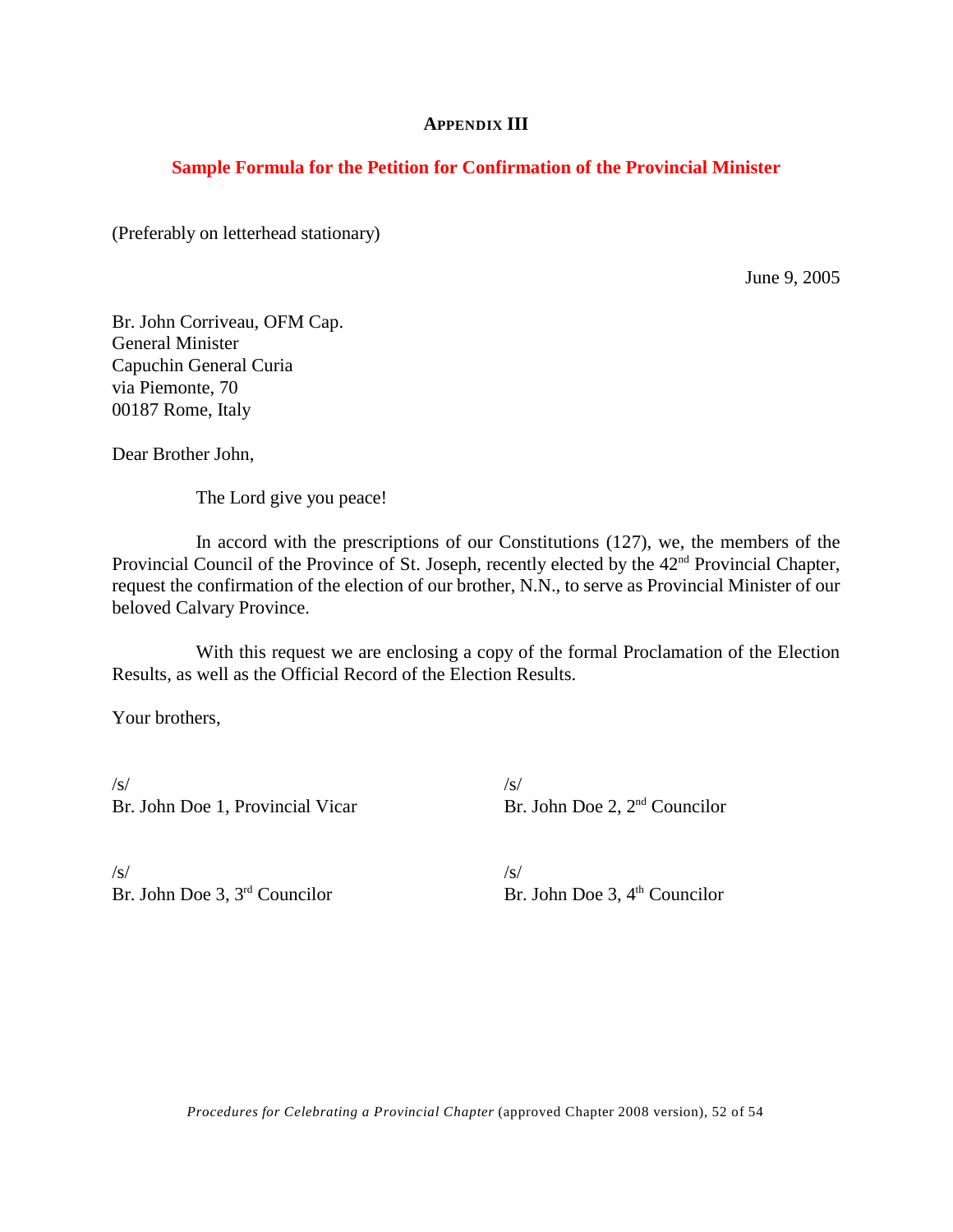#### **APPENDIX IV**

#### **The Profession of Faith**

I, N., firmly believe and profess each and everything that is expressed in the Creed, namely:

I believe in one God, the Father, the Almighty, Creator of heaven and earth, of all that is seen and unseen. I believe in one Lord, Jesus Christ, the only Son of God, eternally begotten of the Father, God from God, Light from Light, true God from true God, begotten, not, made, one in being with the Father. Through him all things were made. For us and for our salvation he came down from heaven: by the power of the Holy Spirit he was born of the Virgin Mary, and became a human being. For our sake he was crucified under Pontius Pilate: he suffered, died, and was buried. On the third day he rose again in fulfillment of the Scriptures; he ascended into heaven and is seated at the right hand of the Father. He will come again in glory to judge the living and the dead, and his kingdom will have no end. I believe in the Holy Spirit, the Lord, the giver of life, who proceeds from the Father and the Son. With the Father and the Son he is worshiped and glorified. He has spoken through the prophets. I believe in one, holy, catholic and apostolic Church. I acknowledge one baptism for the forgiveness of sins. I look for the resurrection of the dead, and the life of the world to come. Amen.

With firm faith I also believe all that is contained in the Word of God, whether written or handed down in tradition, which the Church, either in solemn judgment or by its ordinary and universal teaching authority, sets forth for our belief as revealed by God.

I also firmly accept and hold each and everything definitively proposed by the Church concerning its teachings on faith and morals.

Moreover, I adhere with religious submission of intellect and will to the teachings which either the Roman Pontiff or the College of bishops enunciate in the exercise of their authentic teaching authority, even if they do not intend to proclaim those teachings by a definitive act.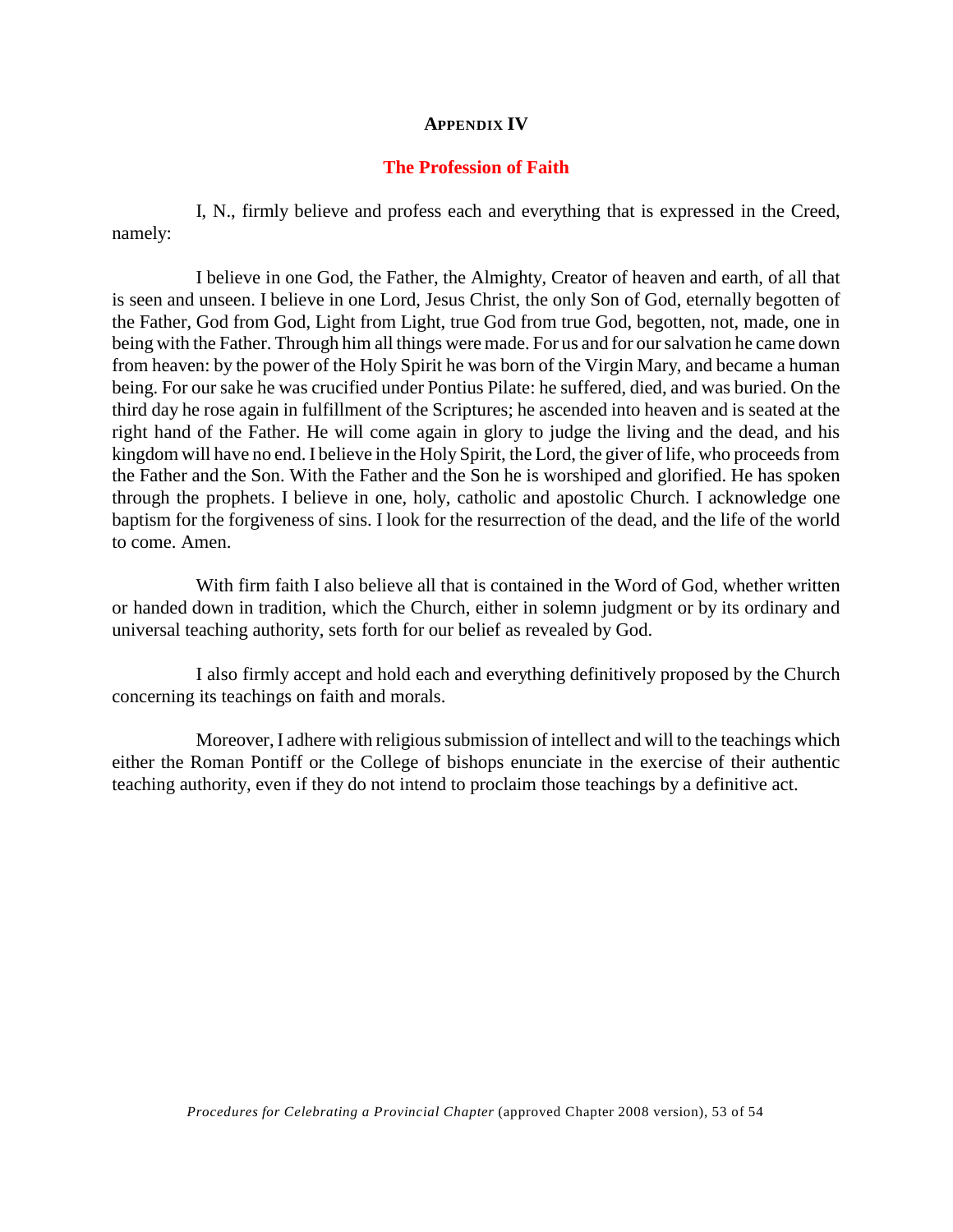## **APPENDIX V**

## **The Oath of Fidelity**

I, N., on assuming the office of *[...]*, promise that in my words and actions Ishall always preserve communion with the Catholic Church.

With great care and faithfulness, Ishall carry out the duties which bind me to the Church, both universal and particular, in which I have been called to serve, according to the requirements of the law.

In fulfilling the charge entrusted to me in the name of the Church, Ishall hold fast to the deposit of faith in its entirety, I shall faithfully hand it on and expound it, and I shall avoid any teachings opposed to that faith.

Ishall follow and foster the discipline common to the whole Church, and Ishall observe all ecclesiastical laws, especially those contained in the *Code of Canon Law*.

Ishall follow with Christian obedience what the pastors as authentic doctors and teachers of the faith declare, and what they as leaders of the Church prescribe. I shall also – with due regard for the character and purpose of the Capuchin Franciscan Order – faithfully assist the diocesan bishops, so that the apostolic work to be exercised in the name and by the mandate of the Church be carried out in the communion of the same Church.

So help me God and these his holy Gospels, which I touch with my hand.